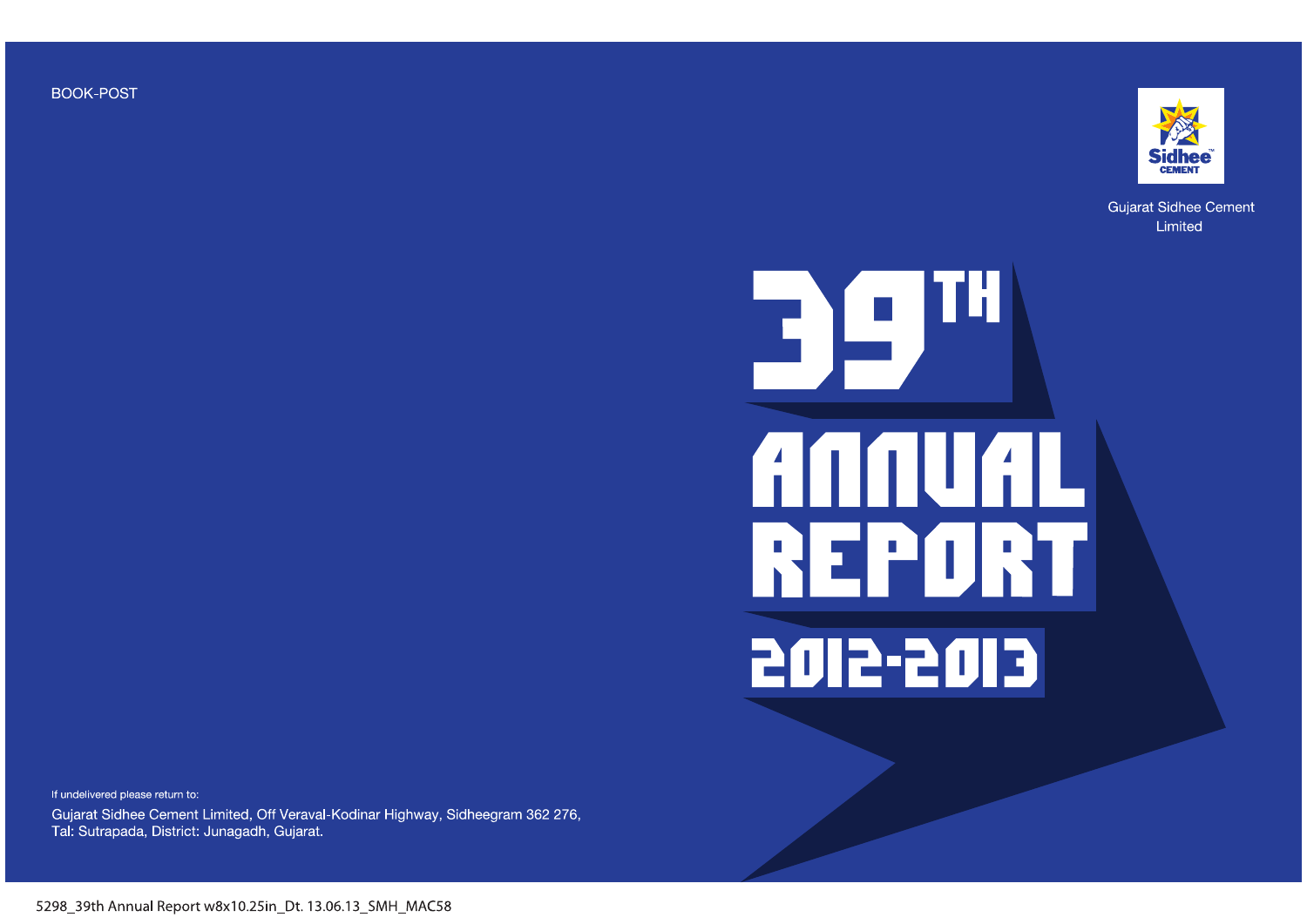

## **Board of Directors**

**As on 30.05.2013 Mr. M. N. Mehta** Chairman **Mr. M. S. Gilotra** Managing Director **Mr. S. V. S. Raghavan Mr. P. K. Behl Mr. M. L. Tandon Mr. Bimal Thakkar Mr. Hemnabh Khatau Dr. (Ms) Kala S. Pant Mr. Venkatesh Mysore**

**Mr. Jay M. Mehta Executive Vice Chairman Mr. Sanat M. Mehta** Nominee of The Mehta International Limited **Mr. A. B. Shah** Nominee of GIIC Limited

**Director (Legal) & Company Secretary** Mr. A. M. Fadia

#### **Bankers**

State Bank of India State Bank of Bikaner & Jaipur Union Bank of India HDFC Bank Ltd.

#### **Auditors**

#### **Registered Office & Works**

#### **Corporate Office**

| Messrs. Manubhai & Co.                                                 | <b>Contents</b>                       |              |
|------------------------------------------------------------------------|---------------------------------------|--------------|
| <b>Chartered Accountants</b>                                           |                                       | Page No. (s) |
| Ahmedabad                                                              | <b>Notice</b>                         |              |
| <b>Registered Office &amp; Works</b>                                   | Directors' Report                     | 8            |
| "Sidheegram"<br>Off. Veraval - Kodinar Highway                         | Auditors' Report                      | 26           |
| Pin Code 362 276<br>Dist. Junagadh (Gujarat)                           | <b>Balance Sheet</b>                  | 30           |
|                                                                        | <b>Statement of Profit &amp; Loss</b> | 31           |
| <b>Corporate Office</b><br>N. K. Mehta International House, 2nd Floor, | <b>Cash Flow Statement</b>            | 32           |
| 178, Backbay Reclamation<br>Mumbai 400 020                             | <b>Notes</b>                          | 33           |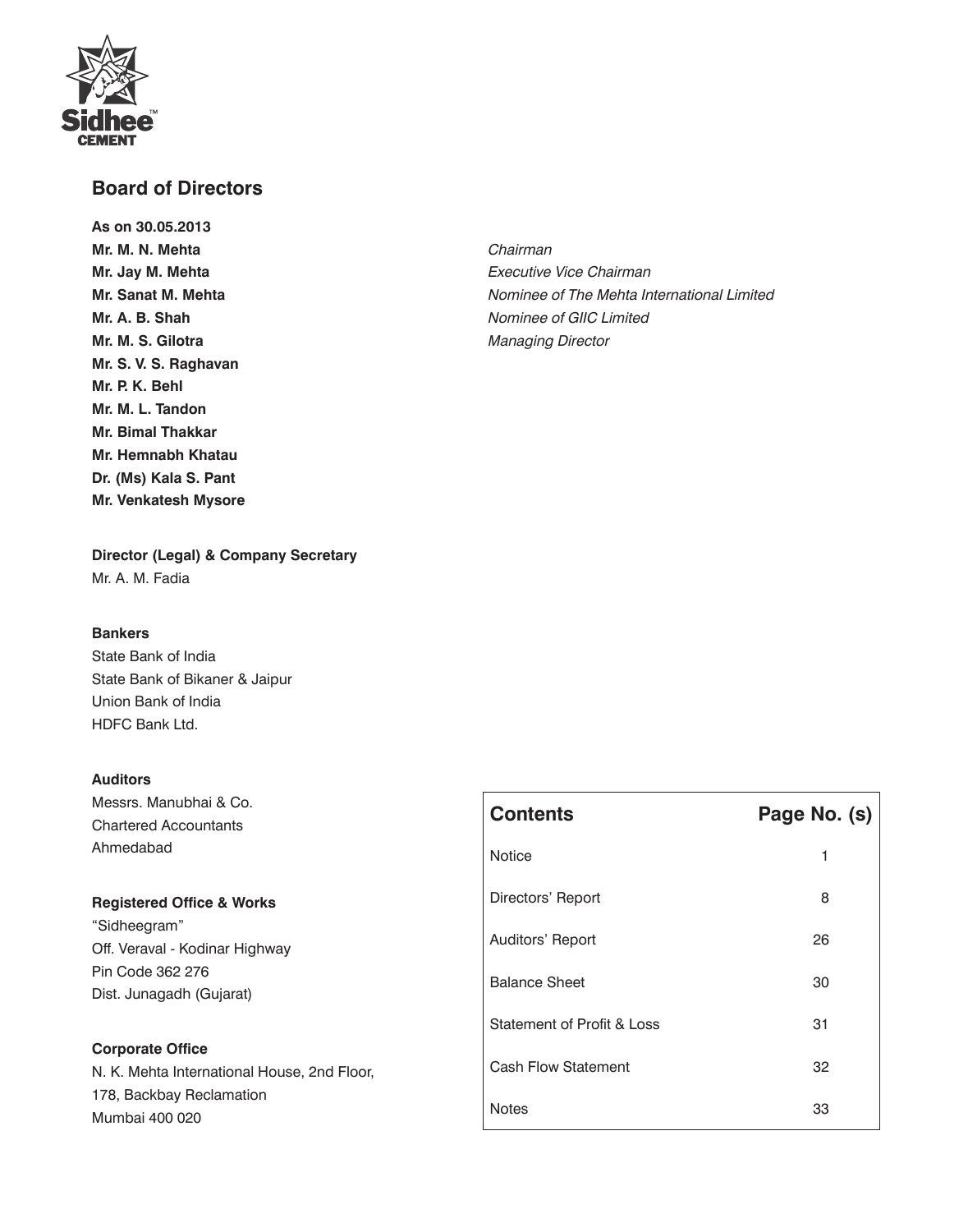## **GUJARAT SIDHEE CEMENT LIMITED**

Regd. Office : "Sidheegram", Off Veraval-Kodinar Highway Pin 362 276, Dist. Junagadh, Gujarat**.**

# **N O T I C E**

Notice is hereby given that the Thirty Ninth Annual General Meeting of the Members of the Company will be held on **Tuesday** the **30th July 2013** at **10.00** a.m. at the Registered Office of the Company at "Sidheegram", Off Veraval-Kodinar Highway - Pin Code 362 276, Dist. Junagadh, Gujarat, to transact the following business :

#### **ORDINARY BUSINESS :**

- 1. To consider and adopt the audited Balance Sheet as at 31st March 2013 and Statement of Profit & Loss Account for the financial year ended on that date and Director's and Auditor's Report thereon.
- 2. To declare a dividend.
- 3. To appoint a Director in place of Mr. Ashok B. Shah, who retires by rotation, and being eligible, offers himself for reappointment.
- 4. To appoint a Director in place of Mr. Sanat M. Mehta, who retires by rotation, and being eligible, offers himself for reappointment.
- 5. To appoint a Director in place of Mr. S.V.S.Raghavan, who retires by rotation, and being eligible, offers himself for reappointment.
- 6. To appoint a Director in place of Mr. M. L. Tandon, who retires by rotation, and being eligible, offers himself for reappointment.
- 7. To consider and, if thought fit, to pass with or without modification(s), the following resolution as an Ordinary Resolution :

"RESOLVED THAT M/s. Manubhai & Co., Chartered Accountants, (Firm Registration No. 106041W) the retiring auditors of the Company, be and are hereby re-appointed as Statutory Auditors of the Company for audit of accounts for the financial year 2013-14 and they shall hold office from the conclusion of this meeting until the conclusion of the next Annual General Meeting of the Company at a remuneration of  $\bar{\tau}$  5,50,000/- (Rupees Five lacs, Fifty Thousand only) per annum, plus Service Tax and reimbursement of travelling and out of pocket expenses actually incurred."

#### **SPECIAL BUSINESS :**

8. To consider and, if thought fit, to pass with or without modification (s), the following resolution as a Special Resolution:

"RESOLVED THAT pursuant to the provisions of Section 31 and other applicable provisions, if any, of the Companies Act, 1956, or any statutory modification(s), enactment(s) or re-enactment(s) thereof for the time being in force, the Articles of Association of the Company be amended by adding the following sentence at the end of the existing Article No.117(a):

"The participation of Directors in a meeting of the Board may be either in person or through video conferencing or other audio visual means or audio in the prescribed manner, as may be permitted by the applicable laws from time to time."

"RESOLVED FURTHER THAT the existing Article No.119(a) be substituted by the following new Article No.119(a):

"The quorum for a meeting of the Board shall be one-third of its total strength (any fraction contained in that one-third being rounded off as one) or two Directors whichever is higher, and the participation of the Directors by video conferencing or by other audio visual means or audio as may be permitted by the applicable laws from time to time, shall also be counted for the purposes of quorum as may be permitted by the applicable laws from time to time. Provided that where at any time the number of interested Directors exceed or is equal to two-thirds of the total strength, the number of the remaining Directors, that is to say, the number of Directors who are not interested present at the meeting being not less than two shall be the quorum during such time. The expressions "total strength" and "interested Director" shall have the meanings given in Section 287(1) of the said Act."

9. To consider and, if thought fit, to pass with or without modification (s), the following resolution as a Special Resolution:

"RESOLVED THAT in supersession of the resolution passed at the Annual General Meeting held on 29th December,1988 and pursuant to Section 293(1)(d) and all other applicable provisions, if any, of the Companies Act, 1956 the consent of the company be and is hereby granted to the Board of Directors of the Company borrowing money for the purpose of business of the Company from time to time notwithstanding that the money to be borrowed together with money already borrowed by the Company (apart from temporary loans obtained from Company's bankers in the ordinary course of business) will or may exceed an aggregate of the paid up capital of the Company and its free-reserves, but so that the total amount upto which money may be borrowed by the Board of Directors shall not at any time exceed  $\bar{c}$  500,00,00,000 (Rupees five hundred crores only)."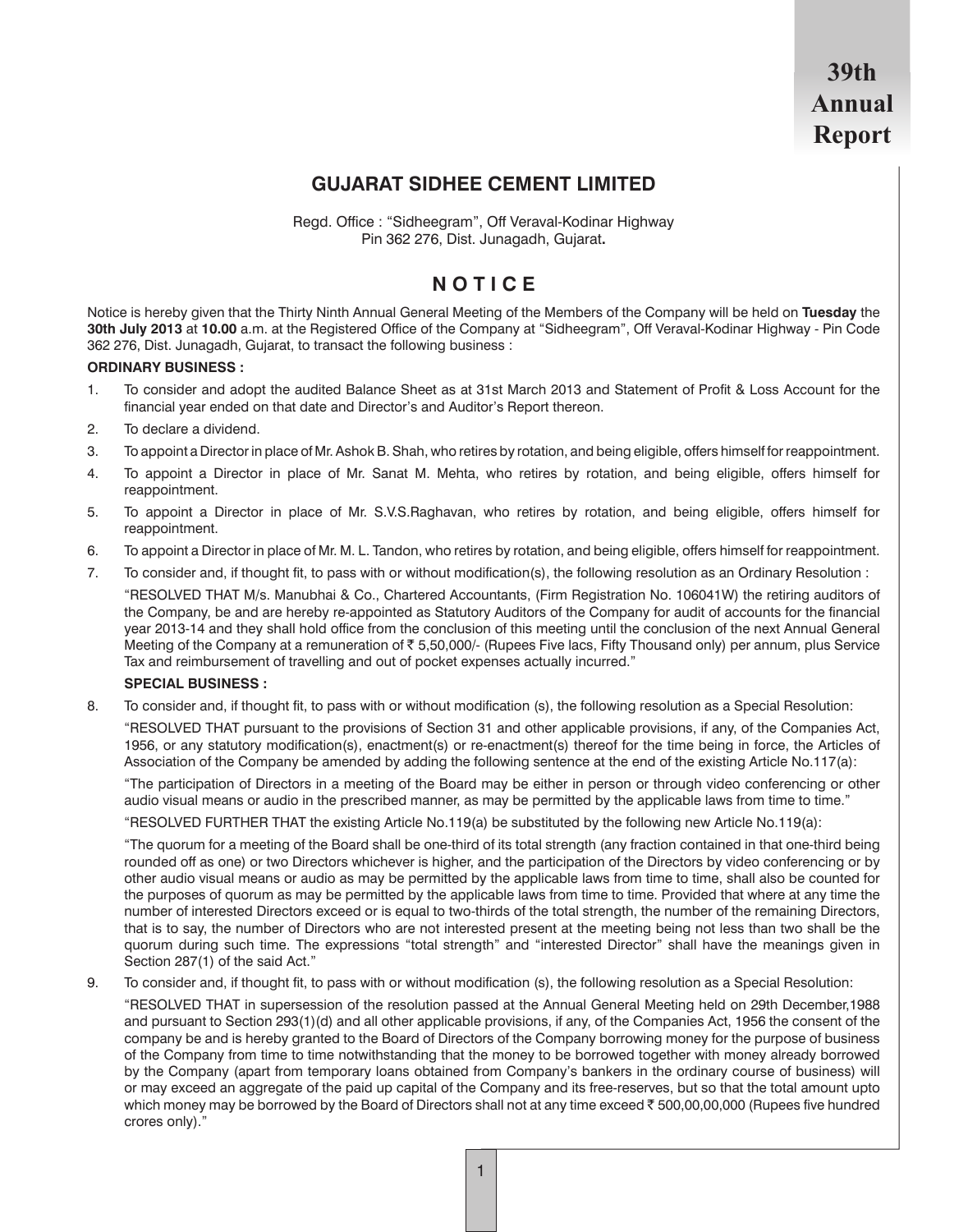

10. To consider and if thought fit, to pass with or without modification, the following resolution as an Ordinary Resolution:

"RESOLVED THAT in supersession of the resolution passed at the Annual General Meeting held on 29th December, 1988, the consent of the Company be and is hereby accorded under Section 293(1)(a) and other applicable provisions, if any, of the Companies Act, 1956, to the Board of Directors of the Company (hereinafter referred to as "the Board") to mortgaging and/or charging on such terms and conditions as the Board may deem fit, all or any part of the movable and/or immovable properties of the Company, wheresoever situate, both present and future, and the whole of the undertaking of the Company (save and except the current assets that are/or may be hypothecated and/or charged in favour of the Company's bankers/ others for securing borrowings for Working Capital requirements) in favour of one or more banks and/or financial institutions and/or trustees of debentureholders and/or others to secure term loans borrowed / to be borrowed and/or debentures issued / to be issued whether by way of preferential issue or on a rights basis to the shareholders of the Company and/or to the Public and/or to any other person or persons, or for working capital from banks or others or a sum not exceeding ` 500,00,00,000 (Rupees five hundred crores only) together with interest at the agreed rates and compound/additional interest, commitment charges, premium or pre-payment or on redemption, costs, charges, expenses and all other moneys payable by the Company in terms of any loan Agreement / Head of Agreement / Letter of Sanction / Memorandum of the terms and conditions / Debenture trust Deed entered into / to be entered into by the Company in respect of such term loans and / or Debentures and / or Guarantees / Counter Guarantees."

"RESOLVED FURTHER THAT the Board be and is hereby authorized to finalise with such banks / financial institutions / Trustees of Debentureholders and/or any other person(s) the documents for creating the aforesaid mortgage and/or charge and to do all such acts, matters, deeds and things as may be necessary, usual or expedient for giving effect to this resolution and also to agree to any amendments thereto from time to time as it may think fit."

11. To consider and, if thought fit, to pass with or without modification (s), the following resolution as a Special Resolution:

"RESOLVED THAT pursuant to provisions of Sections 198, 269, 309, 310, 314, 316 and 349 read with Schedule XIII and other applicable provisions, if any, of the Companies Act 1956, as amended from time to time and subject to approval of the Central Government and subject to such other consents and permission as may be necessary, approval of the Company be and is hereby accorded for increase in remuneration of Mr. Jay Mehta, Executive Vice Chairman with effect from 1.4.2013 upto 31.12.2013 and thereafter to be decided on annual basis by the Board of Directors/ Committee of the Board, as set out in the explanatory statement annexed herewith."

"RESOLVED FURTHER THAT pursuant to provisions of Sections 198, 269, 309, 310, 314, 316 and 349 and other applicable provisions, if any, of the Companies Act 1956, as amended from time to time and subject to approval of the Central Government and subject to such other consents and permission as may be necessary, approval of the Company be and is hereby accorded for payment of commission of 2% (two percent) of the Net Profit of the Company computed in the manner laid down in Section 349 of the Companies Act, 1956 to Mr. Jay Mehta, Executive Vice Chairman with effect from 1.4.2013."

"RESOLVED FURTHER THAT the Board of Directors of the Company / Committee of the Board, be and is hereby authorized to alter, amend or vary the terms and conditions of remuneration as may be agreed to between the Board of Directors and Mr. Jay Mehta within such guidelines or amendments as may be made to the Companies Act, 1956 or subject to approval, if required, of the Central Government or any other authority and do all such acts, deeds and things as may be necessary or expedient."

12. To consider and, if thought fit, to pass with or without modification (s), the following resolution as a Special Resolution:

"RESOLVED THAT pursuant to provisions of Sections 198, 269, 309, 310, 314, 316 and 349 and other applicable provisions, if any, of the Companies Act 1956, as amended from time to time and subject to approval of the Central Government and subject to such other consents and permission as may be necessary, approval of the Company be and is hereby accorded for payment of commission of 1% (one percent) of the Net Profit of the Company computed in the manner laid down in Section 349 of the Companies Act, 1956 to Mr. M. S. Gilotra, Managing Director with effect from 1.4.2013."

"RESOLVED FURTHER THAT the Board of Directors of the Company / Committee of the Board, be and is hereby authorized to alter, amend or vary the terms and conditions of remuneration as may be agreed to between the Board of Directors and Mr. M. S. Gilotra within such guidelines or amendments as may be made to the Companies Act, 1956 or subject to approval, if required, of the Central Government or any other authority and do all such acts, deeds and things as may be necessary or expedient."

13. To consider and, if thought fit, to pass with or without modification (s), the following resolution as an Ordinary Resolution:

"RESOLVED THAT pursuant to the provisions of Section 94 and all other applicable provisions, if any, of the Companies Act, 1956, (including any amendments thereto or re-enactment thereof) and subject to such approvals, consents, permissions and sanctions, if any, as may be required from any authority and pursuant to Article 3 of the Articles of Association of the Company, the consent of the members of the company be and is hereby accorded for sub-dividing the equity shares of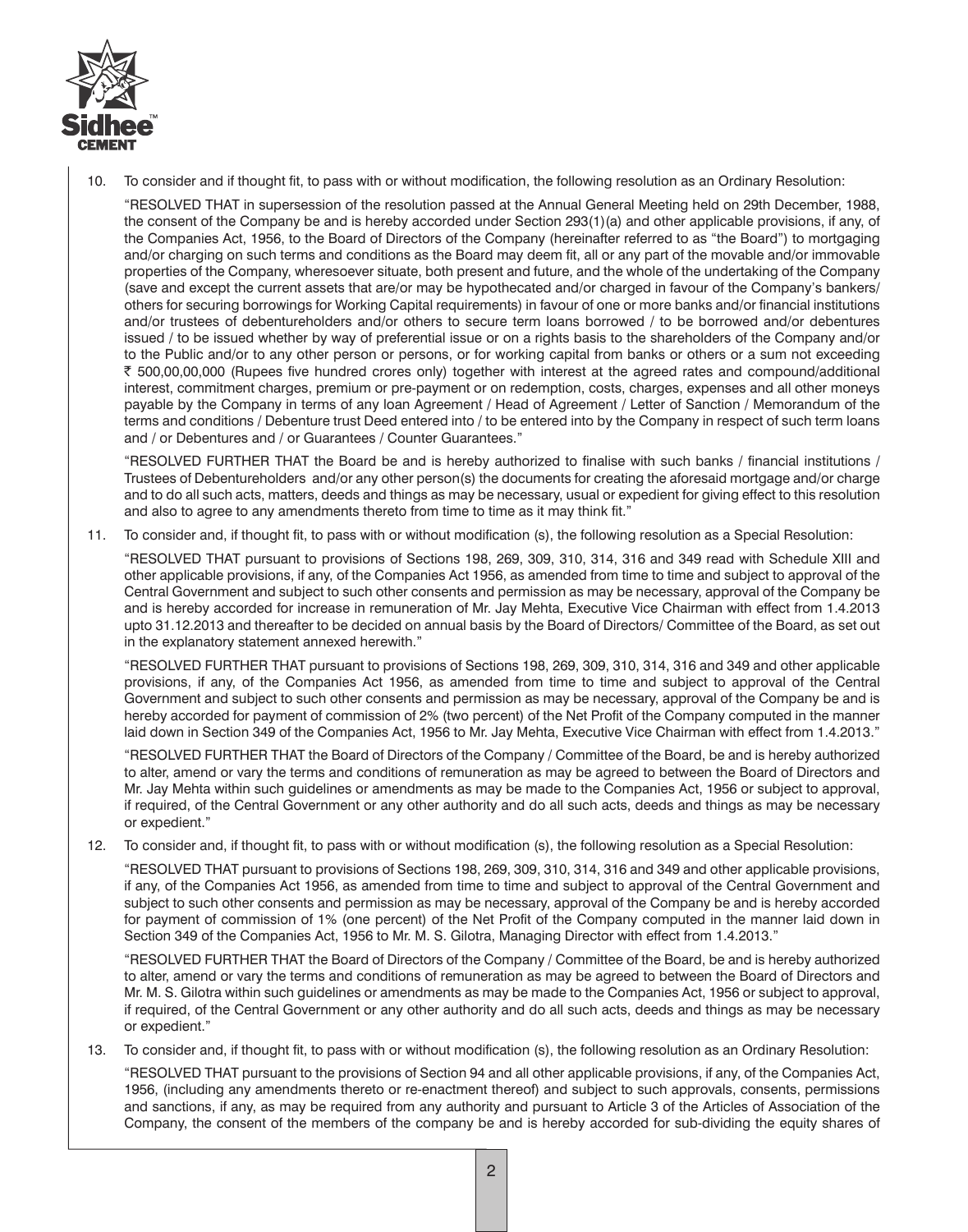the Company, including the paid-up shares, such that each existing equity share of the Company of the face value of  $\bar{\tau}$  10/-(Rupees Ten) each be sub-divided into Five equity shares of the face value of  $\bar{z}$  2/- (Rupees Two) each."

"RESOLVED FURTHER THAT pursuant to the sub-division of the equity shares of the Company, the Authorized, issued, subscribed and paid up equity shares of face value of  $\bar{\tau}$  10 /- (Rupees Ten) each, shall stand sub-divided into equity shares of ` 2/- (Rupees Two) each, fully paid-up."

"RESOLVED FURTHER THAT the Managing Director, Company Secretary or any other Director of the Company be and are hereby severally authorized to do, perform and execute all such acts, deeds, matters and things as may be considered necessary, expedient, usual or proper to give effect to this resolution including but not limited to fixing of the Record Date as per the requirements of the Listing Agreement, execution of all necessary documents with the Stock Exchanges and the Depositories, Reserve Bank of India and/or any other relevant statutory authority, if any, cancellation or rectification of the existing physical share certificates in lieu of the old certificates and in case of shares held in dematerialized form, the subdivided equity shares be credited to the respective demat accounts of the beneficiaries in lieu of the existing equity shares held by them and to settle any question or difficulty that may arise with regard to the sub-division of the equity shares as aforesaid or for any matters connected herewith or incidental hereto."

14. To consider and, if thought fit, to pass with or without modification (s), the following resolution as an Ordinary Resolution: "RESOLVED THAT pursuant to the provisions of Section 16 and all other applicable provisions, if any, of the Companies Act, 1956 (including amendments thereto or re-enactment thereof), the consent of the members of the Company be and is hereby accorded for alteration of the Memorandum of Association of the Company by replacing the existing Clause V with the new Clause V which shall read as follows:

The Authorised Share Capital of the Company is  $\bar{\tau}$  500,00,00,000 (Rupees five hundred crores only) divided into 250,00,00,000 (Two hundred fifty crores) Equity Shares of  $\bar{z}$  2/- (Rupees Two) each with power to increase and reduce the capital of the Company and to divide the shares in the capital for the time being to several classes and to attach thereto respectively such preferential, deferred, guaranteed, qualified or special rights, privileges and conditions as may be determined by or in accordance with the Articles of Association of the Company and to carry, modify, amalgamate, or abrogate any such rights, privileges or conditions in such manner as may for the time being be provided by the Articles of Association of the Company."

"RESOLVED FURTHER THAT the Managing Director and Company Secretary be and is hereby severally authorized to do perform and execute all such acts, matters, deeds and things as it may consider necessary, expedient, usual or proper to give effect to this resolution, including but not limited to filing of necessary forms with the Registrar of Companies and to comply with all other requirements in this regard and for any matters connected herewith or incidental hereto."

15. To consider and, if thought fit, to pass with or without modification (s), the following resolution as a Special Resolution:

"RESOLVED THAT pursuant to Section 31 and other applicable provisions, if any, of the Companies Act, 1956, the Articles of Association of the Company be and is hereby altered by deleting Clause 3 of the Articles of Association and substituting in place and stead thereof the following new Clause 3:

The Authorised Share Capital of the Company is ₹ 500,00,00,000 (Rupees five hundred crores only) divided into 250,00,00,000 (Two hundred fifty crores) Equity Shares of ₹ 2/- (Rupees Two) each. The said Authorised Capital may be divided in any other manner as may be thought expedient by the Company."

"RESOLVED FURTHER THAT the Managing Director and Company Secretary be and is hereby severally authorized to do perform and execute all such acts, matters, deeds and things as it may consider necessary, expedient, usual or proper to give effect to this resolution, including but not limited to filing of necessary forms with the Registrar of Companies and to comply with all other requirements in this regard and for any matters connected herewith or incidental hereto."

By Order of the Board of Directors

**A. M. Fadia** Director (Legal) & Co. Secretary

Place : Mumbai Dated : May 30, 2013

**Registered Office :**

"Sidheegram" Off Veraval-Kodinar Highway, Pin 362 276. Dist. Junagadh (Gujarat).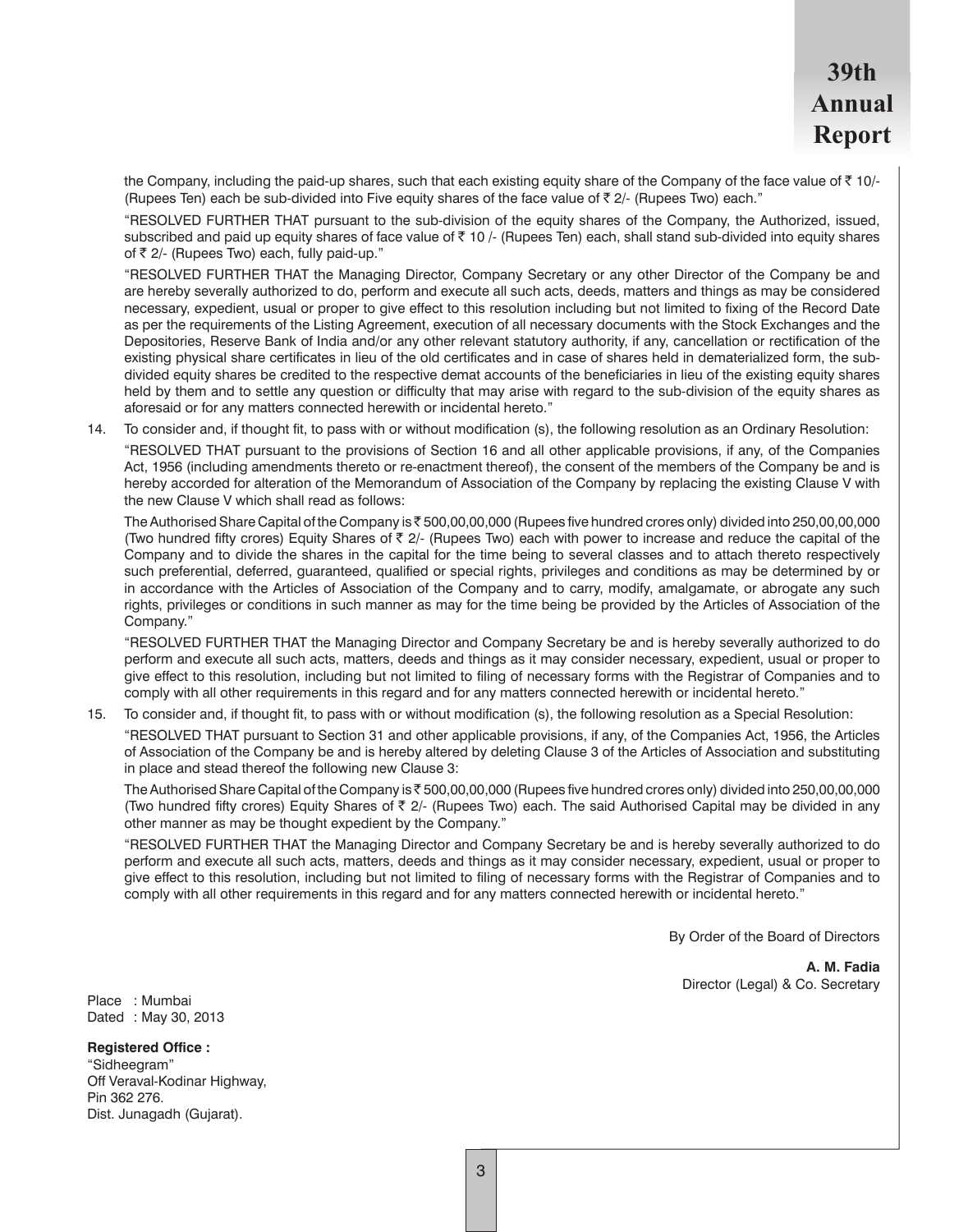

## **NOTES :**

- 1. **A member entitled to attend and vote is entitled to appoint a proxy or proxies to attend and vote instead of himself on a poll and that a proxy need not be a member. Proxies in order to be effective must be received by the company at the Registered Office not less than 48 hours before the meeting.**
- 2. An explanatory statement pursuant to Section 173(2) of the Companies Act, 1956 in respect of Special Business specified above is annexed hereto.
- 3. Pursuant to Clause 49 of the Listing Agreement relating to code of Corporate Governance, the profile of the directors to be re-appointed at the ensuing Annual General Meeting is given in the Corporate Governance Report annexed to the Director's Report.
- 4. The Share Transfer Books and Register of Members of the Company shall remain closed from Friday the 19th July 2013, to Tuesday the 30th July 2013 (both days inclusive) in connection with AGM and for payment of Dividend.
- 5. The Dividend, after declaration, will be paid to those Members of the Company whose names stand on the Register of Members at closure of business hours on 18th July 2013. The dividend in respect of shares held in dematerialized form in the Depository System will be paid to the beneficial owners of shares at closure of business hours on 18th July 2013 as per the list provided by the Depositories for this purpose. The dividend will be payable on and from 5th August 2013.
- 6. The documents referred in the resolutions and explanatory statement are available for inspection by any member at the Registered Office of the Company during 10.00 a.m. to 12.00 noon on any working day upto the date of the Annual General Meeting.
- 7. Members who have multiple accounts in identical names or joint accounts in same order are requested to send all the share certificates to the Company for consolidation of all such shareholdings into one account to facilitate better service.
- 8. (a) Members are requested to notify immediately any change of address :
	- (i) to their Depository Participants (DPs) in respect of their electronic share accounts, and
	- (ii) To the Registrar and Transfer Agents at : M/s. Link Intime India Pvt Ltd, C-13 Pannalal Silk Mills Compound, LBS Road, Bhandup (West) Mumbai 400 078, in respect of their physical share folios, if any.
	- (b) In case the mailing address mentioned on this Annual Report is without the Pin Code, Members are request to kindly inform their PINCODE immediately.
- 9. Non-resident Indian Shareholders are requested to inform the Registrars immediately of the change in their residential status, if any.
- 10. Members desiring any information on the Accounts are requested to write to the Company at least one week before the Annual General Meeting so as to enable the Management to keep the information ready and replies will be provided only at the Annual General Meeting.
- 11. **Shares of the Company are compulsorily required to be traded in demat form. If you have not demated your shares, you are requested to get the shares dematted at the earliest.**

By Order of the Board of Directors

Place : Mumbai Dated : May 30, 2013

#### **Registered Office :**

"Sidheegram" Off Veraval-Kodinar Highway, Pin 362 276. Dist. Junagadh (Gujarat).

**A. M. Fadia** Director (Legal) & Co. Secretary

#### **Invitation to participate in the Green Initiative launched by the Ministry of Corporate Affairs**

The Ministry of Corporate Affairs (MCA) has permitted paperless compliances by companies, vide its circulars No.17/2011 and No.18/2011 dated April21, 2011 and April 29, 2011 respectively. MCA has clarified that services of documents to Members through e-mail will constitute sufficient compliances with Section 53 of the Companies Act, provided the Members are given an advance opportunity to register their Email IDs or changes if any therein with the Company.

Pursuant thereto, we invite our Members to participate in the Green Initiatives by registering their Email IDs with the Company to enable it to send documents required to be sent under Section 219 of the Companies Act viz. Annual Report and Notices of General Meetings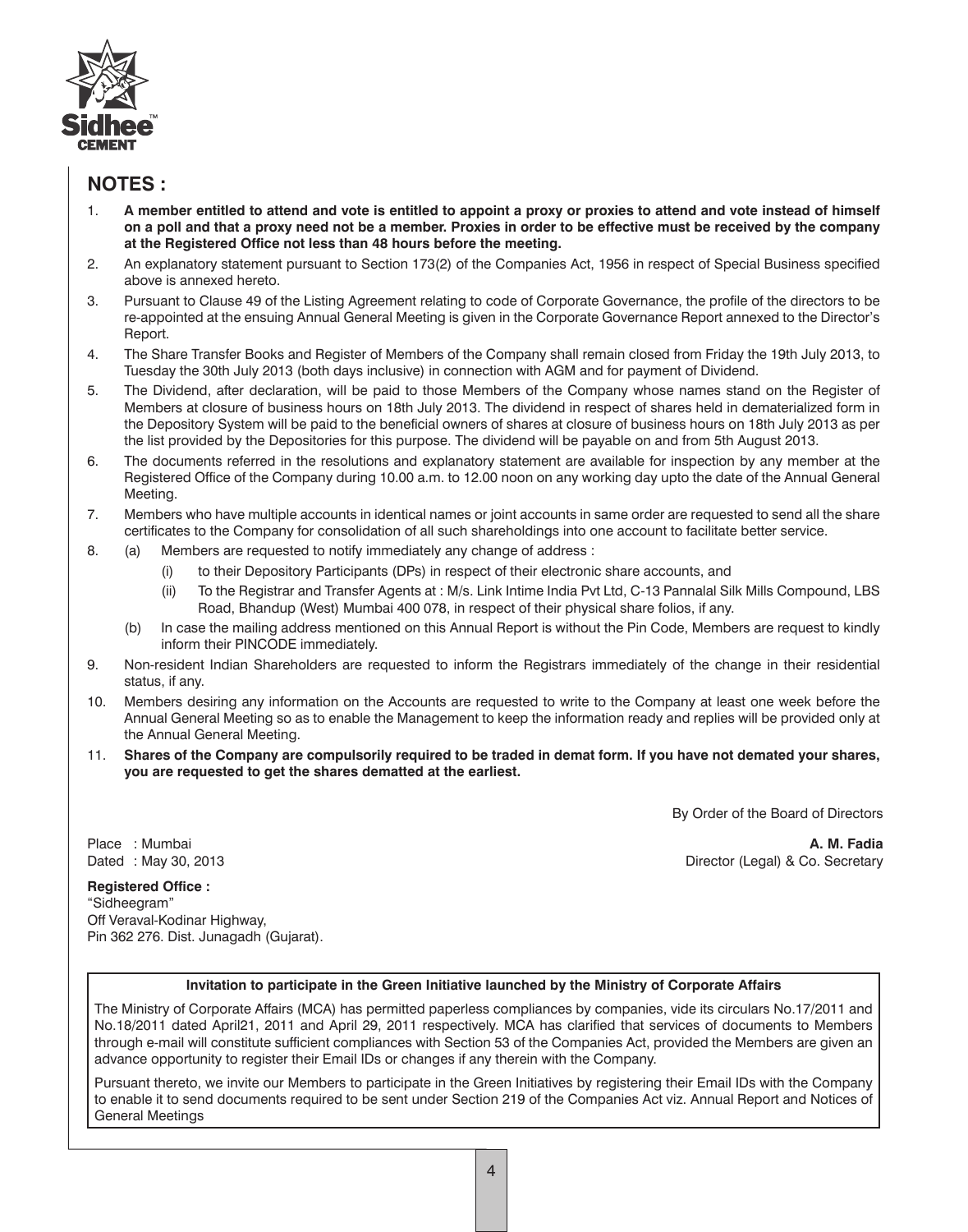## **EXPLANATORY STATEMENT AS REQUIRED BY SECTION 173 OF THE COMPANIES ACT, 1956 ("THE ACT")**

#### **Item No.8**

In view of the changes proposed in the Companies Bill, 2012 certain enabling provisions are sought to be introduced in the Articles of Association of the Company.

Following amendments have been proposed in the Articles of Association of the Company:

- a. Amending Article 117(a) by adding a sentence at the end of the existing Article that participation of Directors in a Board meeting may be either in person or through video conferencing or other audio visual means or audio as may be permitted by law from time to time.
- b. Substituting the existing Article 119(a) with the new Article 119(a) for determining quorum of Directors participating in meeting of the Board through video conferencing or other audio visual means or audio as may be permitted by law from time to time.

None of the Directors of the Company are interested or concerned in the said resolutions.

#### **Item No.9**

Various schemes of expansion, diversification and new projects are under consideration of your Board. In order to finance the capital expenditures as also to meet the general corporate purposes including working capital, strategic investments, acquisitions etc., the Company at appropriate time / times may require further borrowings, exceeding the present limit of ₹ 200 crores. It is, therefore, desired to increase the present borrowing powers of the Directors from ₹ 200 crores to ₹ 500 crores and hence the proposed resolution.

None of the Directors of the Company are interested or concerned in the said resolutions.

#### **Item No. 10**

With the liberalization of Indian Economy, permission from Government is now easily available for issue of securities convertible and non convertible abroad or in India for long term working capital of the Company and to meet expenditure for various projects, diversification, expansion and modernization programmes. Your Board of Directors may issue various instruments including convertible and / or non convertible securities whether in one or more series as may be decided for an amount so that the total borrowing outstanding at any time does not exceed  $\bar{\tau}$  500 crores excluding borrowings for working capital requirements in accordance with the rules and regulations as may be applicable at the relevant time to such issue.

Security may have to be given to the lenders or trustees of the debentureholders or the debentureholders by deeds / mortgage / charge over such fixed assets of the Company as may be decided by the Board of Directors with the lenders and other concerned authorities.

It is proposed to delegate the authority as required under Section 293(1)(a) of the Companies Act, 1956 enabling your Directors to create security in favour of lenders etc. for borrowing upto  $\bar{\tau}$  500 crores.

None of the Directors of the Company are interested or concerned in the said resolutions.

#### **Item No.11**

The Board of Directors at its meeting held on 29th May, 2013 had revised the remuneration of Mr. Jay Mehta, Executive Vice Chairman of the Company from 1.4.2013 to 31.12.2013 as detailed hereunder and payment of commission of 2% (two per cent) of the Net Profit of the Company computed in the manner laid down in Section 349 of the Companies Act, 1956. The increase in remuneration and payment of commission will be subject to the necessary approval of the Central Government and others as may be required.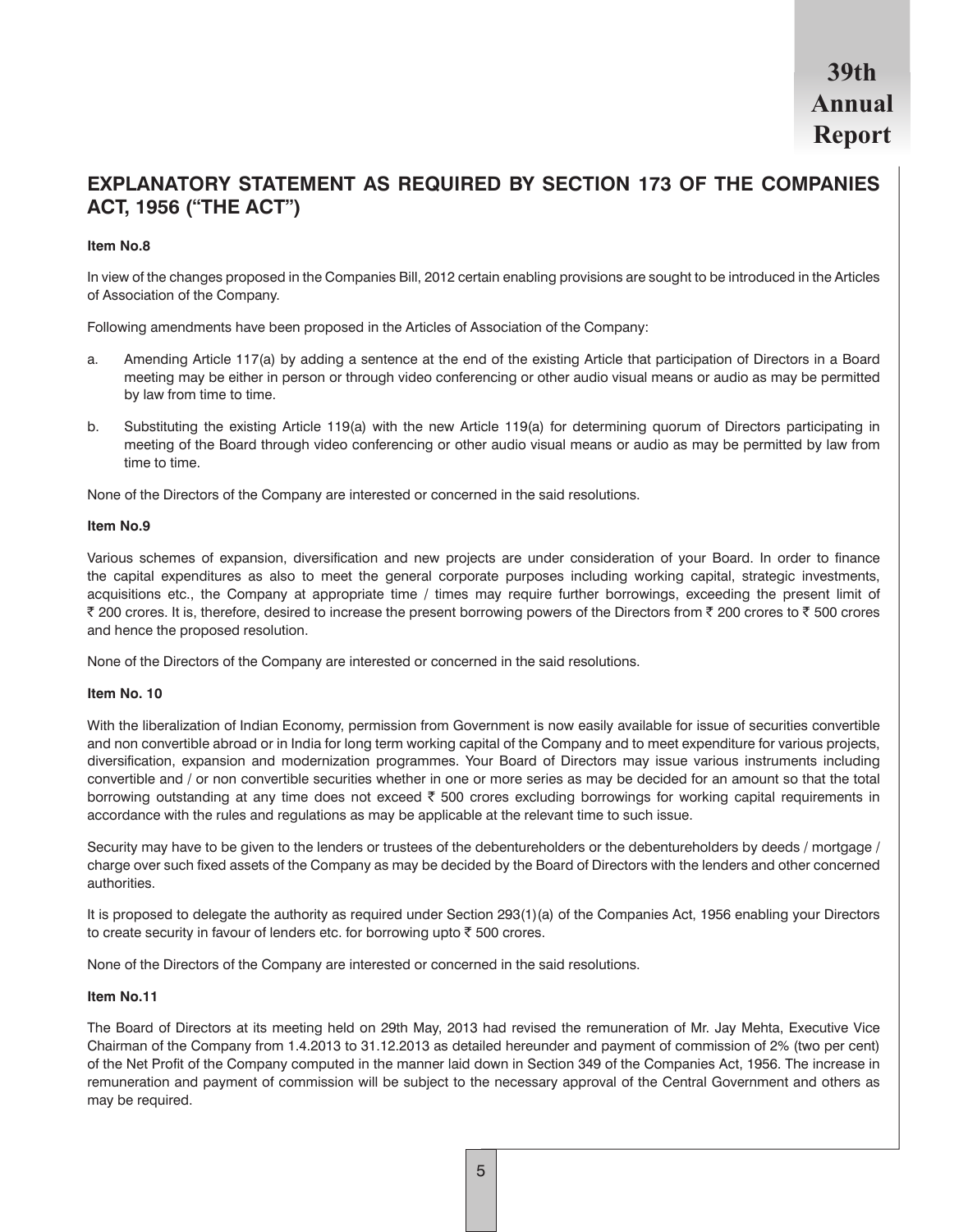

#### **Remuneration**

|                          | Amount (₹) |
|--------------------------|------------|
|                          | per month  |
| Salary                   | 12,00,000  |
| <b>HRA</b>               | 6,00,000   |
| Provident Fund @ 12%     | 1,44,000   |
| Superannuation @ 15%     | 1,80,000   |
| Electricity & Gas        | 3,000      |
| Servant Allowance        | 900        |
| Magazine Allowance       | 300        |
| <b>Medical Allowance</b> | 99,960     |
| Soft Furnishing          | 583        |
| Leave Travel Allowance   | 1,50,000   |
| Gratuity                 | 57,692     |
| <b>Total</b>             | 24,36,435  |

Further, over and above the above remuneration, Mr. Jay Mehta will be entitled to the following by way of reimbursement, as per Company's rules.

- 1. Personal Accident Insurance and Mediclaim insurance for self and family.
- 2. Encashment of unavailed leave at the end of the tenure.

In addition to the above Mr. Jay Mehta will be entitled to the following in the course of discharging the duties and responsibilities and these will not be considered as part of above limits of remuneration".

- 1. Reimbursement of entertainment expenses incurred for Company's work, subject to maximum of ₹ 33,000 per month on submission of supporting/declaration.
- 2. Reimbursement of actual expenses incurred for Company's business including travel, hotel and other related expenses for himself and spouse, incurred in India and abroad.
- 3. Car with driver and communication facilities at residence for the business of the Company.
- 4. Reimbursement of expenses incurred in respect of books and periodicals at actuals against submission of supporting/s.
- 5. Entrance Fees / Subscription or reimbursement of Club Fees on actual basis.

The above appointment can be terminated by either side by giving three months' notice in writing. However, the Company can determine the same by giving three months' salary in lieu thereof.

Mr. Jay Mehta is interested in his resolution. Mr. M. N. Mehta being related to Mr. Jay Mehta, may be deemed to be concerned or interested in the resolution of Mr. Jay Mehta, Executive Vice Chairman. Save and except them, none of the other directors are deemed to be concerned or interested in the said resolution.

#### **Item No.12**

The Board of Directors at its meeting held on 29th May, 2013 had approved payment of commission of 1% (one per cent) of the Net Profit of the Company computed in the manner laid down in Section 349 of the Companies Act, 1956 to Mr. M. S. Gilotra, Managing Director with effect from 1.4.2013. The payment of commission will be subject to the necessary approval of the Central Government and others as may be required.

Except Mr. M.S. Gilotra, none of the Director is interested or concerned in the above resolution.

#### **Item No. 13**

As the members are aware, the equity shares of your Company are listed on the National Stock Exchange of India Limited (NSE) and Bombay Stock Exchange Limited, (BSE) and are also regularly traded on the said Exchanges.

However, as a measure of further improving the liquidity of Company's shares, it is proposed to sub-divide the nominal value and paid up value of the Equity Shares (Authorized/ Subscribed / Issued and Paid-up) of the Company.

The members may note that presently the nominal and paid up value of the equity shares of the Company is  $\bar{\tau}$  10/- per share and consequent upon the proposed sub-division, it shall be  $\bar{\tau}$  2/- per share. This implies that each equity share of ₹ 10 each shall be subdivided into 5 equity shares of  $\bar{z}$  2 each.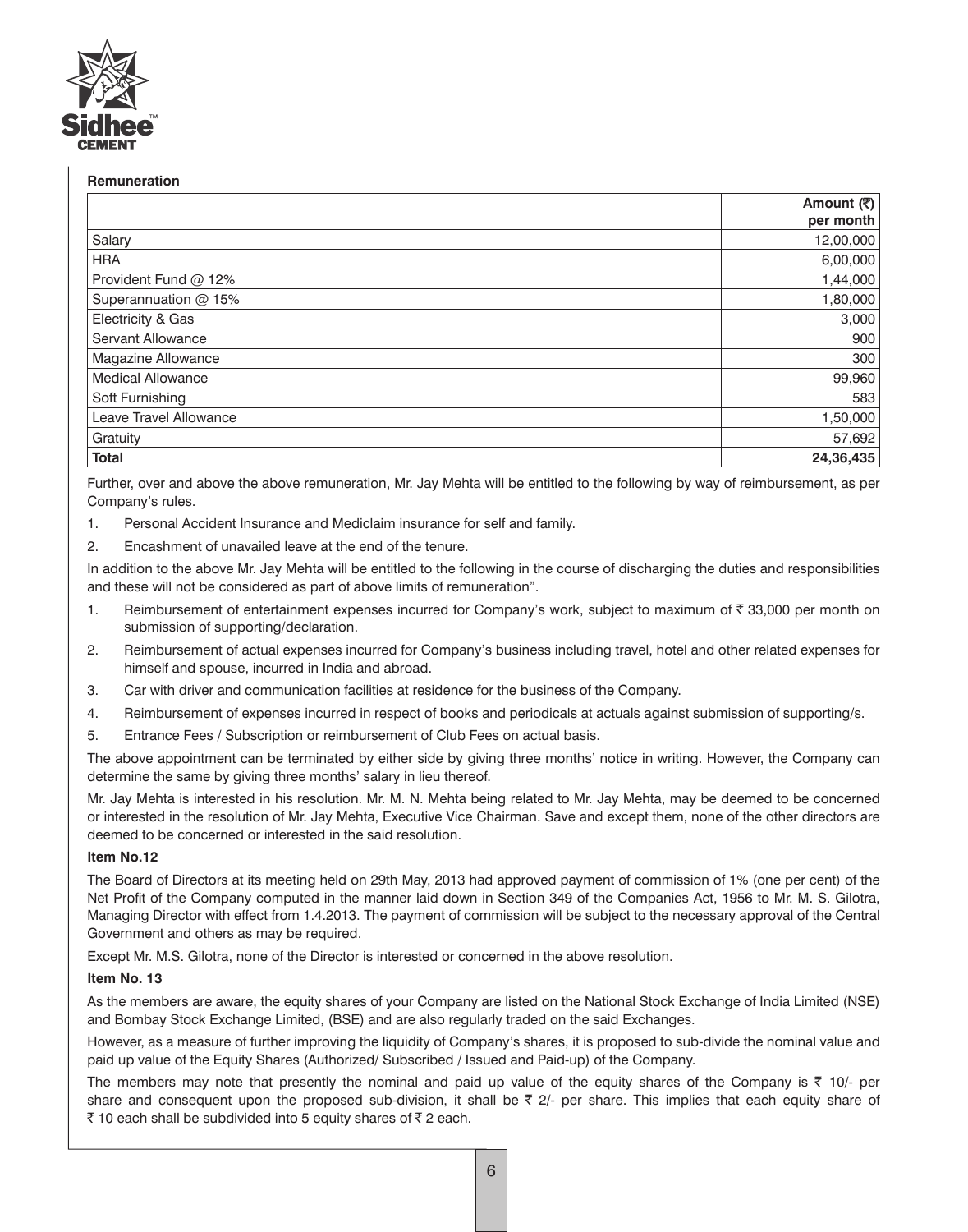The Managing Director, Company Secretary or any other Director of the Company, in consultation with the Stock Exchange(s), as may be required, shall fix the Record Date for the purpose of ascertaining the list of members whose shares shall be subdivided, as proposed above, and the same shall be notified to the members through appropriate medium.

Pursuant to the provisions of Section 94 of the Companies Act, 1956, approval of the members is required for sub- division of shares, by way of passing Ordinary Resolution in their General Meeting.

Hence the said resolution is recommended for your approval.

None of the Directors of the Company is in any way interested or concerned in the said resolution, except to the extent of shares held by him or by his relatives in the Company.

#### **Item No.14**

The existing Clause V of the Memorandum of Association states the present Authorized Share Capital and division thereof in terms of number of shares and nominal value of each share.

In view of the proposed subdivision of equity shares, the nominal value of each share shall stand reduced from  $\bar{z}$  10 per share to ₹ 2 per share and the corresponding number of shares shall increase accordingly.

In view of the aforesaid, the existing Clause V of Memorandum of Association needs to be altered accordingly.

A copy of the existing Memorandum and Articles of Association as well as the specimen of the amended Memorandum and Articles of Association of the Company is available for inspection by the members at the registered office of the Company between 10 a.m. to 12 noon on all working days upto the date of AGM.

Pursuant to the provisions of Section 16 read with Section 94 of the Act, any such alteration needs to be approved by the members by passing an Ordinary Resolution.

Hence the said resolution is recommended for your approval.

None of the Directors of the Company is in any way interested or concerned in the said resolution, except to the extent of shares held by him or by his relatives in the Company.

#### **Item No.15**

The existing Clause 3 of the Articles of Association states the present Authorized Share Capital and division thereof in terms of number of shares and nominal value of each share.

In view of the proposed subdivision of equity shares, the nominal value of each share shall stand reduced from  $\bar{\tau}$  10 per share to ₹ 2 per share and the corresponding number of shares shall increase accordingly.

In view of the aforesaid, the existing Clause 3 of Articles of Association needs to be altered accordingly.

A copy of the existing Memorandum and Articles of Association as well as the specimen of the amended Memorandum and Articles of Association of the Company is available for inspection by the members at the registered office of the Company between 10 a.m. to 12 noon on all working days upto the date of AGM.

Pursuant to the provisions of Section 31 read with Section 94 of the Act, any such alteration needs to be approved by the members by passing a Special Resolution.

Hence the said resolution is recommended for your approval.

None of the Directors of the Company is in any way interested or concerned in the said resolution, except to the extent of shares held by him or by his relatives in the Company.

By Order of the Board of Directors

**A. M. Fadia** Director (Legal) & Co. Secretary

Place : Mumbai Dated : May 30, 2013

**Registered Office :** "Sidheegram" Off Veraval-Kodinar Highway, Pin 362 276. Dist. Junagadh (Gujarat).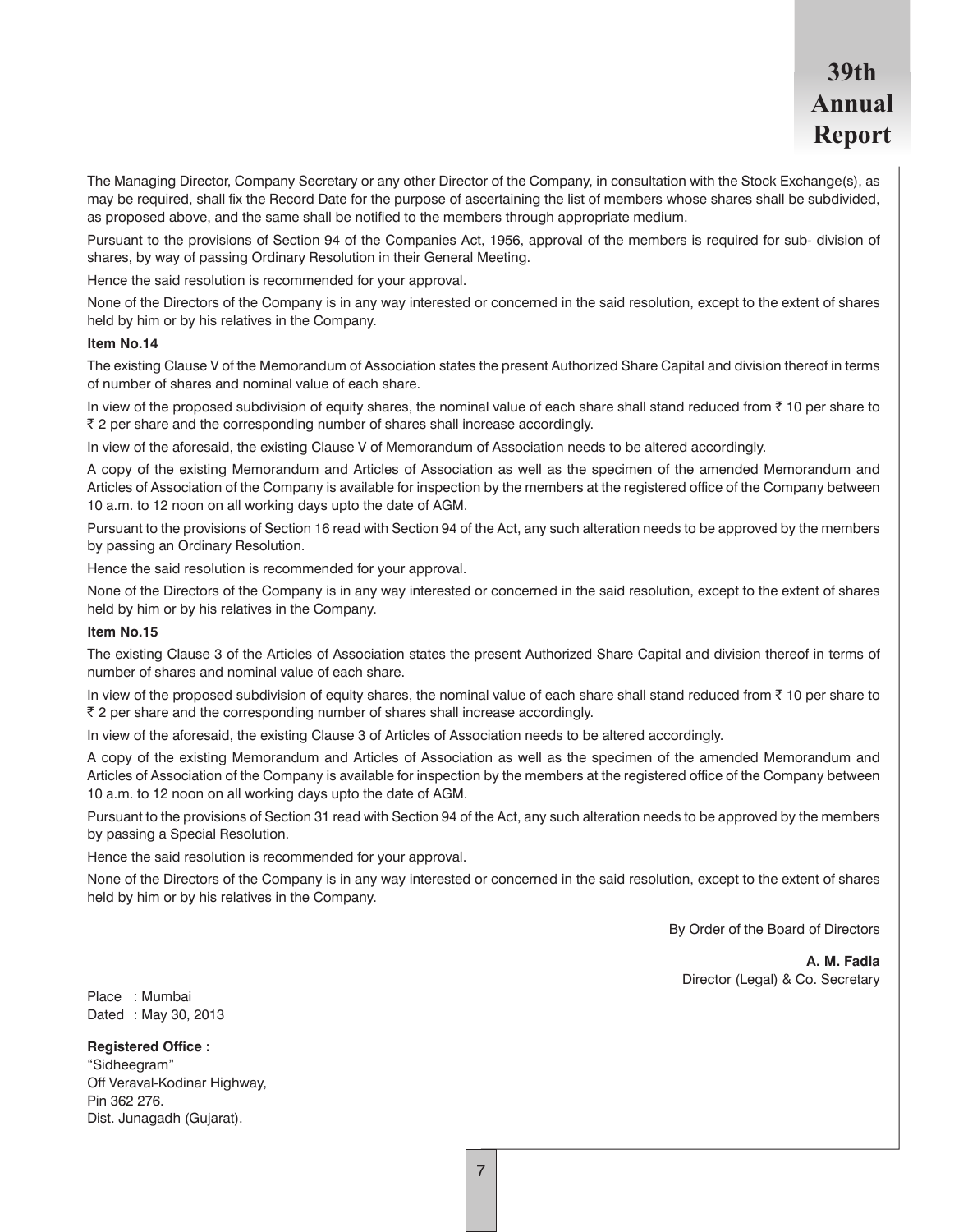

## **DIRECTORS' REPORT**

Dear Members,

The Directors present the 39th Annual Report along with the Audited Accounts and Auditors Report for the financial year ended 31st March, 2013.

#### **FINANCIAL RESULTS**

The highlights of the financial results for the Financial Year ended 31st March 2013 are given below.

|                                                            |                               | (₹ in Million)                 |
|------------------------------------------------------------|-------------------------------|--------------------------------|
|                                                            | <b>Current Financial Year</b> | <b>Previous Financial Year</b> |
|                                                            | $(2012 - 2013)$               | $(2011 - 2012)$                |
| Sales & Other Receipts (Net of Excise)                     | 4532.83                       | 4439.20                        |
| Profit before Interest and Depreciation                    | 575.19                        | 206.93                         |
| Interest                                                   | 17.16                         | 28.61                          |
| Profit /(Loss) before Depreciation                         | 558.03                        | 178.32                         |
| Depreciation                                               | 65.28                         | 61.38                          |
| <b>Exceptional Items</b>                                   | 85.73                         |                                |
| Profit /(Loss) before Taxation                             | 578.48                        | 116.94                         |
| Net Current Tax after adjustment of MAT Credit entitlement | 6.45                          |                                |
| Deferred Tax Adiustment                                    | 168.91                        | 61.78                          |
| Profit /(Loss) after tax                                   | 403.12                        | 55.16                          |
| Carried forward Loss of earlier years                      | (392.45)                      | (447.61)                       |
| Less: Adjusted against Share Capital                       | 392.45                        |                                |
| Less: Proposed Dividend                                    | 36.15                         |                                |
| Less: Tax on Proposed Dividend                             | 6.15                          |                                |
| Balance of Profit/(Loss) carried to Balance Sheet          | 360.82                        | (392.45)                       |

#### **THE YEAR UNDER REVIEW**

The slowdown in the economy resulted in an overall average growth rate of the eight core industries (including cement, steel, fertilizer, oil, gas etc.) during April, 2012 to March, 2013 to 2.6 percent from 5 percent for the same period previous year. The cement production still grew at 5.6 percent, even though it was lower than the average growth in the previous years.

Cement consumption in Gujarat registered a 5 percent growth over the previous year, which although lower than the average annual growth rate of around 9 percent during the previous five-year period, is better than many other regions of the country. The consumption growth could have been better, but for delayed & deficient monsoons. The State received only 73 percent of the normal average rainfall and the Saurashtra region is the worst affected with rainfall of 57 percent of the normal.

The abnormal increase in the price of diesel, by around 15 percent, had a cascading effect on the manufacturing cost as well as cost of delivery for cement. The increase in rail freights (varying between 11 to 25 percent) also adversely affected the cost of delivering cement to customers. The increase in excise duty by 2 percent was an additional burden on the industry.

The slow economic growth resulted in better availability of power and the lower prices prevailing in the energy exchange under Open Access gave an opportunity to reduce the cost of power, resulting in better profits.

Better prices in local markets and higher volumes and realisation from exports helped improve profitability.

#### **PERFORMANCE REVIEW**

#### **Production and Sales**

The production of clinker and cement for the year ended March 2013 was 1.15 million tonnes and 1.25 million tonnes, which is 101 percent and 104 percent of the rated capacity of the plant. However, the clinker and cement production is lower than the previous year, as extended stoppage of kiln was taken for specific modifications in order to improve the long-term reliability of the machinery.

The cost of fuel remained at the last years' levels. The procurement of power from the energy exchange under Open Access has assisted in maintaining the manufacturing cost. The energy efficiency of the plant was affected due to changed characteristics of the available limestone, quality of which is deteriorating.

The total sale of cement & clinker was 1.26 million tonnes as against 1.40 million tonnes in the previous year. Better distribution of available cement in the domestic markets helped in reducing freight cost. This, coupled with better prices contributed to significant improvement in profits. The export volumes and realisations also helped improve profits.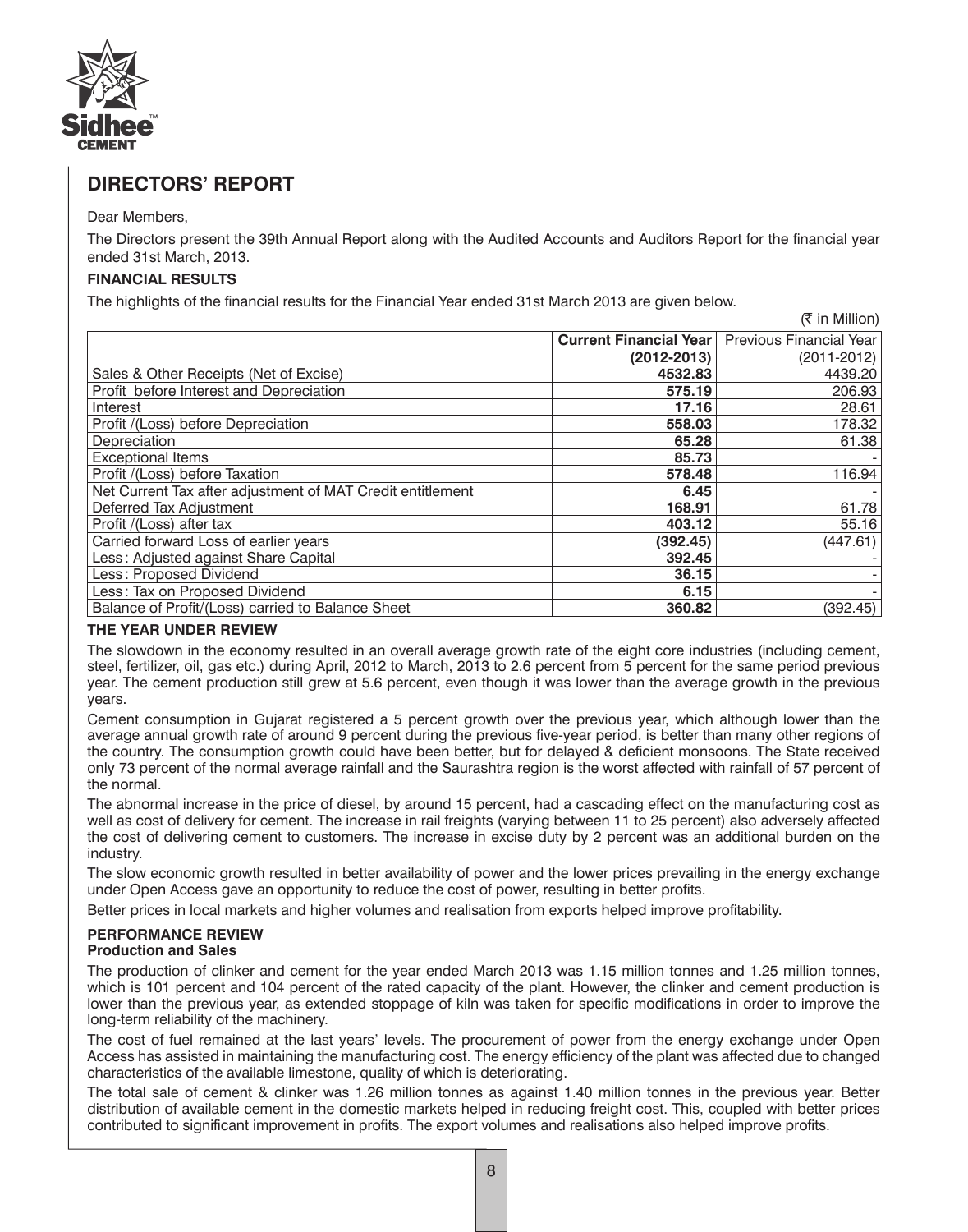#### **Exports**

The direct export of cement for the year ended March 2013 was 4,900 metric tonnes as compared to 9,800 metric tonnes in the previous year. The exports continued to be low on account of unremunerative prices and high cost of transportation to the available port.

#### **Dividend**

Your Directors have recommended a dividend of  $\bar{z}$  1/- (Rupee one only) per equity share of face value of  $\bar{z}$  10/- each on 3,61,53,852 fully paid up Equity Shares.

#### **Rehabilitation Scheme**

Hon'ble AAIFR vide its order dated 23.10.2012 inter-alia held that the company's net worth has turned positive as on 31.3.2010 and consequent thereto, the company has been discharged from BIFR. However, in the same order, Hon'ble AAIFR has reiterated its decision in M/s.Kunal Virenchee Sagar case holding that the BIFR's jurisdiction continues uninterrupted and the BIFR is competent to exercise its jurisdiction under Section 18(5) of SICA, 1985 and remanded the matter to BIFR.

Hon'ble BIFR vide its order dated 6.12.2012 issued on 16.1.2013 sanctioned the Modified Draft Rehabilitation Scheme of the company inter-alia consisting of following main points.

- 1. Reduction of paid up capital by 75%.
- 2. Fresh infusion of equity capital of  $\bar{z}$  50 crores consisting of 5 crore equity shares of  $\bar{z}$  10/- each at par to the Promoters, associates etc.
- 3. To complete the jetty at revised cost of  $\bar{z}$  59.72 crores.

#### **Reduction of capital**

Company's paid up Share Capital was reduced by 75% (Seventy five percent) from  $\bar{\tau}$  144,61,54,080/- consisting of 14,46,15,408 fully paid up Equity Shares of  $\bar{z}$  10/- each to  $\bar{z}$  36,15,38,520/- consisting of 3,61,53,852 fully paid up Equity Shares of  $\bar{\tau}$  10/- each in compliance of the order of the Hon'ble Board for Industrial & Financial Reconstruction (BIFR) dated 6.12.2012 issued on 16.1.2013 as on 25.2.2013, being the Record Date.

#### **Government of Gujarat**

Government of Gujarat granted Reliefs and Concessions as per Sanctioned Scheme (SS-02) as approved by the Hon'ble AAIFR vide its order dated 21.11.2002 inter-alia includes waiver of past interest on Sales Tax, Electricity Duty and Sales Tax thereon, turnover tax and Royalty dues, moratorium for payments of deferred sales tax, interest free deferment of Electricity duty and sales tax thereon on the power drawn, Exemption of electricity duty on captive power etc.

#### **Public Deposits**

The company has not invited and / or accepted any public deposits, during the year.

#### **Directors**

Mr. Ashok B.Shah, Mr. Sanat M.Mehta, Mr. S. V. S. Raghavan and Mr. M. L. Tandon, shall retire by rotation at the ensuing Annual General Meeting and being eligible, offer themselves for reappointment.

Brief resume of the directors proposed to be reappointed, nature of their expertise in function of areas and names of directorships / membership held in committees of other companies, shareholding and trusteeship is provided in Corporate Governance Report attached to this report.

The directors recommend their re-appointment.

#### **Listing of New Equity Shares (Post Reduction of Capital)**

The Company's new equity shares are listed on the Bombay Stock Exchange Limited (BSE) and National Stock Exchange of India Limited (NSE). The company has paid listing fees as prescribed for financial year 2013-14.

#### **Auditors**

M/s. Manubhai & Co., Chartered Accountants, Ahmedabad, the Statutory Auditors of the Company, holds office upto the conclusion of the ensuing Annual General Meeting in accordance with the provisions of the Companies Act, 1956. The Company has received letter pursuant to Section 224 (1B) of the Companies Act, 1956 confirming their eligibility to act as auditors, if appointed at the Annual General Meeting.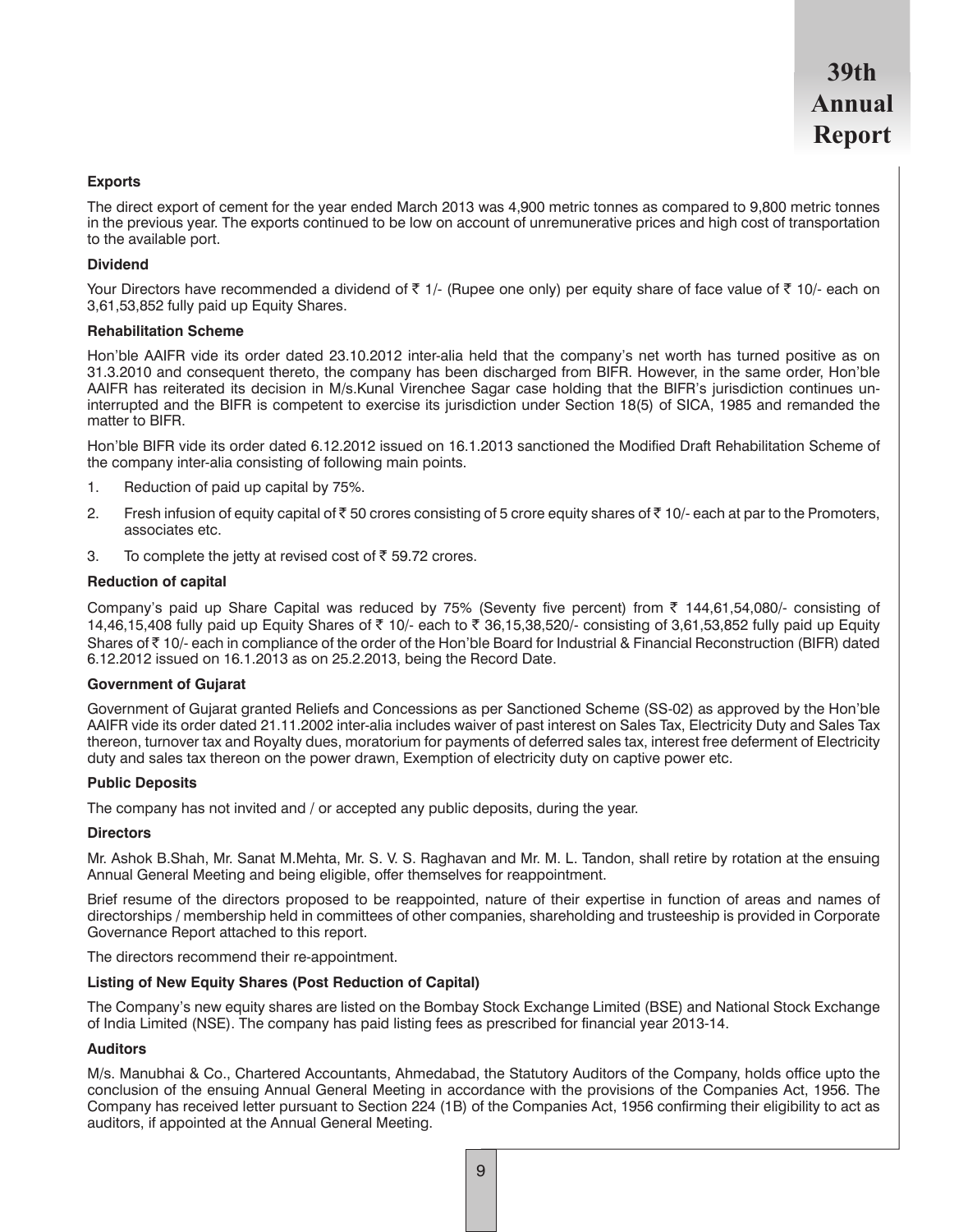

#### **Cost Auditors**

In pursuance to Order No. 52/56/CAB-2010 dated 30th June 2011 issued under Section 233-B of the Companies Act, 1956, M/s. M. Goyal & Co., Cost Accountants, have been appointed by the Board as Cost Auditor of the Company for the financial year 2013-14. Certificate of eligibility under Section 224 (1B) has been received.

#### **Internal Audit**

BDO Consulting Private Limited, have been appointed to carry out the Internal Audit of the Company for the Financial Year 2013-14.

#### **Tax Audit**

M/s. Manubhai & Co., Chartered Accountants, have been appointed to carry out the Tax Audit for the Assessment Year 2013-14.

#### **Particulars of Employees**

In terms of the provisions of Section 217 (2A) of the Companies Act, 1956 and the Companies (Particulars of Employees) Rules, 1975 names and other particulars of the employees are required to be set out in the annexure to this report. However, as per the provisions of Section 219(1)(b)(iv) of the Companies Act, 1956 the Report and Annual Accounts of the Company sent to the shareholders do not contain the said annexure. Members desirous of obtaining a copy of the said annexure may write to the Company Secretary at the Registered Office of the Company.

#### **Industrial Relations**

The Company continued to maintain harmonious relations with its workers.

#### **Corporate Governance**

A separate report on the compliance with Clause 49 of the Listing Agreement with the Stock Exchanges on Corporate Governance and the Auditors' Certificate on its compliance forms part of this Report.

#### **Management Discussion and Analysis**

The Management Discussion and Analysis Report is provided in a separate section and forms part of this Report.

#### **Directors' Responsibility Statement**

To the best of their knowledge and belief and according to the information and explanations obtained by them, your Directors make the following statement in terms of Section217(2AA) of the Companies Act, 1956:

- $\triangleright$  These statements have been prepared in conformity with generally accepted accounting principles and appropriate accounting standards, judgements and estimates are reasonable and prudent.
- $\triangleright$  The accounting policies selected and applied consistently give a true and fair view of the financial statements.
- $\triangleright$  The company has implemented internal controls to provide reasonable assurances of the reliability of its financial records, proper safeguarding and use of its assets and detection of frauds and irregularities. Such controls are based on established policies and procedures and are implemented by trained, skilled and qualified personnel with an appropriate segregation of duties. The company's internal auditors conduct regular internal audits, which complement the internal controls.
- The annual accounts have been prepared on a going concern basis.

#### **Energy conservation, Technology Absorption and Foreign Exchange Earnings and Outgo.**

As required under Section 217(1) (e) of the Companies Act, 1956 read with the Companies (Disclosure of Particulars in the Report of Board of Directors') Rules 1988 the relevant particulars are enclosed herewith in Annexure 1, forming part of the Report.

#### **Acknowledgement**

The Directors wish to thank the Hon'ble Board for Industrial & Financial Reconstruction (BIFR), The Hon'ble Appellate Authority for Industrial & Financial Reconstruction (AAIFR), Central Government, Government of Gujarat, Gujarat Industrial & Investment Corporation Limited, Financial Institutions, Bankers, Shareholders, Employees, Stockists, Dealers and all other stakeholders associated with its operations for the co-operation and encouragement extended to the company.

On behalf of the Board of Directors.

Place : Mumbai **M. N. Mehta** Dated: May 30, 2013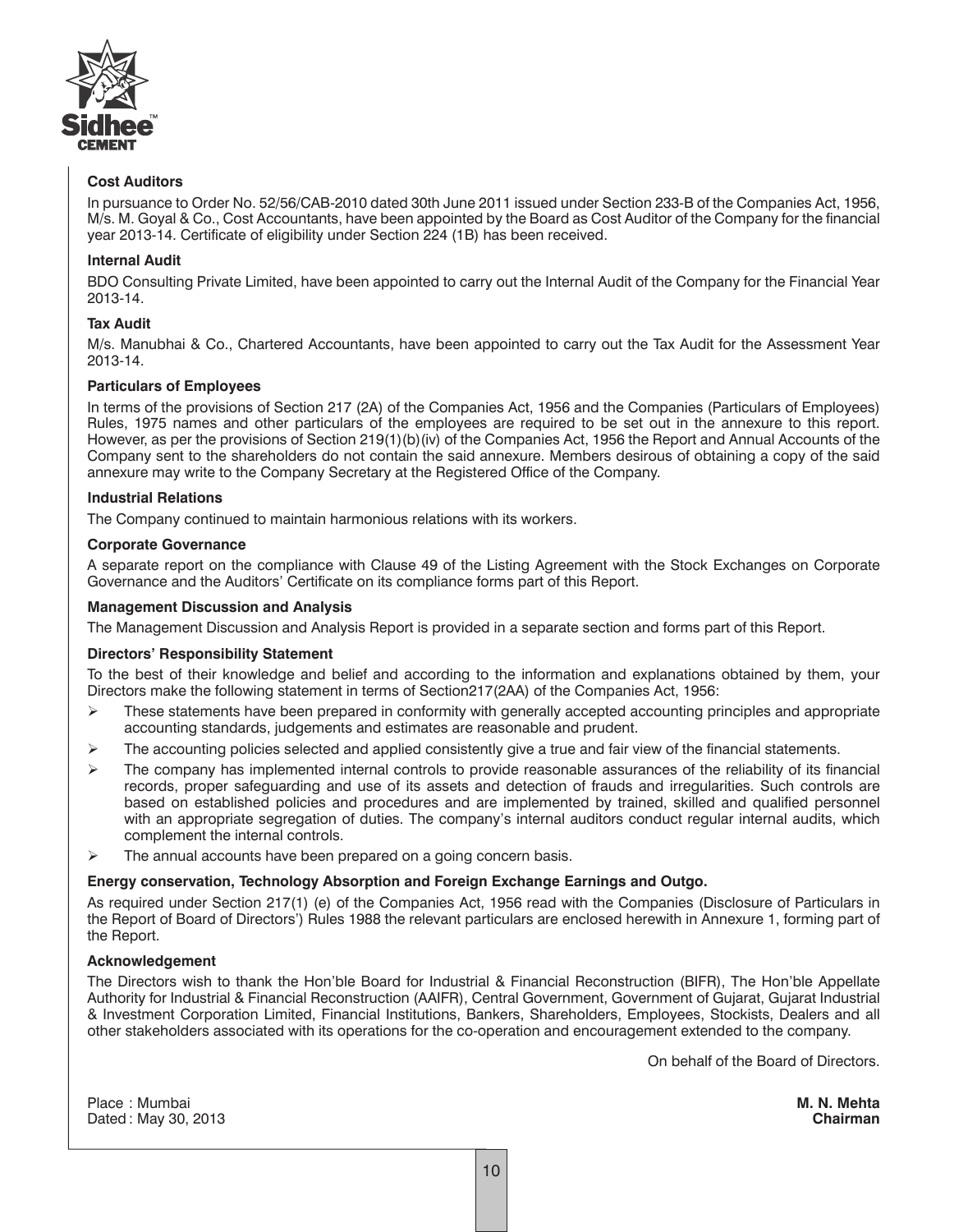## **ANNEXURE -1**

#### **DISCLOSURE OF PARTICULARS WITH RESPECT TO CONSERVATION OF ENERGY**

Technology absorption & Foreign Exchange earnings & out go as required under Companies (Disclosure of particulars in the Report of Board of Directors) Rule 1988 & forming part of report for the period ended 31-03-2013.

#### **A. CONSERVATION OF ENERGY :**

#### **a. Energy Conservation Measures Taken:**

- **1.** Replacement of GLS and Halogen fittings with LED and Metal halide fittings wherever possible.
- **2.** W1K10 Cooler Fan 75 KW with DOL starter now operating at 60 KW after installing VFD
- **3.** PC fan old impeller efficiency improved by replacing fan inlet cone.
- **4.** Grinding Aid usage has given the advantage of 2 to 3% increase in output.
- **b. Additional Investment & Proposal, if any, being implemented for Reduction of Energy.**
	- 1. Consequent to energy audit VFD / MVD installation for PH, PC Fan and Booster Fan.
- **c. Impact of the Measurers at (a) & (b) above.**

Increase in kiln output, Reduction in power consumption

**d. Total Energy Consumption & Energy consumption per unit of Production as per Form A of the Annexure.**

#### **B. Technology Absorption : Given in prescribed Form –B attached**

#### **C. Foreign Exchange Earning & Outgo**

**a.** Activities relating to exports, initiatives taken to increase exports, development of new export market for products and services and export plans.

The Company is currently exporting its products to Sri Lanka, Maldives and African countries and has planned to increase the market share in these countries, as well as exploring opportunities in other countries.

#### **b. Total Foreign exchange used and Outgo**

|                         | 2012-13     | 2011-12     |
|-------------------------|-------------|-------------|
|                         | (₹ In Lacs) | (₹ In Lacs) |
| Foreign Exchange Earned | ₹146.53     | 291.09      |
| Foreign Exchange Used   | ₹808.09     | 479.92      |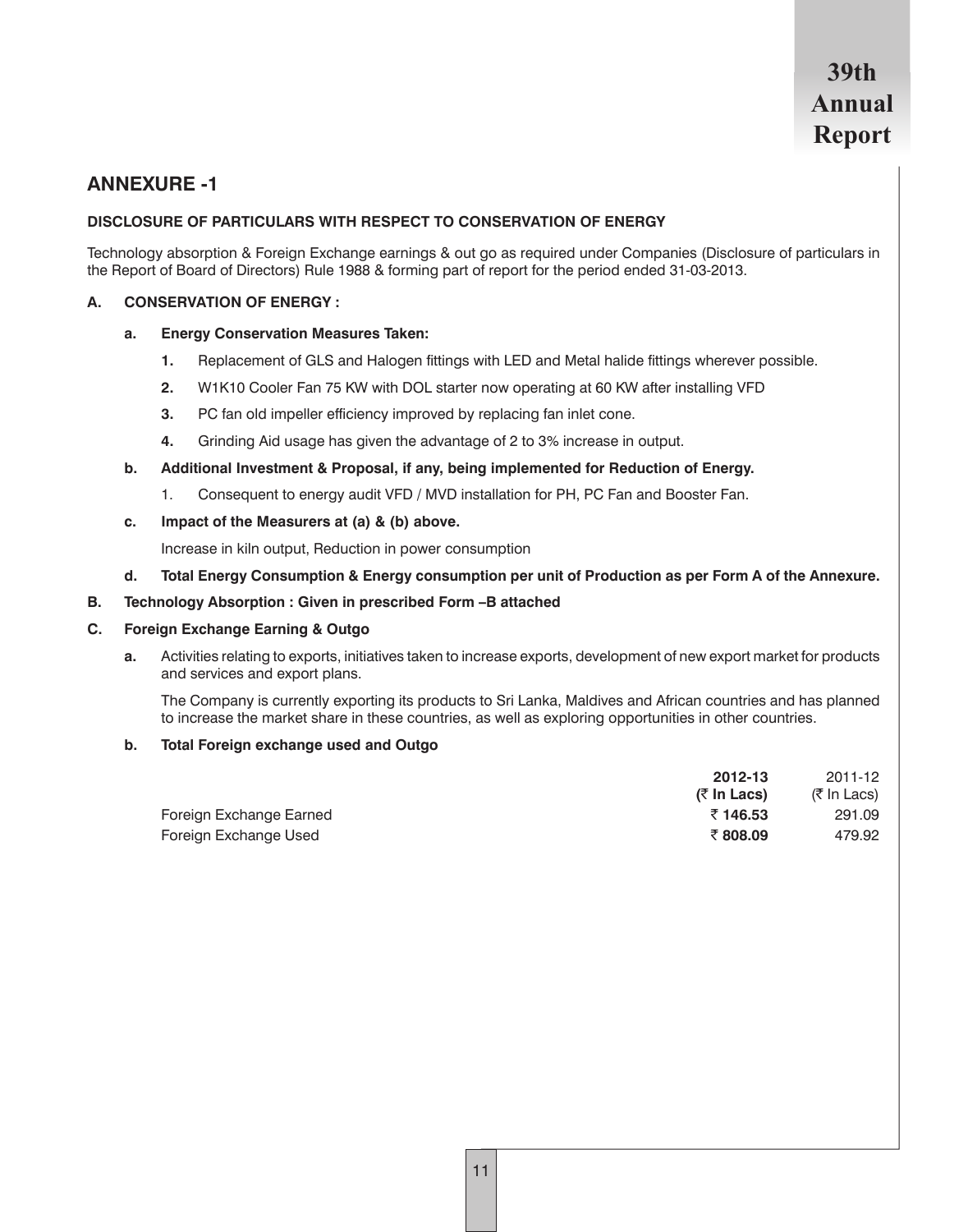

# **FORM - A (SEE RULE 2)**

(Form of Disclosure of particulars with respect to Conservation of Energy)

| Sr.<br>No. |                                          | Particulars |                    |                                           | 2012-13    | 2011-12  |  |  |
|------------|------------------------------------------|-------------|--------------------|-------------------------------------------|------------|----------|--|--|
|            | <b>POWER &amp; FUEL CONSUMPTION</b><br>A |             |                    |                                           |            |          |  |  |
|            | 1                                        |             | <b>Electricity</b> |                                           |            |          |  |  |
|            |                                          | a)          |                    | <b>Purchased</b>                          |            |          |  |  |
|            |                                          |             |                    | Unit (Kwh) -Lacs                          | 1169.75    | 1230.61  |  |  |
|            |                                          |             |                    | Total Amount (₹ in Lacs)                  | 7072.25    | 8614.34  |  |  |
|            |                                          |             |                    | Rate / Unit (₹)                           | 6.05       | 7.00     |  |  |
|            |                                          | b)          |                    | <b>Own Generation</b>                     |            |          |  |  |
|            |                                          |             | j.                 | Through Diesel generation                 | 0.00       | 0.00     |  |  |
|            |                                          |             | ii.                | Fuel Cost / Electricity Duty              | 0.00       | 0.00     |  |  |
|            |                                          |             | iii                | Through Steam Turbine / Generator         | <b>Nil</b> | Nil      |  |  |
|            | $\overline{2}$                           |             |                    | Coal & Other Fuel Used as Kiln/Fuel       |            |          |  |  |
|            |                                          |             |                    | Quantity ( in Million K.Cal)              | 988303     | 1044590  |  |  |
|            |                                          |             |                    | Total Cost (₹ in Lacs)                    | 11582.15   | 12760.15 |  |  |
|            |                                          |             |                    | Average rate (₹ in Million K.Cal)         | 1171.92    | 1221.55  |  |  |
|            | 3                                        |             |                    | H.S.D. / L.D.O                            |            |          |  |  |
|            |                                          |             |                    | Quantity in (K.Ltrs)                      | 296.12     | 256.84   |  |  |
|            |                                          |             |                    | Total Cost of (₹ in lacs)                 | 144.74     | 114.43   |  |  |
|            |                                          |             |                    | Average rate (₹ in K.Ltrs)                | 48879.50   | 44551.98 |  |  |
|            | 4                                        |             |                    | <b>Other /Internal Generation</b>         | <b>Nil</b> | Nil      |  |  |
| в          |                                          |             |                    | <b>CONSUMPTION PER UNIT OF PRODUCTION</b> |            |          |  |  |
|            |                                          |             |                    | Electricity (KWH/T.of Cement)*            | 91.73      | 89.26    |  |  |
|            |                                          |             |                    | Diesel (Ltr /T.of Clinker)                | 0.26       | 0.20     |  |  |
|            |                                          |             |                    | Coal /Lignite (K.Cal /Kg.of Clinker)      | 859        | 822      |  |  |
|            | Others                                   |             |                    |                                           |            |          |  |  |
|            |                                          |             |                    | *Net of non productive Power              |            |          |  |  |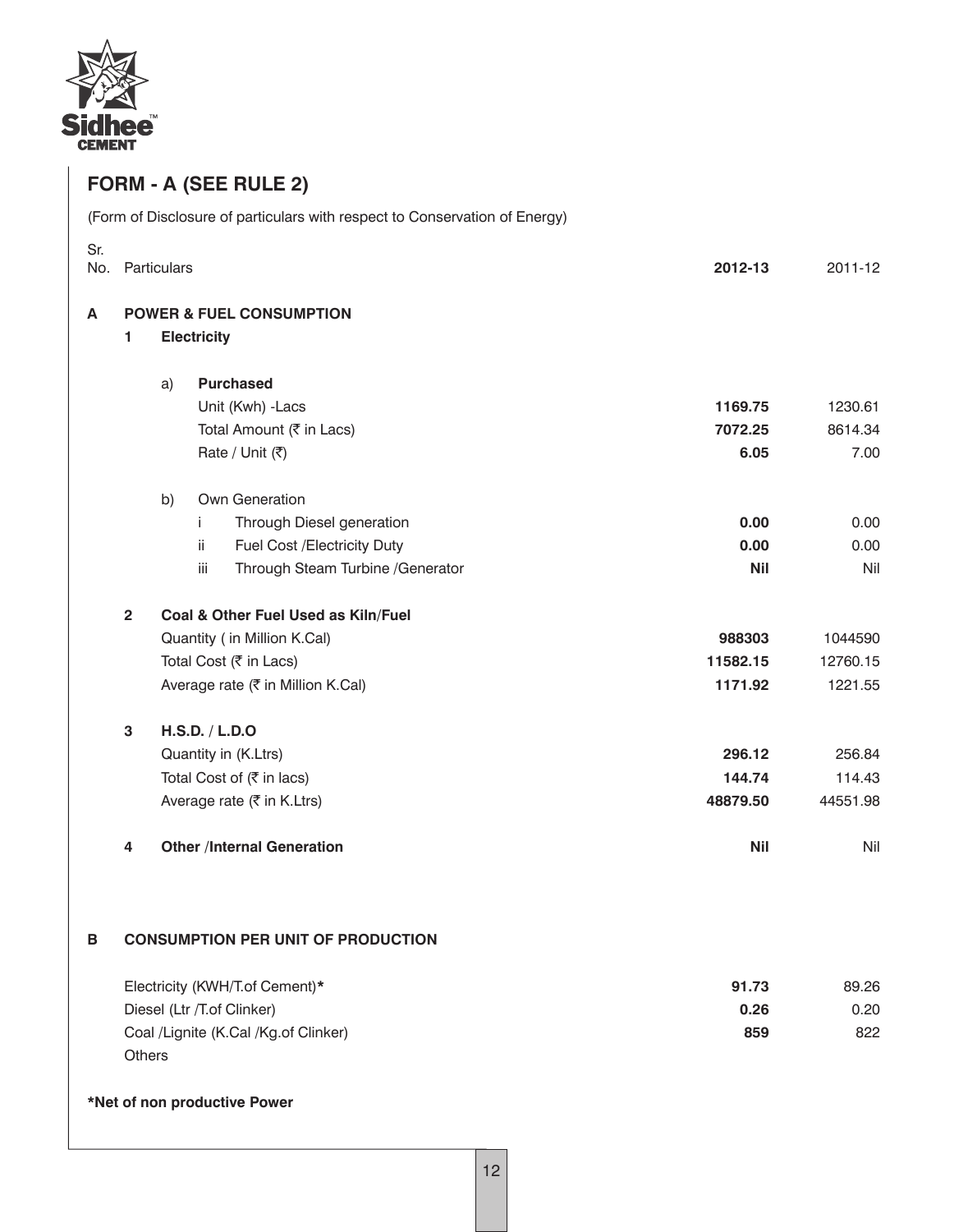# **FORM - B (SEE RULE - 2)**

(Form for Disclosure of Particulars with respect to Absorption)

#### **A. RESEARCH AND DEVELOPMENT (R&D):**

- **1. RESEARCH AND DEVELOPMENT HAS BEEN CARRIED OUT FOR IMPROVEMENT IN THE FOLLOWING AREAS:** 
	- a. Optimisation of raw mix designs.
	- b. Identification of suitable fly ash from various sources and improvement in grinding efficiency.

#### **2. FOLLOWING BENEFITS WERE DERIVED OF THE ABOVE R & D:**

Improved quality of Clinker & additional Cement Production.

#### **3. FUTURE PLAN OF ACTION:**

- a. Close circuiting of cement mills to improve cement quality and increase output
- b. Installation of Bag House in Kiln system to improve collection efficiency and to bring down emission levels
- c. Cement Mill  $# 2$ , first chamber liners to be changed to improve performance
- d. Pre-heater cyclone modification to be carried out to improve temperature pressure and velocity profile in kiln and calciner circuit to improve recuperation efficiency and reduce thermal energy consumption
- e. Cooler first and second grate to be replaced by High Efficiency IKN Pendulum Cooler
- f. Raw Mill Dynamic Classifier to increase the production and quality
- g. Coal Mill Classifier Upgradation
- h. Waste Heat Recovery System to be installed
- i. Identification of potential to connect VFD's / MVD's for energy efficiency

#### **4. EXPENDITURE ON R & D:**

|                |                                                           | (ই in Lakhs) |
|----------------|-----------------------------------------------------------|--------------|
| a.             | Capital                                                   | 23.70        |
| b.             | Recurrina                                                 | 179.74       |
| C <sub>1</sub> | Total                                                     | 203.44       |
| d.             | Total R & D expenditure as a percentage of total turnover | 0.45         |

#### **B. TECHNOLOGY ABSORPTION, ADAPTATION AND INNOVATION:**

Information regarding technology imported during the last five years:

- a. Technology Imported
	- 1. Clinker cooling by IKN KIDS stationary grate IKN, Germany
	- 2. Improved flame characteristics by burner Pipe Pillard, France
	- 3. Installation of membrane type filter bags Gore, USA
- b. Year of Import
	- 1. 2012
	- 2. 2012
	- 3. 2012-13
- c. Has Technology been fully absorbed  $\blacksquare$

d. If not fully absorbed, areas where this has not been taken place,

reason thereof and future plan of action.

Item 3 above, the bag house is under construction and the technology will be fully absorbed in 2013-14.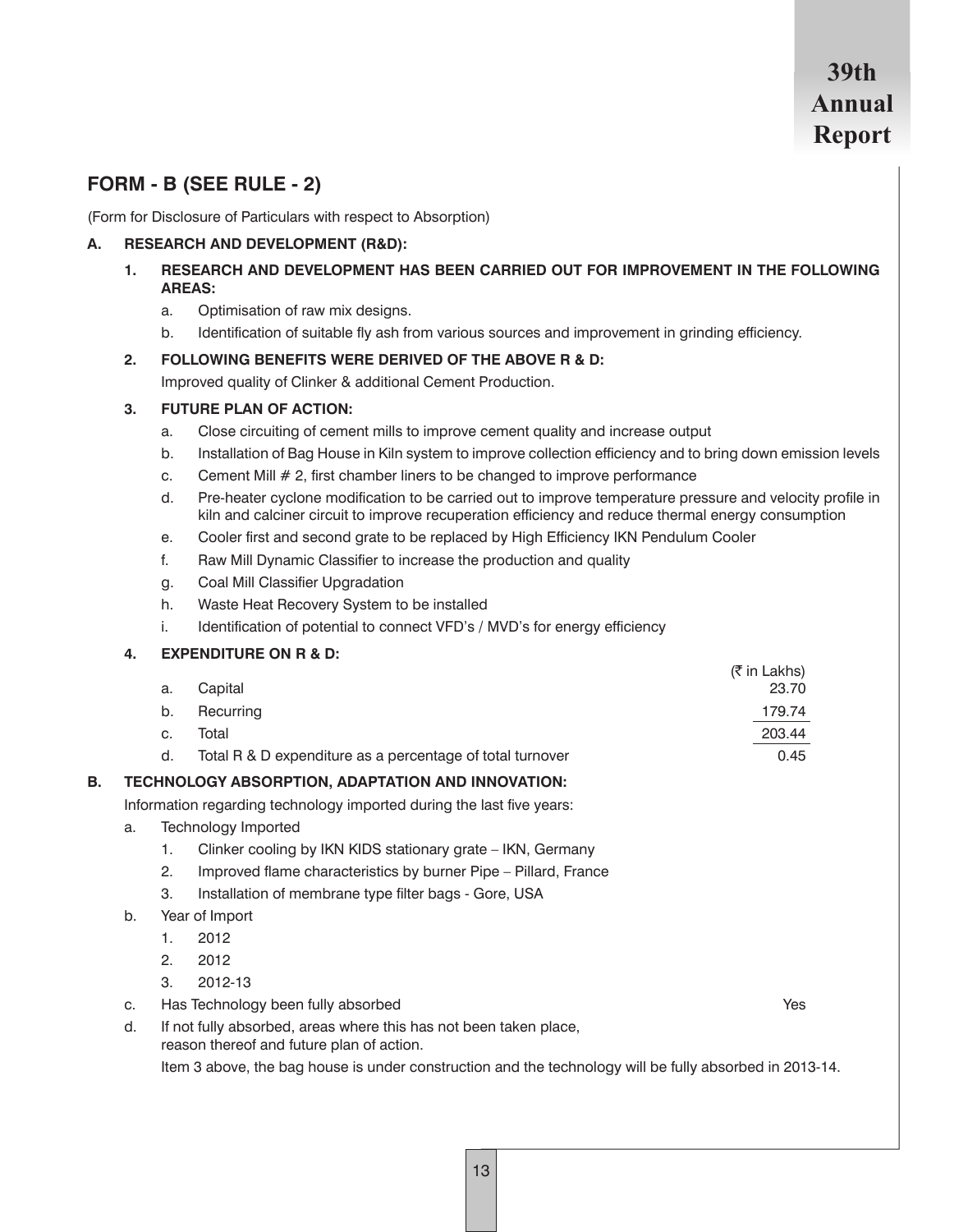

**Annexure to Directors' Report (contd.)**

## **CORPORATE GOVERNANCE**

#### **1. COMPANY'S PHILOSOPHY ON CODE OF GOVERNANCE :**

Gujarat Sidhee Cement Limited, (your Company) believes that good Corporate Governance aims at achieving high level of efficiency, transparency, accountability, responsibility and fairness in dealings with all stakeholders.

The company's governance philosophy rests on protection of rights and interests of stakeholders, equity in their treatment, disclosure of timely and accurate information, strategic guidance and effective monitoring by the Board. Your Company continuously strives for excellence by adopting best governance and disclosure practices. In terms of Clause 49 of the Listing Agreement executed with the Stock Exchanges, the details of compliance for the period ended 31<sup>st</sup> March, 2013 are as follows :

#### **2. BOARD OF DIRECTORS :**

#### **(i) Composition (As on 31.3.2013)**

The Board of Directors (the Board), directs and guides the activities of the Management towards setting up of goals and seeks the accountability with a view to create long term sustainable growth that translates itself into progress, prosperity and the fulfilment of stakeholders' aspirations. Your Company's Board comprises of 12 (twelve) Directors, which include 7 (seven) Independent Directors. The Executive Vice Chairman and Managing Director looks after the day-to-day business of the Company under the overall supervision and guidance of the Board. The Directors are professionals, have expertise in their respective functional areas and bring a wide range of skills and experience to the Board. The composition and attendance at the Board Meetings held during the financial year ended 31<sup>st</sup> March, 2013 are given below. The attendance at the last Annual General Meeting held on 26<sup>th</sup> June 2012 are given in the last column.

| Sr. |                       | Executive /                           | No. of   | No. of   | Last       |
|-----|-----------------------|---------------------------------------|----------|----------|------------|
| No. | <b>Directors</b>      | Non-Executive                         | Board    | Board    | AGM        |
|     |                       |                                       | Meetings | Meetings | Attendance |
|     |                       |                                       | held     | Attended | (Yes/No)   |
| 1.  | Mr. M.N. Mehta        | Non-Executive Chairman                | 4        |          | No.        |
| 2.  | Mr. Jav M. Mehta      | Executive Vice Chairman               | 4        | 4        | No.        |
| 3.  | Mr. Sanat M. Mehta    | Non-Executive Director - TMIL Nominee | 4        |          | No.        |
| 4.  | Mr. M.L. Tandon       | Independent Director                  | 4        | 2        | No.        |
| 5.  | Mr. S.V.S. Raghavan   | Independent Director                  | 4        | 4        | No.        |
| 6.  | Mr. P.K. Behl         | Independent Director                  | 4        | 4        | Yes $*$    |
| 7.  | Mr.Bimal Thakkar      | Independent Director                  | 4        | 3        | No.        |
| 8.  | Mr. Hemnabh Khatau    | Independent Director                  | 4        | 2        | No         |
| 9.  | Dr. (Ms) Kala S. Pant | Independent Director                  | 4        | 4        | No         |
| 10. | Mr. Venkatesh Mysore  | Independent Director                  | 4        | 4        | No         |
| 11. | Mr. A. B. Shah        | Non Executive Director - GIIC Nominee | 4        | 2        | No         |
| 12. | Mr. M.S. Gilotra      | <b>Managing Director</b>              | 4        | 3        | Yes        |

\* as Alternate Chairman of the Audit Committee.

#### **(ii) MEETINGS OF THE BOARD :**

Four Board Meetings were held during the financial year ended 31.3.2013.

| Sr.No. | Date of Board Meeting | Total strength of the | No. of Directors Present |
|--------|-----------------------|-----------------------|--------------------------|
|        |                       | <b>Board</b>          |                          |
|        | 10.05.2012            |                       |                          |
|        | 09.08.2012            |                       |                          |
| -3.    | 08.11.2012            |                       |                          |
|        | 08.02.2013            | ר 1                   |                          |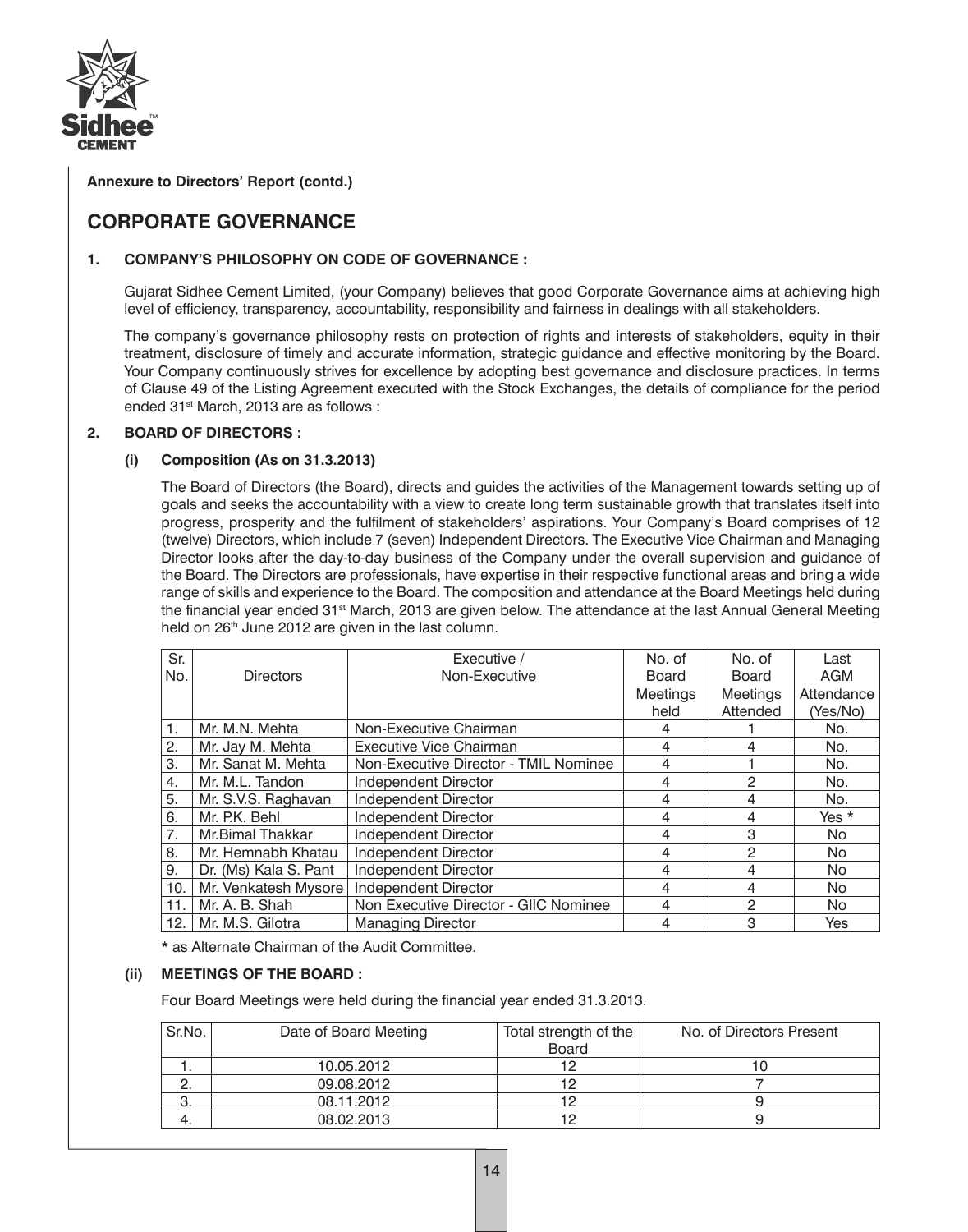#### **(iii) OTHER DIRECTORSHIPS**

The details of other directorships etc.,held by the Directors of the Company are given below :-

| Name(s) of Directors  | No. of other<br>Directorship*<br>(as on 31.3.2013) | Chairman of<br>the Board | Member of<br>Committees | Chairman of<br>Committees |
|-----------------------|----------------------------------------------------|--------------------------|-------------------------|---------------------------|
| Mr. M N Mehta         | 6                                                  | 6                        |                         |                           |
| Mr. Jay M Mehta       |                                                    |                          |                         |                           |
| Mr. Sanat Mehta       |                                                    |                          |                         |                           |
| Mr. S V S Raghavan    |                                                    |                          |                         |                           |
| Mr. M L Tandon        | 14                                                 |                          |                         |                           |
| Mr. P K Behl          |                                                    |                          |                         |                           |
| Mr. Bimal Thakkar     | 3                                                  |                          |                         |                           |
| Mr. Hemnabh Khatau    | 6                                                  |                          |                         |                           |
| Dr. (Ms) Kala S. Pant |                                                    |                          |                         |                           |
| Mr. Venkatesh Mysore  | 2                                                  |                          |                         |                           |
| Mr. A. B. Shah        | 5                                                  |                          |                         |                           |
| Mr. M.S. Gilotra      |                                                    |                          |                         |                           |

\* excluding directorship in Private / Foreign Cos. & Cos. incorporated u/s 25 of the Companies Act, 1956.

#### **(iv) Information to the Board of Directors.**

The information required to be placed before the Board includes:

- $\triangleright$  Annual revenue budgets and capital expenditure plans, if any.
- $\triangleright$  Quarterly and annual financial and operational performance.
- $\triangleright$  Financing Plans of the Company
- Minutes of the Meetings of Audit, Shareholders/ (Investor) Grievance Committee and Remuneration Committee.
- Fatal or serious accidents or dangerous occurrence, any material effluent or pollution problems.
- $\triangleright$  Any materially relevant default, if any, in financial obligations to and by the Company or substantial nonpayment of goods sold or services rendered, if any.
- $\triangleright$  Any issue, which involves possible public or product liability claims of substantial nature, including any Judgement or Order, which may have passed strictures on the conduct of the Company.
- **Developments in respect of Human Resources.**
- ▶ Compliance or Non-compliance of any Regulatory, Statutory or Listing requirements and Investor service such as non-payment of dividend, delay in share transfer etc. if any.

#### **(v) APPOINTMENT / RE-APPOINTMENT OF DIRECTORS**

#### **Re-appointment:**

Following four Directors are retiring by rotation, being eligible have offered themselves for re-appointment.

- 1 Mr.Ashok B. Shah, aged 54 years joined the Board of the Company on 14<sup>th</sup> June 2011 as Nominee Director of GIIC Ltd. Presently, he is working with GIIC Ltd as HOD (Projects). He is Director of the following companies.
	- 1) Gujarat Lease Financing Limited.
	- 2) Gujarat Poly-AVX Electronics Limited.
	- 3) Gujarat State Machine Tools Corporation Limited.
	- 4) Gujarat Themis Biosyn Limited.
	- 5) Gujarat Industrial and Technical Consultancy Organisation Limited.(GITCO)

He is not holding any shares of the company.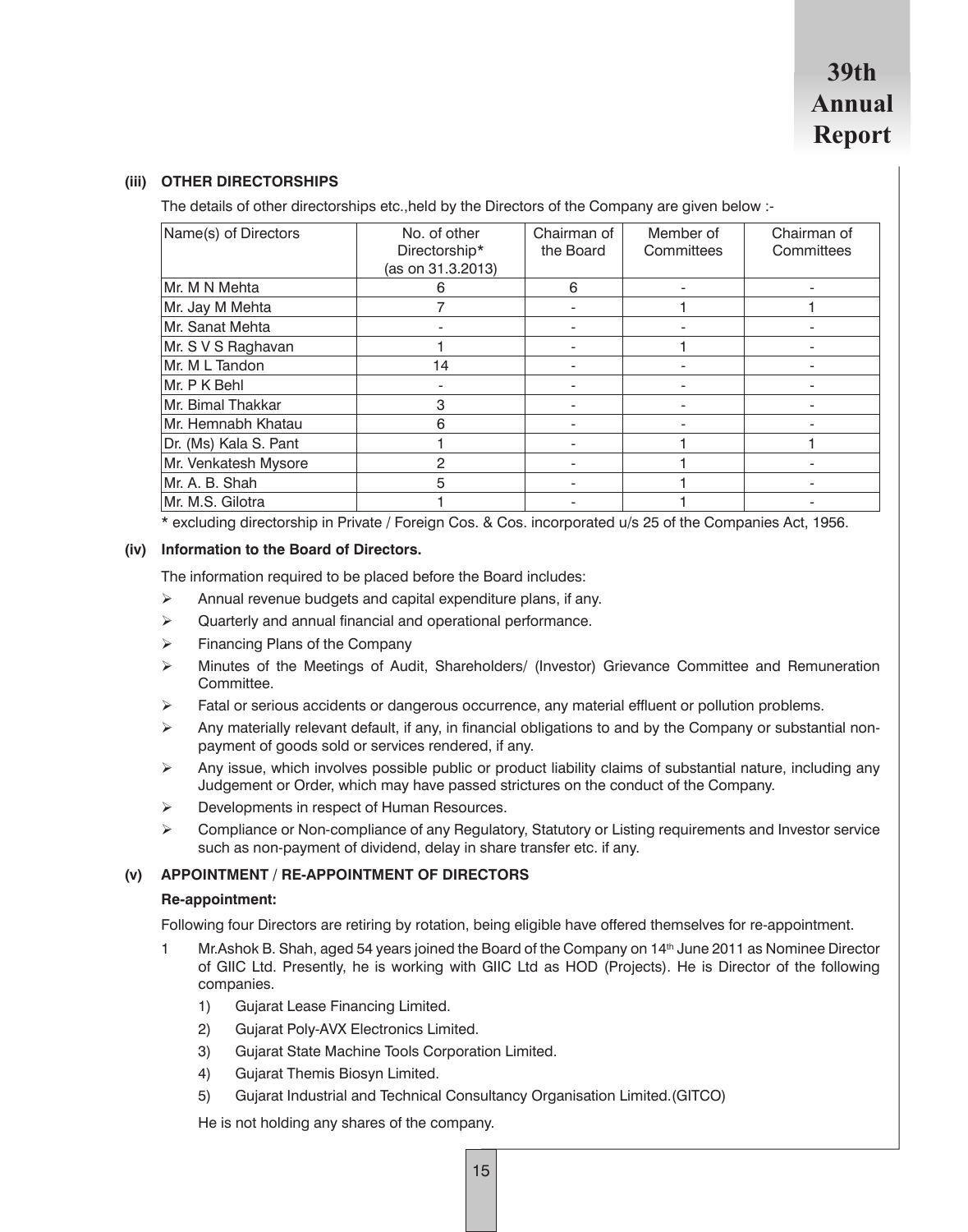

2. Mr. Sanat M. Mehta, aged 88 years, was Ex-Chairman of Sardar Sarovar Narmada Nigam Limited and Ex-Finance Minister of Government of Gujarat. He is on the Board since 30.4.1992.

He is not holding any shares of the Company.

3. Mr. S. V. S. Raghavan, aged 83 years, joined the Board of the Company on 28.1.2005. Mr. Raghavan is a retired IAS Officer, and has been conferred Padmashri by Government of India for his excellent services. He is the retired Chairman of MMTC, BHEL and STC reputed Government of India undertakings. He is also Director of Saurashtra Cement Limited.

He is not holding any shares of the Company.

- 4. Mr. M. L. Tandon, aged 73 years, joined the Board of the Company in the year 1987. He is an Industrialist and Director of the following companies.
	- 1) Hybrid Agricultural Ltd.
	- 2) Media Electronics Limited.
	- 3) Tandon Consultancy Services Ltd.
	- 4) Tassel Trading Co. Ltd.
	- 5) Veema Agro Products Limited.
	- 6) Ebony Agricultural Ltd.
	- 7) Ivory Agricultural Ltd.
	- 8) Media Agricultural Ltd.
	- 9) Tancom Agricultural Limited.
	- 10) Vedacom Agricultural Limited.
	- 11) Titus Agricultural Limited
	- 12) Titus Electronics Limited.
	- 13) Titus Trading & Agencies Ltd.
	- 14) Tancom Agro Products Ltd.

He is holding 10,000 shares in the Company.

#### 3. **AUDIT COMMITTEE:**

The Audit Committee of the Board comprises of 4 Non-Executive Directors. Viz. Mr. S. V. S. Raghavan, Mr. M. L. Tandon, Mr. P. K. Behl and Mr. Bimal Thakkar, all independent Directors. Mr. S. V. S. Raghavan is the Chairman of the Audit Committee. Mr. M.S. Gilotra, Managing Director is permanent invitee. Mr. A. M. Fadia, Director (Legal) & Company Secretary is Secretary of the Audit Committee.

The terms of reference of the Audit Committee are as per the guidelines set out in the Listing Agreement with the Stock Exchanges read with Section 292 (A) of the Companies Act, 1956. These broadly include reviewing the Company's internal control system, audit procedures, compliance with statutory and regulatory requirements, financial reporting process and the disclosure of its financial information to ensure that the financial statements are true and correct. It also reviews the quarterly, half yearly and annual financial results before submission to the Board. The Audit Committee effectively acts as a link to the Board of Directors, Statutory Auditor and Internal Audit functions.

During the financial year ended 31<sup>st</sup> March 2013, four Audit Committee Meetings were held on 10.05.2012, 09.08.2012, 08.11.2012 and 08.02.2013. The attendance at the Audit Committee Meetings was as under :

| Name of the Director            | No. of Meetings held | No. of Meetings attended |
|---------------------------------|----------------------|--------------------------|
| Mr. S. V. S. Raghavan, Chairman |                      |                          |
| Mr. M. L. Tandon, Member        |                      |                          |
| Mr. P. K. Behl, Member          |                      |                          |
| Mr. Bimal Thakkar, Member       |                      |                          |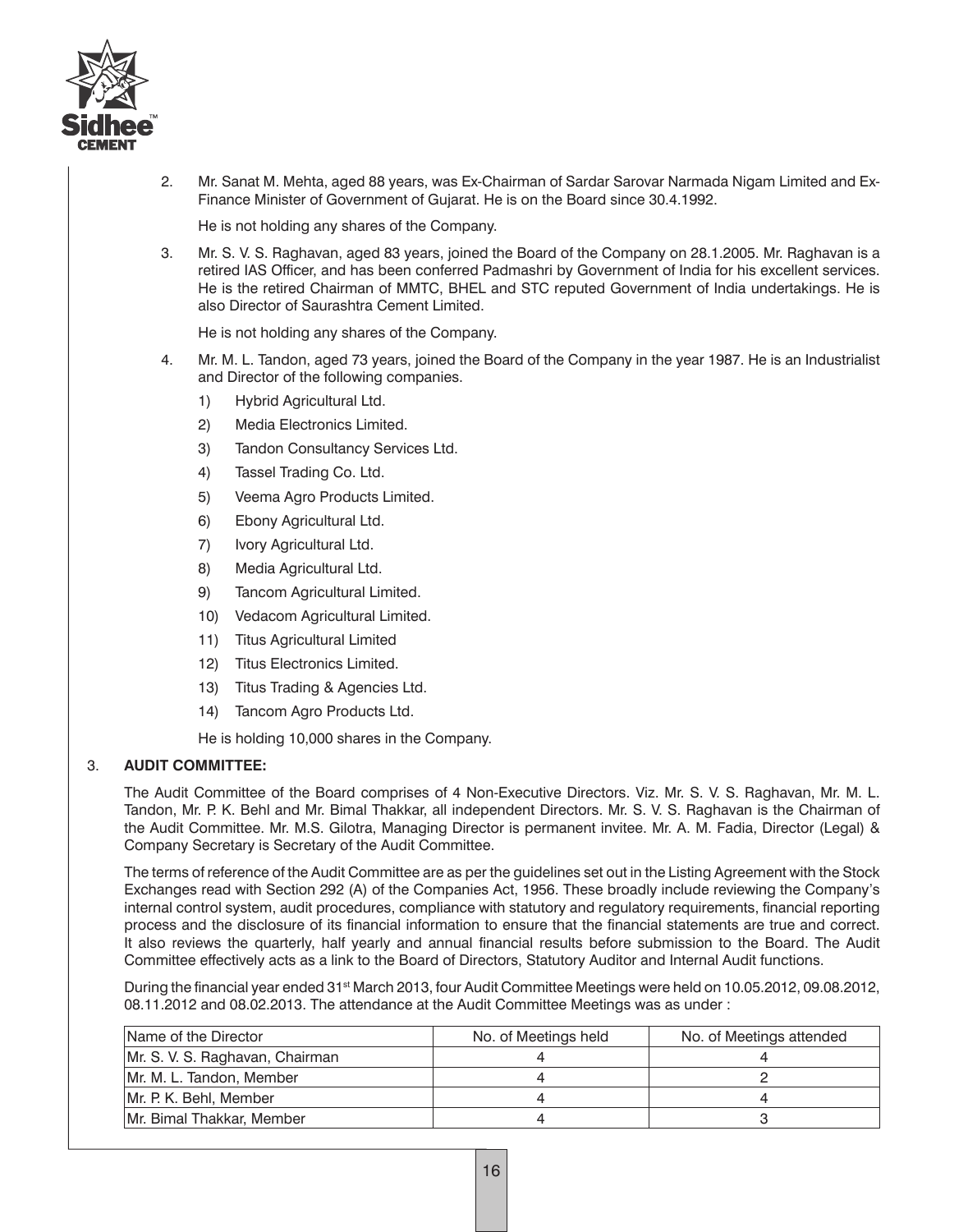The Statutory Auditors and Internal Auditors also attended Audit Committee Meetings held during the year. The approved Minutes of the Audit Committee Meetings are noted by the Board of Directors at the subsequent Board Meeting.

Mr. P. K. Behl was appointed as Alternate Chairman to Mr. S. V. S. Raghavan, Chairman of the Audit Committee and attended the Annual General Meeting of the Company held on 26<sup>th</sup> June 2012.

#### **4. REMUNERATION COMMITTEE :**

#### **(i) COMPOSITION**

The Remuneration Committee comprises of three Independent Directors viz. Mr. S. V. S. Raghavan, Mr. P. K. Behl and Mr. M.L. Tandon. Mr. S. V. S. Raghavan is the Chairman of the Remuneration Committee.

The Remuneration Committee's functions inter-alia includes (a) review and recommend remuneration of Managing / Whole-time Director (b) periodically review of the remuneration package of Managing / Whole-time Director and recommend suitable revision therein to the Board of Directors.

During the year under review, one meeting of Remuneration Committee was held on 8.11.2012, which was attended by all members.

#### **(ii) DETAILS OF REMUNERATON OF DIRECTORS FOR THE FINANCIAL YEAR 2012-13.**

#### **Executive Directors :**

| <b>Name</b>                              | Salary &   | Contribution to PF/ | Total I     |
|------------------------------------------|------------|---------------------|-------------|
|                                          | Allowances | Superannuation      |             |
|                                          |            |                     |             |
| Mr. Jay M Mehta, Executive Vice Chairman | 19,20,000  | 5.18.400            | 24,38,400   |
| Mr. M.S.Gilotra, Managing Director       | 99,55,150  | 19,92,600           | 1.19.47.750 |

#### **Non-Executive Directors :**

The Directors were paid sitting fees of  $\bar{\tau}$  20,000/- per meeting for attending the meeting of the Board, Audit Committee, Remuneration Committee and Shareholders / (Investor) Grievance Committee, Allotment Committee or any other committee of the Board attended by them.

| <b>Director</b>                                                   | No. of Board<br>Meetings<br>attended | No. of Committee<br>meetings<br>attended | Total          | Amount of<br>sitting fees paid |
|-------------------------------------------------------------------|--------------------------------------|------------------------------------------|----------------|--------------------------------|
| Mr. M.N. Mehta, Chairman                                          |                                      |                                          |                | 20,000                         |
| Mr. Sanat M Mehta, Non-Executive Director,<br><b>TMIL Nominee</b> |                                      |                                          |                | 20,000                         |
| Mr. M. L. Tandon                                                  | $\overline{2}$                       | $\overline{2}$                           | $\overline{4}$ | 80,000                         |
| Mr. S. V. S. Raghavan                                             | $\overline{4}$                       | 5                                        | 9              | 1,80,000                       |
| Mr. P. K. Behl                                                    | 4                                    | 5                                        | 9              | 1,80,000                       |
| Mr. Bimal Thakkar                                                 | 3                                    | 3                                        | 6              | 1,20,000                       |
| Mr. Hemnabh Khatau                                                | 2                                    |                                          | 2              | 40,000                         |
| Dr. (Ms) Kala S. Pant                                             | 4                                    |                                          | 4              | 80,000                         |
| Mr. Venkatesh Mysore                                              | 4                                    |                                          | 4              | 80,000                         |
| Mr. A. B. Shah, GIIC Nominee                                      | $\overline{2}$                       |                                          | $\overline{2}$ | 40,000                         |
| Total                                                             |                                      |                                          |                | 8,40,000                       |

Note : The Company has not issued any stock options to any Directors.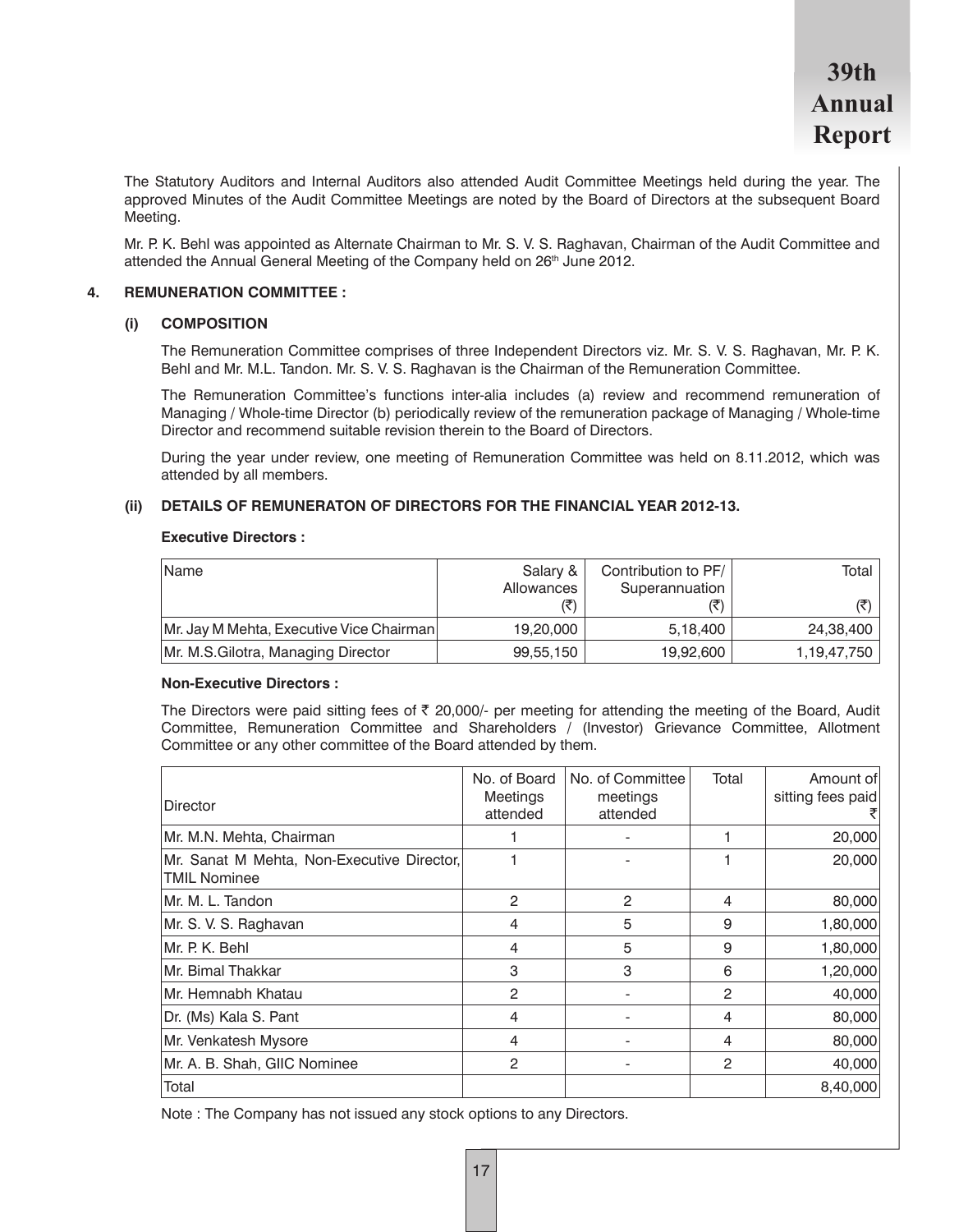

#### **5. SHAREHOLDERS / INVESTORS' GRIEVANCES COMMITTEE :**

The Company has a Share Transfer / Investors' Grievances Committee of Directors (to approve, transfer etc above 1 lakh shares) as well as a Sub-Committee of Working Directors). The scope of the Committee is to approve transfers / transmissions of shares held in physical form / issuance of duplicate certificates, new certificates after split / consolidation and review redressal of investor complaints.

During the year, the Sub-Committee held four meetings on 10.05.2012, 09.08.2012, 08.11.2012 and 18.02.2013.

| Name of the Director                   | No. of meetings held | No. of meetings attended |
|----------------------------------------|----------------------|--------------------------|
| Mr. Jay Mehta, Executive Vice Chairman |                      |                          |
| Mr. M. S. Gilotra, Managing Director   |                      |                          |

Mr. A. M. Fadia, Director (Legal) & Company Secretary, is the Compliance Officer.

During the year under report, the Company has received 6 complaints / letters from the shareholders which were attended to / resolved satisfactorily. All requests for transfer of shares have been processed normally within the prescribed time.

The approved minutes of the Shareholders /(Investor) Grievances Committee are noted by the Board of Directors at the subsequent Board Meeting.

#### **6. (i) GENERAL BODY MEETINGS:**

Location and time where last three Annual General Meetings / Extra ordinary General meetings were held:

| Financial Year | Date      | Time       | Venue                                                            | <b>Dividend</b> |
|----------------|-----------|------------|------------------------------------------------------------------|-----------------|
|                |           |            |                                                                  | declared        |
| 2011-12        | 26.6.2012 |            | 10.00 a.m. Registered Office at "Sidheegram" Off Veraval-Kodinar | Nil             |
|                |           |            | Highway, Pin Code 362 276, Dist. Junagadh                        |                 |
| 2010-11        | 27.7.2011 | 10.00 a.m. | -do-                                                             | Nil             |
| 2008-10        | 4.9.2010  | 10.45 AM   | -do-                                                             | Nil             |

No resolutions were put through postal ballot.

#### **(ii) EXTRAORDINARY GENERAL MEETINGS:**

During the year, an Extraordinary General Meeting was held on 31st January 2013 at the registered office of the Company as mentioned above.

#### **(iii) SPECIAL RESOLUTIONS:**

Reappointment of Mr. Jay Mehta as Executive Vice Chairman and Mr. M. S. Gilotra as Managing Director for a further period of three years from 1.1.2013 to 31.12.2015 and their remuneration.

#### **(iv) DISCLOSURES:**

#### **i) Related Party Transactions.**

During the period there were no transactions of material nature with the Promoters, the Directors, Management or their subsidiaries or relatives of the Directors that had potential conflict with the Company. Suitable disclosures as required by the Accounting Standards (AS 18) has been made in the Annual Report.

#### **ii) Penalties, Strictures by Stock Exchange (s) / SEBI**

No penalties or strictures have been imposed on the Company by Stock Exchange or SEBI or any statutory authority on any matter related to capital markets.

#### **7. DISCLOSURE OF ACCOUNTING TREATMENT:**

In preparation of financial statements, the Company has followed the Accounting Standards as notified under Companies (Accounting Standards), Rules 2006, as applicable.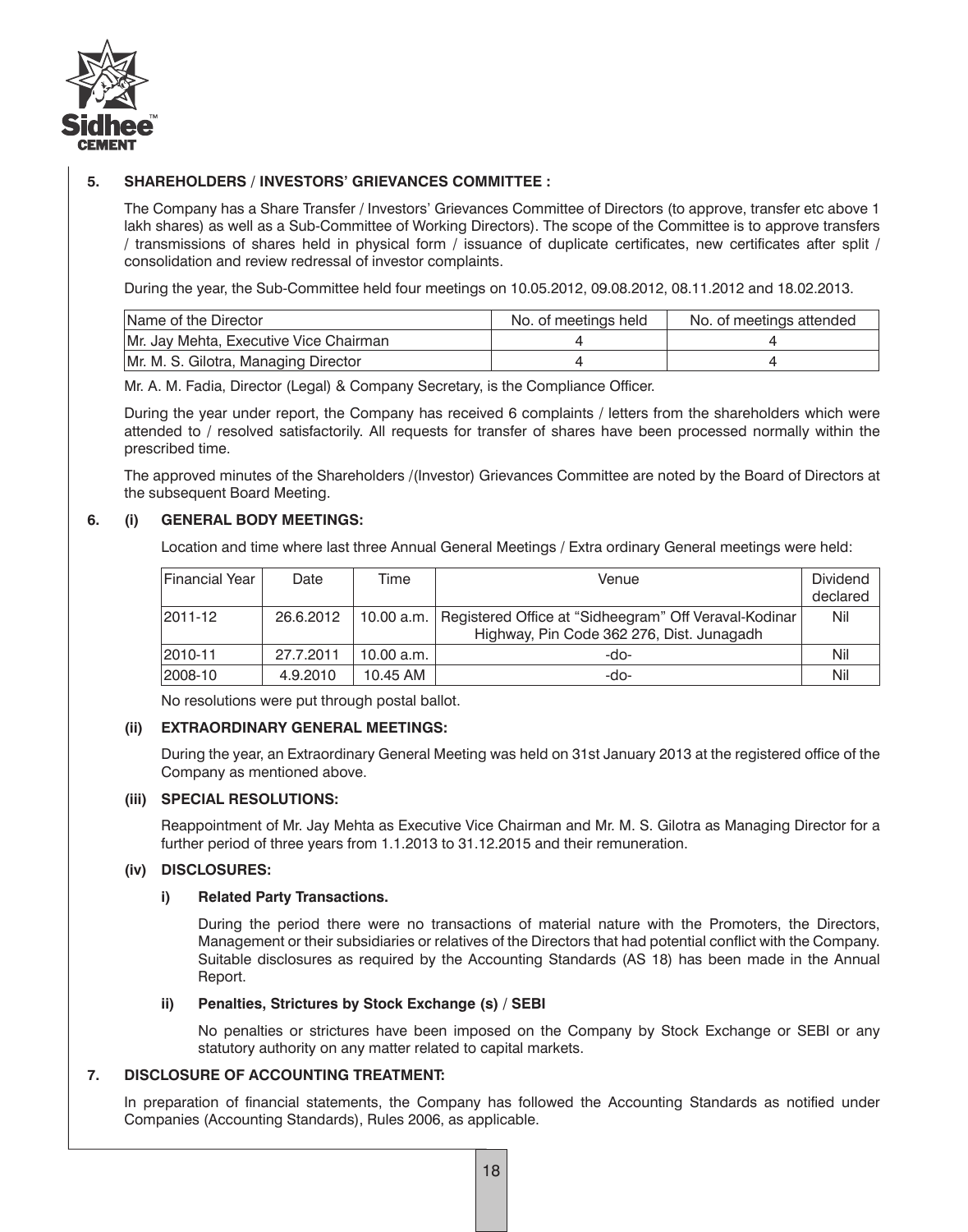#### **8. DISCLOSURE ON RISK MANAGEMENT:**

The Company has laid down procedures to inform Board members about the risk assessment and minimization procedures. The Company has framed the risk assessment and minimization procedure which is periodically reviewed.

#### **9. CODE OF CONDUCT:**

The Board has formulated a Code of Conduct for the Board Members and Senior Management of the Company. The Board members and senior management personnel have affirmed their compliance with the code. A declaration to this effect signed by the Directors and Senior Executives of the Company was placed before the Board.

#### **10. CEO/CFO CERTIFICATION:**

A CEO/CFO certificate on the audited / unaudited financial statements of the Company for each quarter and annual financial results was placed before the Board.

#### **11. MEANS OF COMMUNICATION:**

The quarterly, half-yearly and yearly financial results of the Company are sent to the Stock Exchanges immediately after these are approved by the Board. These results are published in Jaihind in Rajkot and in Financial Express, in Ahmedabad and Mumbai. The Company has not sent the reports to each household of shareholders. The Company has not made any presentation to the Institutional Investors or Analysts. These results are simultaneously posted on the website of the company at http:/www.mehtagroup.com and Electronic Data Information Filing and Retrieval (EDIFAR) website maintained by SEBI.

#### **12. GENERAL SHAREHOLDERS INFORMATION:**

| i)   | Audited results for the current Financial<br>period ended 31st March 2013. | 30th May 2013                                                                                                                    |                                                                                                                    |  |
|------|----------------------------------------------------------------------------|----------------------------------------------------------------------------------------------------------------------------------|--------------------------------------------------------------------------------------------------------------------|--|
| ii)  | Board Meeting for consideration of unaudited<br>results for                | Quarter I (ended 30.6.2012)<br>Quarter II (ending 30.9.2012)<br>Quarter III (ending 31.12.2012)<br>Quarter IV (ending 31.3.2013) | Within the period as<br>stipulated under the Listing<br>Agreement with the Stock<br>Exchange from time to<br>time. |  |
| iii) | Annual General Meeting is proposed to be<br>held                           | Tuesday, the 30th July 2013                                                                                                      |                                                                                                                    |  |
| iv)  | Date of Book closure                                                       | Friday, the 19th July 2013 to Tuesday, the 30th July 2013<br>(both days inclusive)                                               |                                                                                                                    |  |

#### **v)** Listing of equity shares on Stock Exchange at:

| S.<br>No. | Name(s) of the Stock Exchange                                                                                              | Stock Code                              |
|-----------|----------------------------------------------------------------------------------------------------------------------------|-----------------------------------------|
| a)        | The Bombay Stock Exchange Limited (BSE)<br>Phiroze Jeejeebhoy Towers, Dalal Street, Mumbai 400 001.                        | 518029<br>Demat ISIN<br>No.INE542A01039 |
| b)        | The National Stock Exchange of India Limited (NSE)<br>Exchange Plaza, Bandra-Kurla Complex, Bandra (East), Mumbai 400 051. | <b>GSCLCEMENT</b>                       |

#### **vi) Listing Fees:**

The Company has paid Listing Fees for the financial year 2013-14 to the Bombay Stock Exchange Ltd., (BSE) and National Stock Exchange India Ltd (NSE), where the company's shares are listed.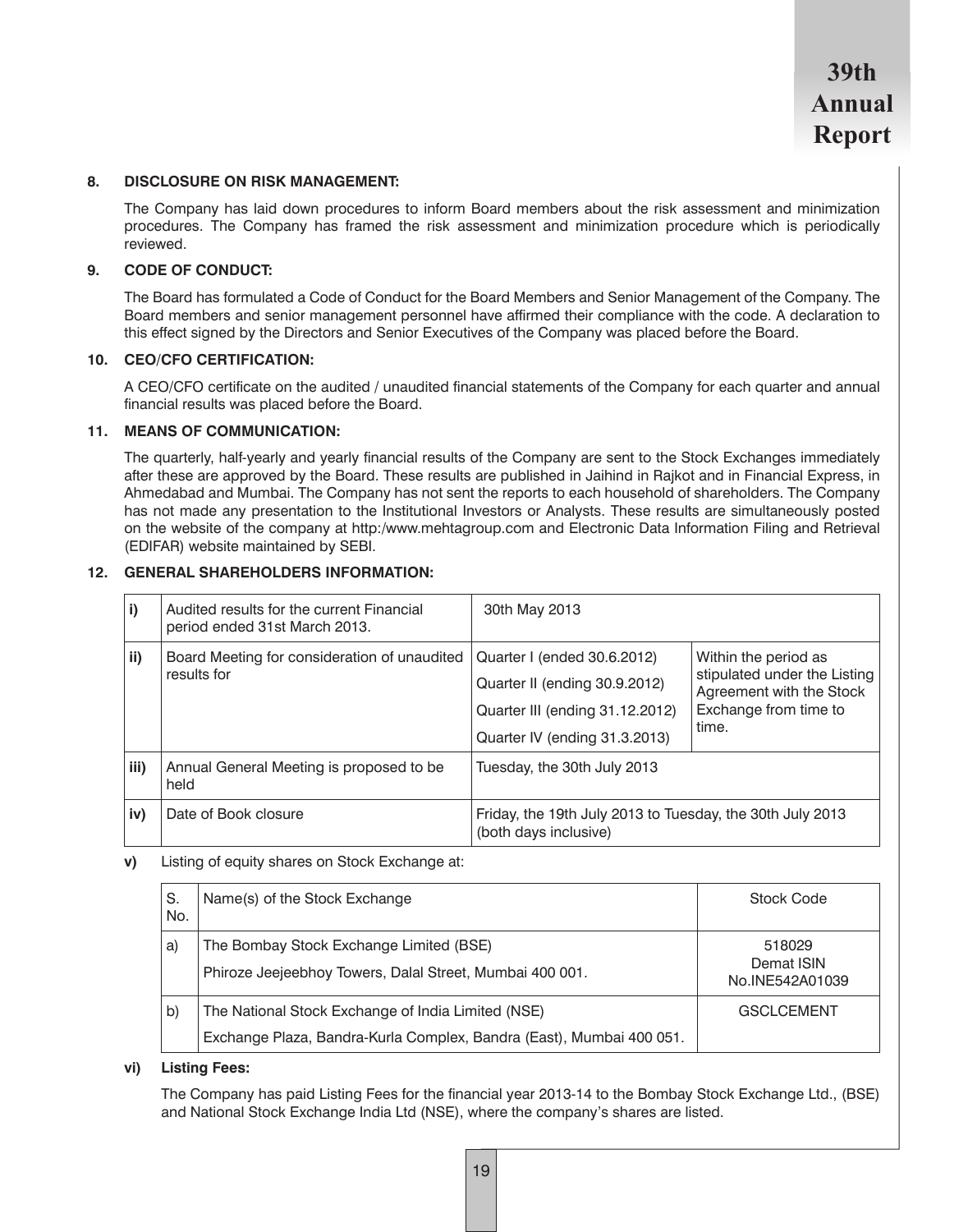

#### **vii) Registrar & Share Transfer Agent:**

The Company has appointed "M/s.Link Intime India Pvt Ltd." as Registrar and Transfer Agent for transfer of physical shares and connectivity lines for demat of shares. The Registrar also accepts and attends to complaints of Investors. Investors complaints are given top priority by them and are replied promptly.

No complaint is pending as on 31.3.2013 from the shareholders / investors relating to transfer of shares.

#### **viii) Share Transfer System**

The share transfer in physical form are processed by the Registrars and Transfer Agents and duly transferred share certificates are returned within a period of 15 to 20 days from the date of receipt provided that the documents are found to be in order.

The shares held in demat form are transferred electronically through the depositories, CDSL & NSDL.

#### **ix) Distribution of Shareholding as on 31st March, 2013 – Post Reduction of Capital**

| No. of equity<br>shares held | No. of<br>shareholders | %      | No. of<br>shares held | %      |
|------------------------------|------------------------|--------|-----------------------|--------|
|                              |                        |        |                       |        |
| $1 - 500$                    | 76898                  | 93.79  | 7855980               | 21.73  |
| $ 501 - 1000$                | 2336                   | 2.85   | 1741209               | 4.82   |
| $1001 - 2000$                | 1480                   | 1.80   | 2042633               | 5.65   |
| $ 2001 - 3000 $              | 521                    | 0.64   | 1299534               | 3.59   |
| $ 3001 - 4000 $              | 191                    | 0.23   | 673321                | 1.87   |
| 4001 - 5000                  | 130                    | 0.16   | 608663                | 1.68   |
| 5001 - 10000                 | 193                    | 0.24   | 1379010               | 3.81   |
| $10001 - above*$             | 236                    | 0.29   | 20553502              | 56.85  |
| <b>TOTAL</b>                 | 81985                  | 100.00 | 36153852              | 100.00 |

\* 200317 forfeited shares pending to be re-issued.

#### **x) Shareholders Profile as on 31st March 2013 – Post Reduction of Capital:**

| Category                        | No. of       | %      | No. of      | %      |
|---------------------------------|--------------|--------|-------------|--------|
|                                 | shareholders |        | shares held |        |
| <b>Promoter Group Companies</b> | 18           | 0.02   | 12908613    | 35.71  |
| <b>Bodies Corporate</b>         | 936          | 1.15   | 4523395     | 12.51  |
| <b>NRIS</b>                     | 596          | 0.73   | 489419      | 1.35   |
| Flls                            | 11           | 0.01   | 23175       | 0.06   |
| <b>Financial Institutions</b>   | 2            |        | 625         |        |
| <b>Banks</b>                    | ⇁            | 0.01   | 867557      | 2.40   |
| <b>Mutual Fund</b>              | ⇁            | 0.01   | 31256       | 0.09   |
| Overseas Corporate Bodies       | 2            |        | 11050       | 0.03   |
| Indian Public                   | 80406        | 98.07  | 17298762    | 47.85  |
| <b>Total</b>                    | 81985        | 100,00 | 36153852    | 100.00 |

#### **xi) Dematerialization of shares:**

As on 31st March 2013, 3,46,88,128 equity shares constituting 95.94% of the Company's total paid-up share capital were held in dematerialized form with NSDL and CDSL.

#### **xii) Outstanding GDR or Warrants or any Convertible Instruments, Convertible Debentures etc.**

The Company's capital comprises only of Equity shares and the Company does not have any outstanding ADRs, GDRs, Warrants or any Convertible instruments. No stock option has been issued by the Company.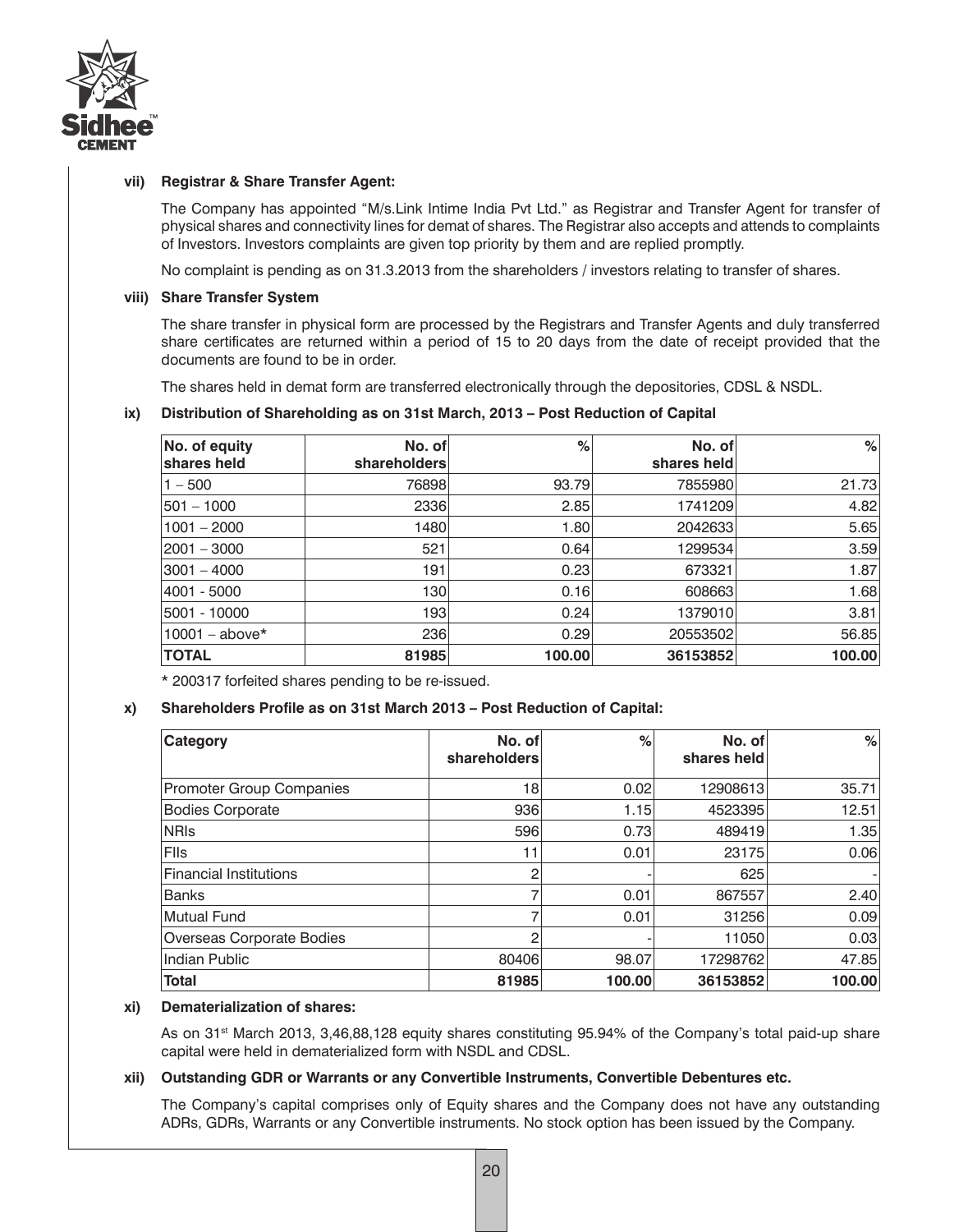#### **xiii) Stock Market price data for the period 2012 – 2013 (Upto 25.2.2013):**

#### **GSCL Price on BSE & NSE**

|                  |            |       |            | (Rupees) |
|------------------|------------|-------|------------|----------|
| Month            | <b>BSE</b> |       | <b>NSE</b> |          |
|                  | High       | Low   | High       | Low      |
| April 2012       | 10.09      | 8.10  | 9.80       | 8.20     |
| May 2012         | 8.59       | 7.33  | 8.55       | 6.35     |
| <b>June 2012</b> | 8.50       | 7.10  | 8.40       | 7.20     |
| <b>July 2012</b> | 8.99       | 7.80  | 9.00       | 7.20     |
| August 2012      | 9.74       | 7.86  | 9.70       | 7.70     |
| September 2012   | 10.50      | 7.61  | 10.55      | 7.55     |
| October 2012     | 14.30      | 10.41 | 14.30      | 10.50    |
| November 2012    | 16.60      | 13.55 | 16.65      | 13.60    |
| December 2012    | 15.10      | 13.44 | 15.20      | 13.20    |
| January 2013     | 14.60      | 7.77  | 14.40      | 7.75     |
| February 2013    | 10.10      | 7.51  | 10.40      | 7.45     |

#### **xiv) Stock Performance (Index)**

The performance of the Company's shares in relation to Bombay Stock Exchange Sensex is given in the chart below:-



#### **Plant Location :**

"Sidheegram" Off Veraval – Kodinar Highway, Dist. Junagadh, Pin Code 362 276.

#### **xv) Address for correspondence :**

- 1. Registered Office is situated at "Sidheegram", off Veraval-Kodinar Highway, Pin Code 362 276, Dist. Junagadh, Gujarat. Email id : sidhee-mum@mehtagroup.com
- 2. Corporate Office : N. K. Mehta International House, 2nd Floor, 178 Backbay Reclamation, Mumbai 400 020. E-mail id : sidhee-mum@mehtagroup.com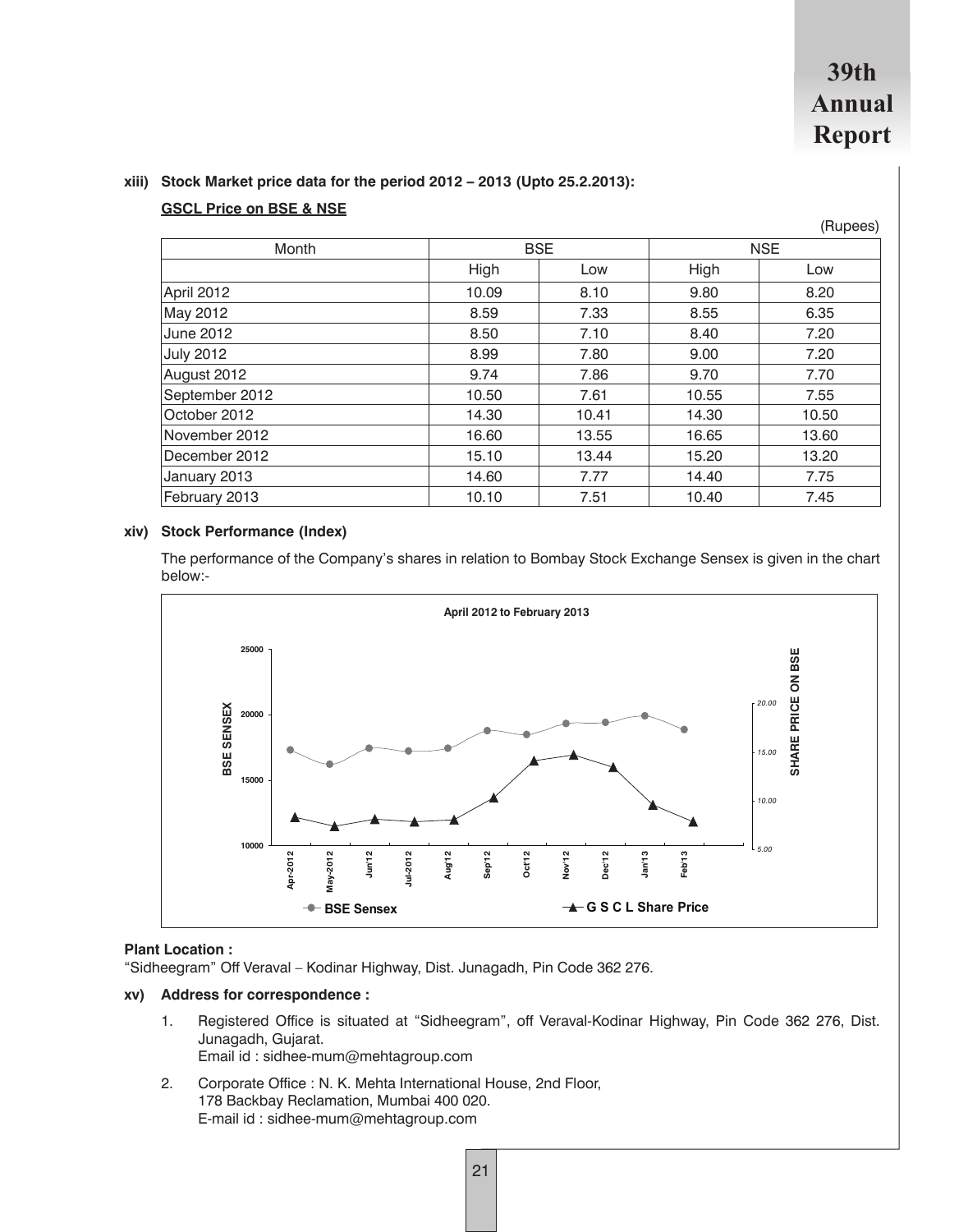

Shareholder correspondence should be addressed to Registrars & Transfer Agent :

M/s. Link Intime India Pvt Ltd (Unit) Gujarat Sidhee Cement Ltd. C-13, Pannalal Silk Mills Compound, L. B. S. Marg, Bhandup (West), Mumbai 400 078. Tel.: 022-25963838, Fax: 022-25966969 Contact Person : Mr. Sharad Patkar

A separate E-mail ID : gsclinvestorquery@mehtagroup.com has been created specifically for investor query / complaints.

Shareholders holding shares in electronic mode should address all their correspondence to their respective Depository Participant (DP) regarding change of address, change of Bank Account / Bank nomination etc.

#### **A) NON MANDATORY REQUIREMENTS :**

#### **(a) Chairman's Office :**

The Corporate Office of the Company supports the Chairman in discharging the responsibilities.

#### **(b) Shareholders Rights.**

As the Company's financial results are published in English Newspaper having circulation all over India and in a Gujarati Newspaper widely circulated in Gujarat, the same are not sent to each Shareholder.

#### **(c) Audit Qualifications.**

The company did not have qualifications in the Auditors Report for the financial year ended 31st March 2013. The Company continues to adopt best practices to ensure regime of unqualified financial statements.

#### **(d) Training of Board Members :**

The Company's Board of Directors comprise of professionals with expertise in their respective fields and industry. They endeavour to keep themselves abreast with changes in global economy and various legislations. .

#### **(e) Postal Ballot**

The provisions relating to Postal Ballot will be complied with in respect of matters, where applicable.

#### **(f) Mechanism for evaluation non-executive Board Members :**

The Company does not have a mechanism to evaluate the performance of the Non-Executive Directors of the Company.

#### **(g) Whistle Blower Policy :**

The Company, at present, has not adopted any Whistle Blower Policy.

On behalf of the Board of Directors

Place : Mumbai **M. N. Mehta** Dated : May 30, 2013 **Chairman**

#### **Declaration of Compliance with the code of conduct.**

As provided under Clause 49 of the Listing Agreement with the Stock Exchanges, the Board Members and the Senior Management have confirmed compliance with the Code of Conduct and Ethics for the financial year ended 31st March 2013.

On behalf of the Board of Directors

Place : Mumbai **M. N. Mehta** Dated : May 30, 2013 **Chairman**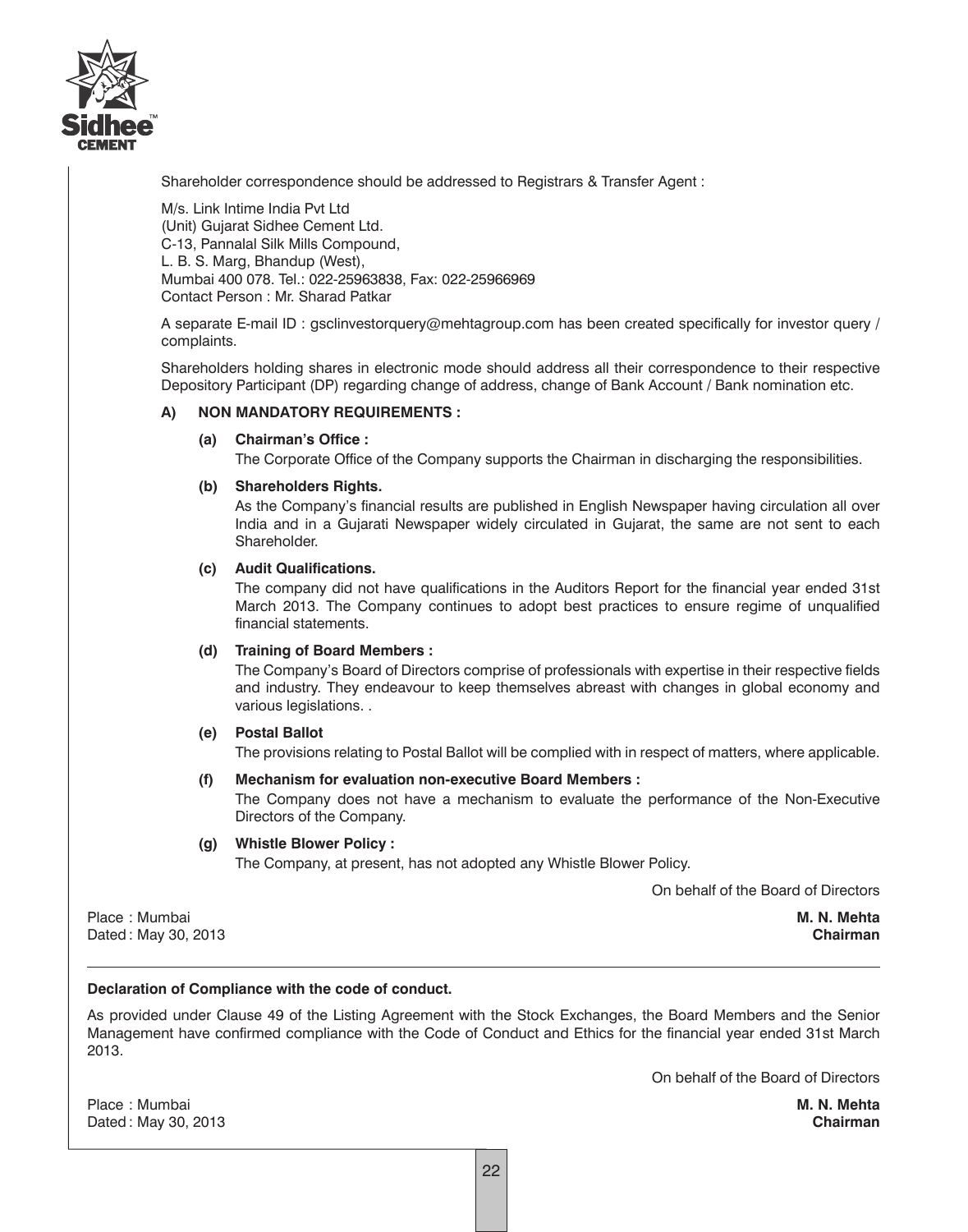# **39th Annual Report**

## **Auditors' Report on Corporate Governance**

#### TO THE MEMBERS OF **GUJARAT SIDHEE CEMENT LIMITED**

We have examined the relevant records of **Gujarat Sidhee Cement Limited (the Company)** for the year ended 31st March, 2013 relating to compliance of conditions of Corporate Governance as stipulated in Clause 49 of the Listing Agreement entered into, by the Company, with the Stock Exchanges.

The compliance of conditions of Corporate Governance is the responsibility of the management. Our examination was carried out in accordance with the Guidance Note on Certification of Corporate Governance (as stipulated in Clause 49 of the Listing Agreement) issued by the Institute of Chartered Accountants of India and was limited to procedures and implementation thereof, adopted by the Company for ensuring the compliance of the conditions of the Corporate Governance. It is neither an audit nor an expression of opinion on the financial statements of the Company.

In our opinion and to the best of our information and according to the explanations given to us, we state that the Company has complied with the conditions of Corporate Governance stipulated in Clause 49 of the above mentioned Listing Agreement.

We further state that, such compliance is neither an assurance as to the future viability of the Company, nor as to the efficiency or effectiveness with which the management has conducted affairs of the Company.

> **For MANUBHAI & CO.** CHARTERED ACCOUNTANTS Registration No.: 106041W

Dated : May 30, 2013

 **(K.C. PATEL)** Place : Mumbai PARTNER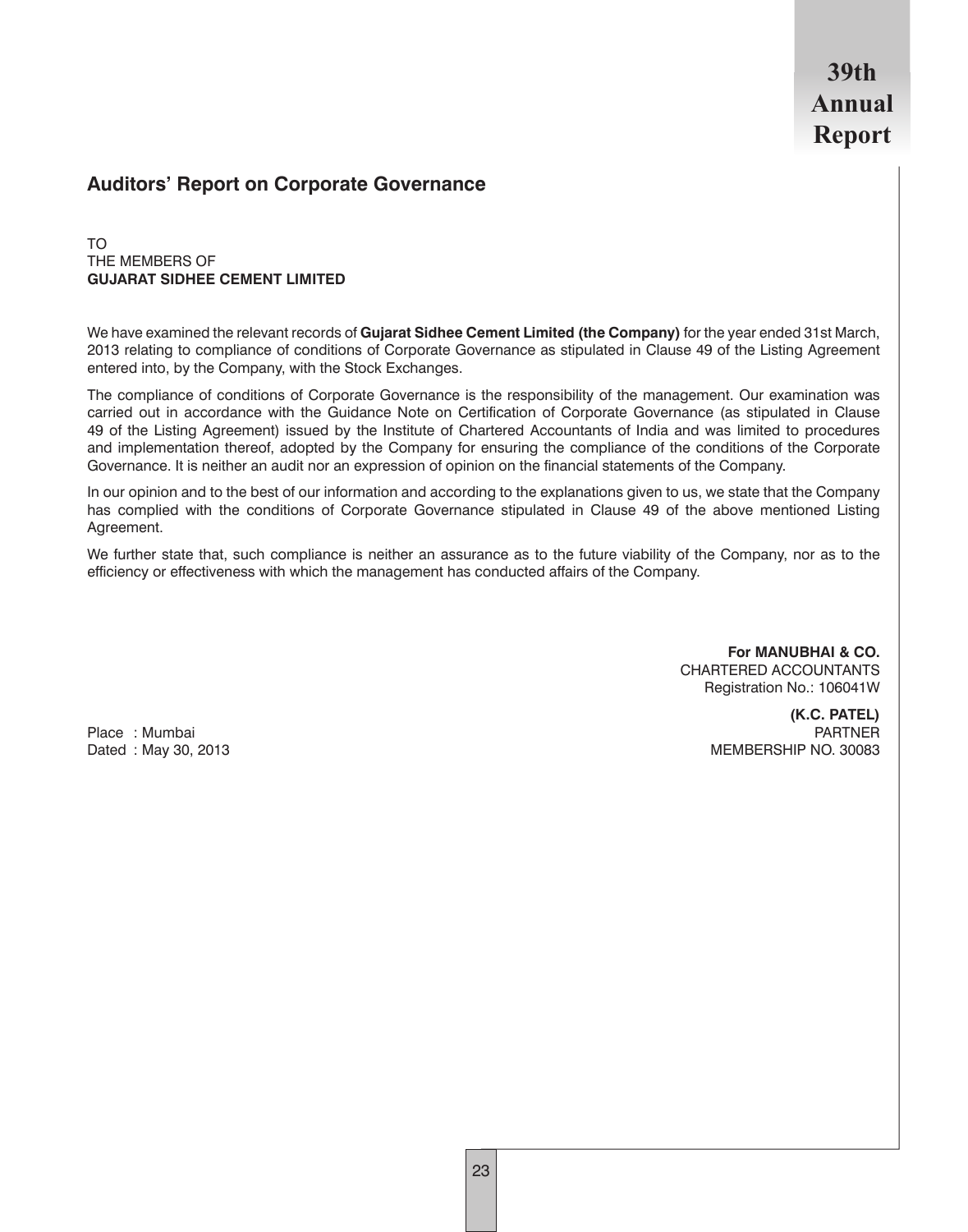

## **MANAGEMENT DISCUSSION AND ANALYSIS REPORT**

#### **Industry Structure and Development**

The all India cement production during the period April, 2012 to March, 2013 registered a cumulative growth of 5.6 percent as against 6.7 percent during the corresponding period of last year. The cumulative growth for the eight core industries (coal, crude oil, natural gas, refinery products, fertilisers, steel, cement & electricity) is 2.6 percent as against 5 percent in the previous year. The capacity addition during the year 2012 is around 35 million tonnes. The surplus capacity available in Gujarat & Rajasthan, coupled with entry of new players in the already fragmented markets result in high price volatility and variations in prices in different regions and different periods of time.

#### **Future Outlook**

Though the economic growth is marginally low, the sustained policies on the need of infrastructure facilities and the housing needs of the population will enhance the consumption of cement further in the country. Compared with other core industries, the growth of cement industry is better, though it is lower than the previous year. The long-term future of the cement industry is optimistic and positive. However, due to addition of new plants with large capacities, the capacity utilization would continue to be low. In the state of Gujarat, there is likely to be a large surplus of capacity over demand for the near future, which may affect the stability of cement prices. A large part of production therefore will need to be exported or transported to longer distances, in other states like Maharashtra, Karnataka and Kerala.

#### **Opportunities & Threats**

With the sustained economic growth in Maharashtra and Gujarat, the cement consumption in these states is likely to continue at a healthy rate and would therefore give opportunities for growth in the cement industry.

Substantial increase in the prices of diesel and other petroleum products has adversely affected the raw material cost and cost of delivery. The diesel prices are increasing almost on a monthly basis. The fuel surcharge on the power sourced from state grid and the increased excise duty are additional burden on the industry. The steep increase of rail freight rendered the transportation by rail unviable. The infrastructural constraints and high cost of handling of cement at public ports continue to pose threats to the sustainability and stability of the industry in Gujarat.

Although, Gujarat state is likely to continue to be surplus in cement production, the company can access coastal markets economically being close to the sea.

#### **Segment Review and Analysis**

During the year, the company has produced and sold mainly cement of different varieties like Ordinary Portland Cement (OPC) and Portland Pozzolana Cement (PPC). The company also sold clinker, which is intermediate product for the manufacture of cement. The bulk of the revenue and profitability comes from the sale of cement.

#### **Risks and Concerns**

Over capacity of cement versus the demand coupled with slow down in the export of cement is leading to tough market conditions and high levels of volatility in the profitability of cement business. The cost escalation of inputs likes diesel, fuel, power etc. and the high rates of government levies (excise, sales tax, octroi, local body tax and other miscellaneous levies) continue to be a major concern for our company. The delay in getting the required mining lease for the additional mining areas is a great concern as the availability of good quality limestone has substantially reduced in the existing limestone mines.

Absence of railway siding and a port near the factory results in increase in cost of transportation to farther markets of Gujarat as well as the markets outside Gujarat. The company proposes to set up a captive jetty to mitigate the risk.

#### **Internal Control systems and their adequacy**

Your company has adequate internal control system and procedures commensurate with the size of its operation and nature of its business. The independent Internal Auditors continuously reviews the adequacy and effectiveness of the Internal Control systems on the on-going operations of the company, which provides reasonable assurance of adequacy and effectiveness, control, governance and risk management procedures to the Audit Committee. The recommendations of the Internal Auditors and the Audit Committee are followed up effectively for implementation. Following objectives of the Internal Audit is forming part of the audit plan as approved by the Audit Committee.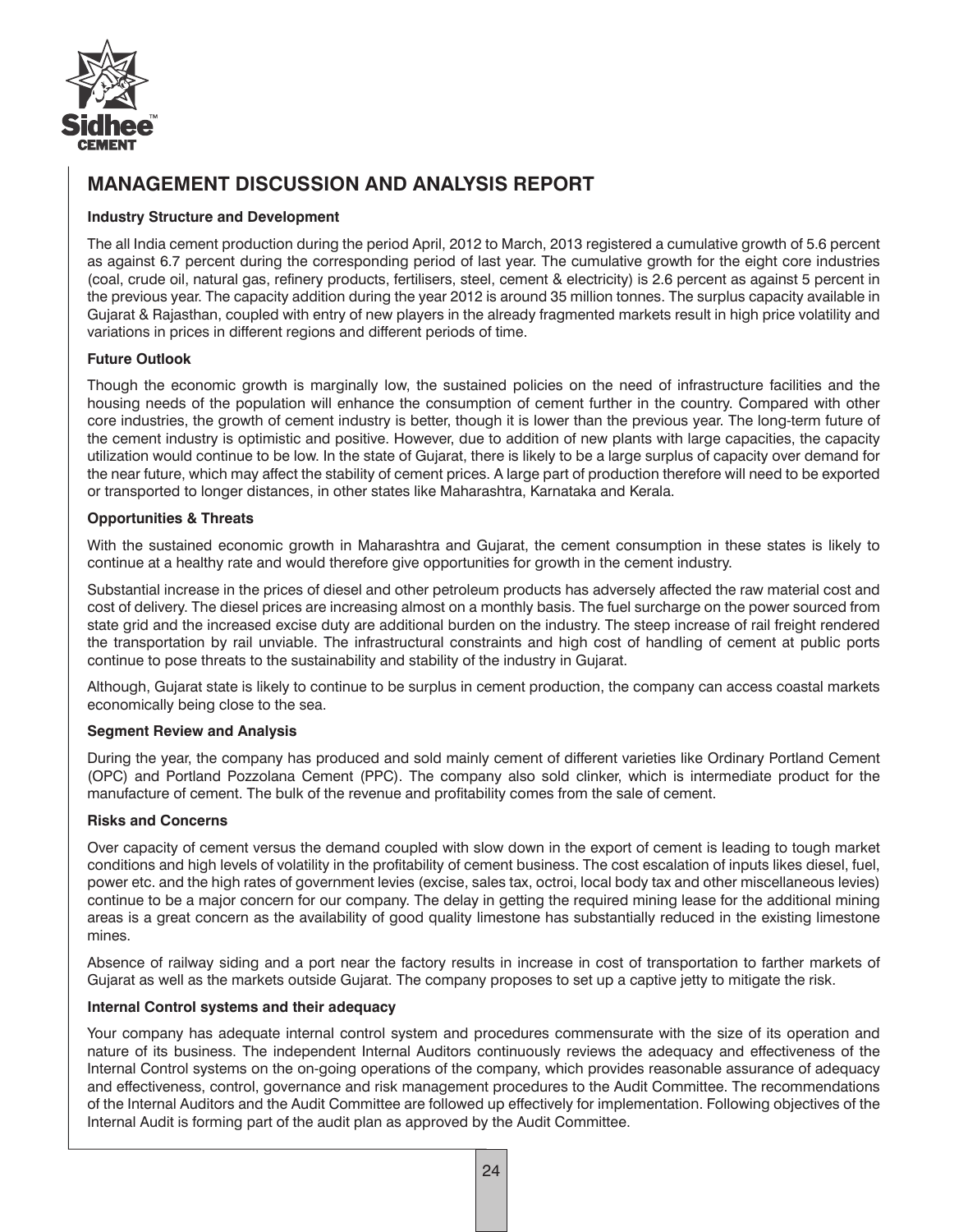# **39th Annual Report**

- Adherence to the operating system and manual.
- $\triangleright$  Performance of operating activities in efficient and effective manner.
- $\triangleright$  Compliance with the risk management procedures.
- $\triangleright$  Compliance with the legislative and regulatory provisions.

The Audit Committee reviews the audit reports and also hold discussions with the Statutory Auditors.

#### **Human Resource Development / Industrial Relations**

Company believes that its Human Resource is the most important resource and continues to work for its development. The Company continues to invest in upgrading the knowledge and skills of the employees. The Company is providing growth opportunities to internal talent by assigning them with higher responsibilities along with suitable exposure.

In view of people development as a key focus, the Company continues to take new initiatives to further align its HR policies to meet the growing needs of its business.

We have embarked up on employee engagement as a tool to create conducive working environment that will facilitate employee commitment.

The Industrial relations at the plant were cordial.

The Management places on record the contribution of employees at all levels during the year and their whole-hearted cooperation, which has resulted in improved results.

The Company had 443 permanent employees as on 31.3.2013.

#### **Corporate Social Responsibility.**

#### **Health Care**

GSCL plant has a health care center providing medical aid to the Company's employees and the family members, workers as well as patients from the nearby areas. The Company conducts various Immunization programmes, family welfare education, health care, safety as well as various periodical health check up and first aid training programmes for employees and workers.

#### **Education**

The Company's plant has a full-fledged secondary school for the children of the employees and local people staying in nearby areas. In order to enable the children studying in English medium schools or Colleges in Veraval and nearby areas, the company provides school bus facility.

#### **Afforestation**

The Company is committed to the protection of environment and maintenance of bio diversity. A green belt has been developed in the plant and nearby areas. Many saplings were planted at various places in the plant and mines area. The plant has also carried out rain water harvesting and this has increased ground water resources besides providing greenery.

#### **Cautionary Statement**

Statements in this report on Management's Discussion and Analysis describing the Company's objectives, projections, estimates, expectations or predictions may be forward looking statements within the meaning of applicable security laws and regulations. The Statements are based on certain assumptions and expectation of future events. Actual results could however differ from those expressed or implied. Important factors that could make a difference to the Company's operations include global and domestic demand supply position, raw material, fuel, transport cost and availability, changes in Government regulations and tax structure, economic development in India.

The Company assumes no responsibility in respect of forward-looking statements, which may be amended or modified in future on the basis of subsequent developments, information or events.

On behalf of the Board of Directors

Place : Mumbai **M. N. Mehta** Dated : May 30, 2013 **Chairman**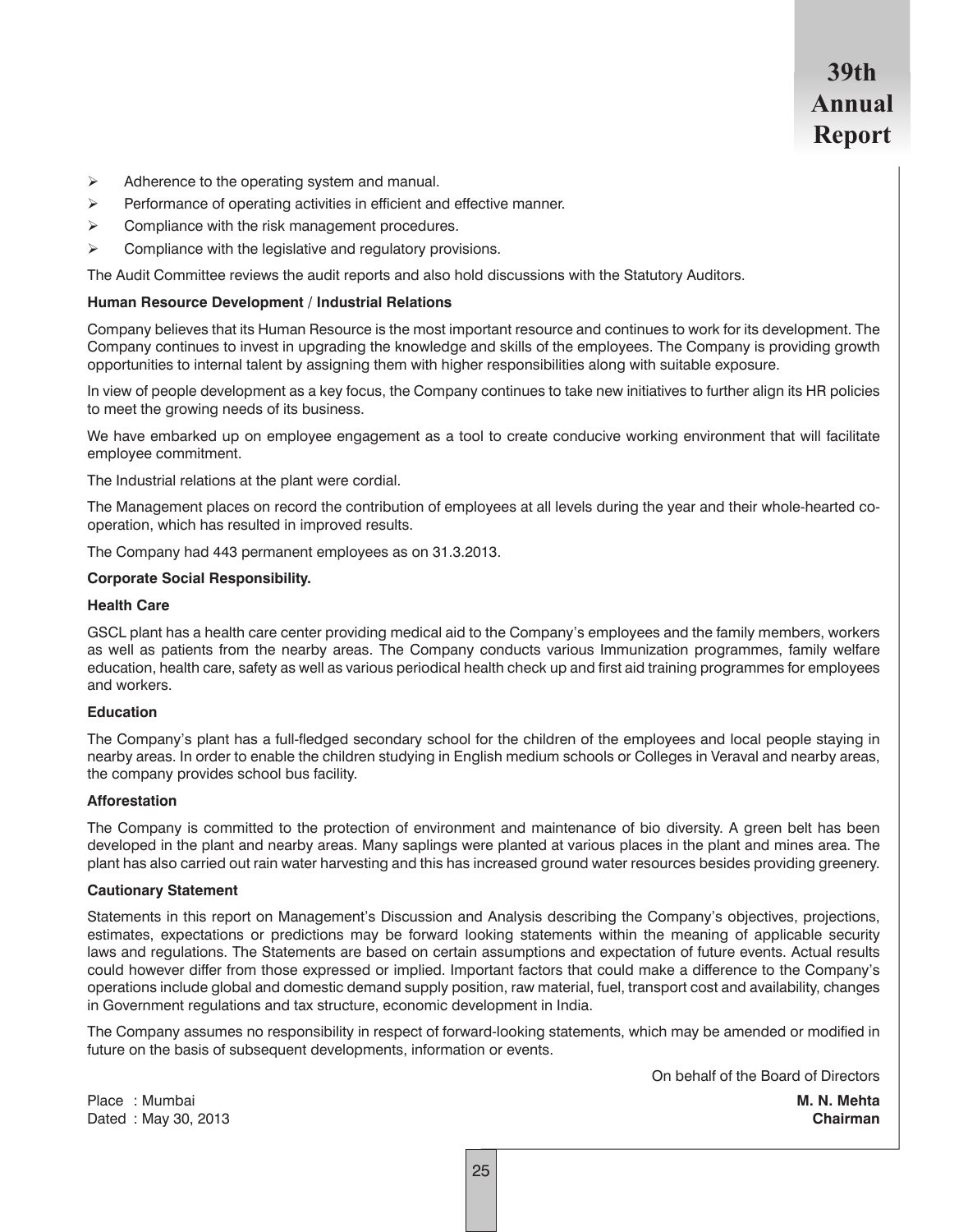

# **INDEPENDENT AUDITOR'S REPORT**

**To,**

**The Members of** 

#### **Gujarat Sidhee Cement Limited**

#### **Report on the Financial Statements**

We have audited the accompanying financial statements of Gujarat Sidhee Cement Limited, which comprise the Balance Sheet as at March 31, 2013, and the Statement of Profit and Loss and Cash Flow Statement for the year then ended, and a summary of significant accounting policies and other explanatory information.

#### **Management's Responsibility for the Financial Statements**

Management is responsible for the preparation of these financial statements that give a true and fair view of the financial position, financial performance and cash flows of the Company in accordance with the Accounting Standards referred to in sub-section (3C) of section 211 of the Companies Act, 1956.( the Act ) This responsibility includes the design, implementation and maintenance of internal control relevant to the preparation and presentation of the financial statements that give a true and fair view and are free from material misstatement, whether due to fraud or error.

#### **Auditor's Responsibility**

Our responsibility is to express an opinion on these financial statements based on our audit. We conducted our audit in accordance with the Standards on Auditing issued by the Institute of Chartered Accountants of India. Those Standards require that we comply with ethical requirements and plan and perform the audit to obtain reasonable assurance about whether the financial statements are free from material misstatement.

An audit involves performing procedures to obtain audit evidence about the amounts and disclosures in the financial statements. The procedures selected depend on the auditor's judgment, including the assessment of the risks of material misstatement of the financial statements, whether due to fraud or error. In making those risk assessments, the auditor considers internal control relevant to the Company's preparation and fair presentation of the financial statements in order to design audit procedures that are appropriate in the circumstances. An audit also includes evaluating the appropriateness of accounting policies used and the reasonableness of the accounting estimates made by management, as well as evaluating the overall presentation of the financial statements.

We believe that the audit evidence we have obtained is sufficient and appropriate to provide a basis for our audit opinion.

#### **Opinion**

In our opinion and to the best of our information and according to the explanations given to us, the financial statements give the information required by the Act in the manner so required and give a true and fair view in conformity with the accounting principles generally accepted in India:

- (a) in the case of the Balance Sheet, of the state of affairs of the Company as at March 31, 2013;
- (b) in the case of the Profit and Loss Account, of the profit for the year ended on that date; and
- (c) in the case of the Cash Flow Statement, of the cash flows for the year ended on that date.

#### **Emphasis of Matter**

We draw attention to:

- note no. 33 (a) regarding reduction of equity share capital from  $\bar{\tau}$  14,461.54 lacs consisting of 14,46,15,408 fully paid up Equity Shares of  $\bar{\tau}$  10/- each to  $\bar{\tau}$  3,615.39/- consisting of 3,61,53,852 fully paid up Equity Shares of  $\bar{\tau}$  10/each as at 25.02.2013, being the Record Date, in compliance with the order of Board of Industrial and Financial Reconstruction (BIFR) vide dated 06.12.2012 issued on 16.01.2013 and
- note no 35 (b) regarding non provision of interest of  $\bar{z}$  346.02 crores claimed by Gujarat Government with Hon'ble Gujarat High Court for the reason stated in the said note

Our opinion is not qualified in respect of these matters.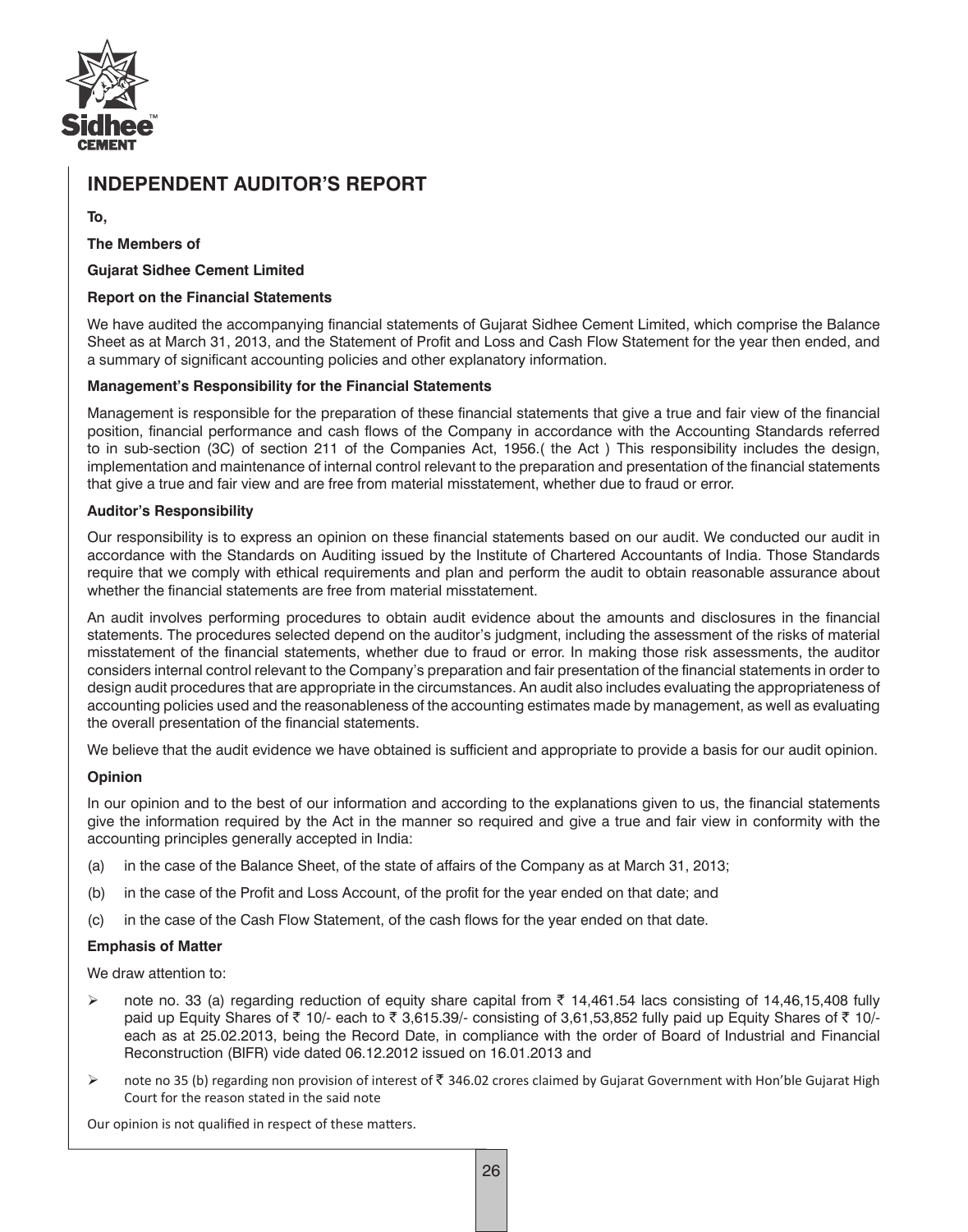#### **Report on Other Legal and Regulatory Requirements**

- 1. As required by the Companies (Auditor's Report) Order, 2003 ("the Order") issued by the Central Government of India in terms of sub-section (4A) of section 227 of the Act, we give in the Annexure a statement on the matters specified in paragraphs 4 and 5 of the Order.
- 2. As required by section 227(3) of the Act, we report that:
	- a. we have obtained all the information and explanations which to the best of our knowledge and belief were necessary for the purpose of our audit;
	- b. in our opinion proper books of account as required by law have been kept by the Company so far as appears from our examination of those books
	- c. the Balance Sheet, Statement of Profit and Loss, and Cash Flow Statement dealt with by this Report are in agreement with the books of account
	- d. in our opinion, the Balance Sheet, Statement of Profit and Loss, and Cash Flow Statement comply with the Accounting Standards referred to in subsection (3C) of section 211 of the Companies Act, 1956;
	- e. on the basis of written representations received from the directors as on March 31, 2013, and taken on record by the Board of Directors, none of the directors is disqualified as on March 31, 2013, from being appointed as a director in terms of clause (g) of sub-section (1) of section 274 of the Companies Act, 1956.

**For MANUBHAI & CO.** CHARTERED ACCOUNTANTS Registration No.: 106041W

 **(K.C. PATEL)** Place : Mumbai Partners et al. 2009 et al. 2009 et al. 2009 et al. 2009 et al. 2009 et al. 2009 et al. 2009 et Dated : May 30, 2013 **MEMBERSHIP NO. 30083**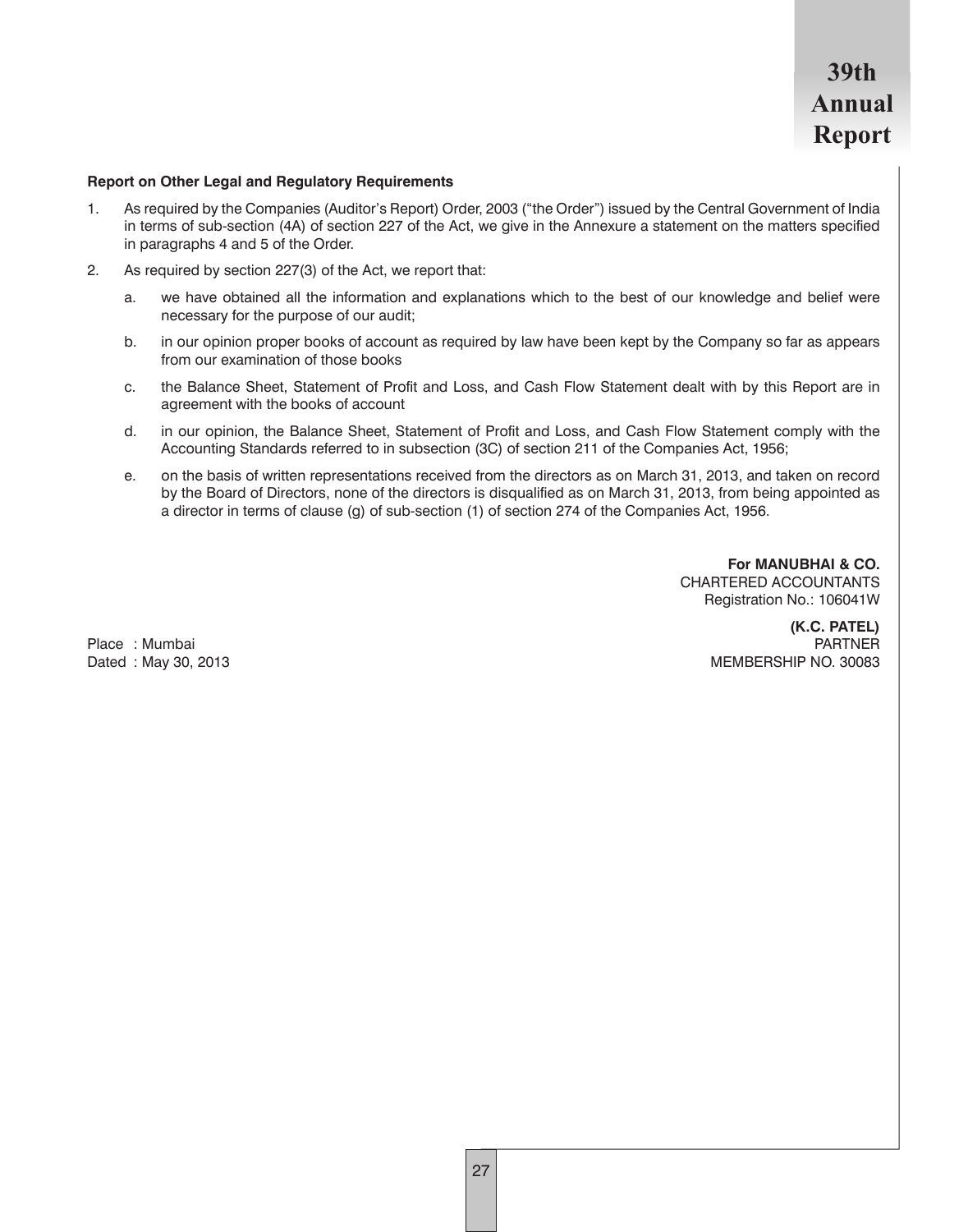

## **ANNEXURE TO AUDITOR'S REPORT**

The annexure referred to in our report to the members of Gujarat Sidhee Cement Limited (the Company) for the year ended March 31, 2013.

- 1. (a) The Company has maintained proper records showing full particulars, including quantitative details and situation of fixed assets.
	- (b) The fixed assets have been physically verified by the management during the year except the assets at the corporate office at Mumbai, marketing office at Ahmedabad and various branch offices. According to the information and explanation given to us no material discrepancies were noticed on such verification;
	- (c) There has not been any significant disposal of fixed assets during the year.
- 2. (a) The inventory has been physically verified during the year by the management. In our opinion, the frequency of verification is reasonable.
	- (b) The procedures of physical verification of inventories followed by the management are reasonable and adequate in relation to the size of the Company and the nature of its business;
	- (c) The Company has maintained proper records of inventories and no material discrepancies were noticed on physical verification as compared to book records.
- 3 The Company has not granted/taken any loans or advances to/from companies, firms or other parties covered in the register maintained under section 301 of the Companies Act, 1956. Consequently, reporting requirements as per clauses (iii) (a) to (iii) (g) of paragraph 4 of the Order are not applicable in case of the company.
- 4. In our opinion and according to the information and explanations given to us, there are adequate internal control procedures commensurate with the size of the Company and the nature of its business for the purchase of inventory and fixed assets and with regard to sale of goods and services. During the course of our audit, we have not observed any continuing failure to correct major weaknesses in internal control system.
- 5. In our opinion and as explained to us, there were no contracts and arrangements referred in Section 301 of the Companies Act, 1956 that need to be entered in the register required to be maintained under that section.
- 6. The Company has not accepted deposits from the public within the meaning of section 58A of the Companies Act, 1956 and the Rules framed there under. We are informed that no order has been passed by the Company Law Board ('the CLB') or National Company Law Tribunal ('the NCLT') or Reserve Bank of India ('the RBI') or any Court or any other Tribunal.
- 7. Internal Audit has been carried out by an external agency. On the basis of reports of internal auditors, in our opinion the internal audit system is commensurate with the size of the Company and nature of its business.
- 8. We have broadly reviewed the books of accounts maintained by the Company pursuant to the rules made by the Central Government for maintenance of cost records under section 209(1) (d) of the Companies Act, 1956 related to the manufacture of cement, and are of the opinion that prima facie the prescribed accounts and records has been made and maintained.
- 9. (a) In our opinion and according to the information and explanation given to us, the company is generally regular in depositing undisputed statutory dues with the appropriate authorities in respect of provident fund, employees' state insurance, income tax, wealth tax, investor education and protection fund, profession tax, royalty, cess and other material statutory dues applicable to it except there were some delays on few occasions in payment of Service Tax, Tax Deducted at Source and Excise duty.
	- (b) According to the information and explanations given to us, no undisputed amounts payable in respect of income tax, wealth tax, sales tax, customs duty, excise duty, service tax, royalty and cess were in arrears, as at 31st March, 2013 for a period of more than six months from the date they became payable.
	- (c ) According to the information and explanations given to us, there are no dues of wealth tax and cess which have not been deposited on account of any dispute. In respect of excise duty, customs duty, sales tax and income tax, details of disputed dues not deposited are given hereunder:

| Name of the Statute      | <b>Nature of the Dues</b> | <b>Amount</b><br>$(\bar{\bar{\mathcal{K}}}$ in Lacs) | Period to which<br>amount relates | Forum where dispute is<br>pending                   |
|--------------------------|---------------------------|------------------------------------------------------|-----------------------------------|-----------------------------------------------------|
| Central Excise Act. 1944 | <b>Excise Duty</b>        | 36.72                                                | 1992-93                           | Customs, Excise & Service Tax<br>Appellate Tribunal |
| Central Excise Act. 1944 | <b>Excise Duty</b>        | 1.58                                                 | 2007-08                           | Customs, Excise & Service Tax<br>Appellate Tribunal |
| Central Excise Act. 1944 | <b>Excise Duty</b>        | 8.08                                                 | 2008-09 TO<br>2010-11             | Commissioner Appeal, Rajkot                         |
| Central Excise Act, 1944 | Excise Duty               | 6.23                                                 | 2011-12                           | Commissioner Appeal, Rajkot                         |
| Central Excise Act. 1944 | <b>Excise Duty</b>        | 2.92                                                 | 2012-13                           | Commissioner Appeal, Rajkot                         |
| Customs Act. 1962        | Custom Duty               | 35.85                                                | 1995-96                           | Customs, Excise & Service Tax<br>Appellate Tribunal |
| Customs Act. 1962        | Custom Duty               | 1.24                                                 | 2008-09                           | Customs, Excise & Service Tax<br>Appellate Tribunal |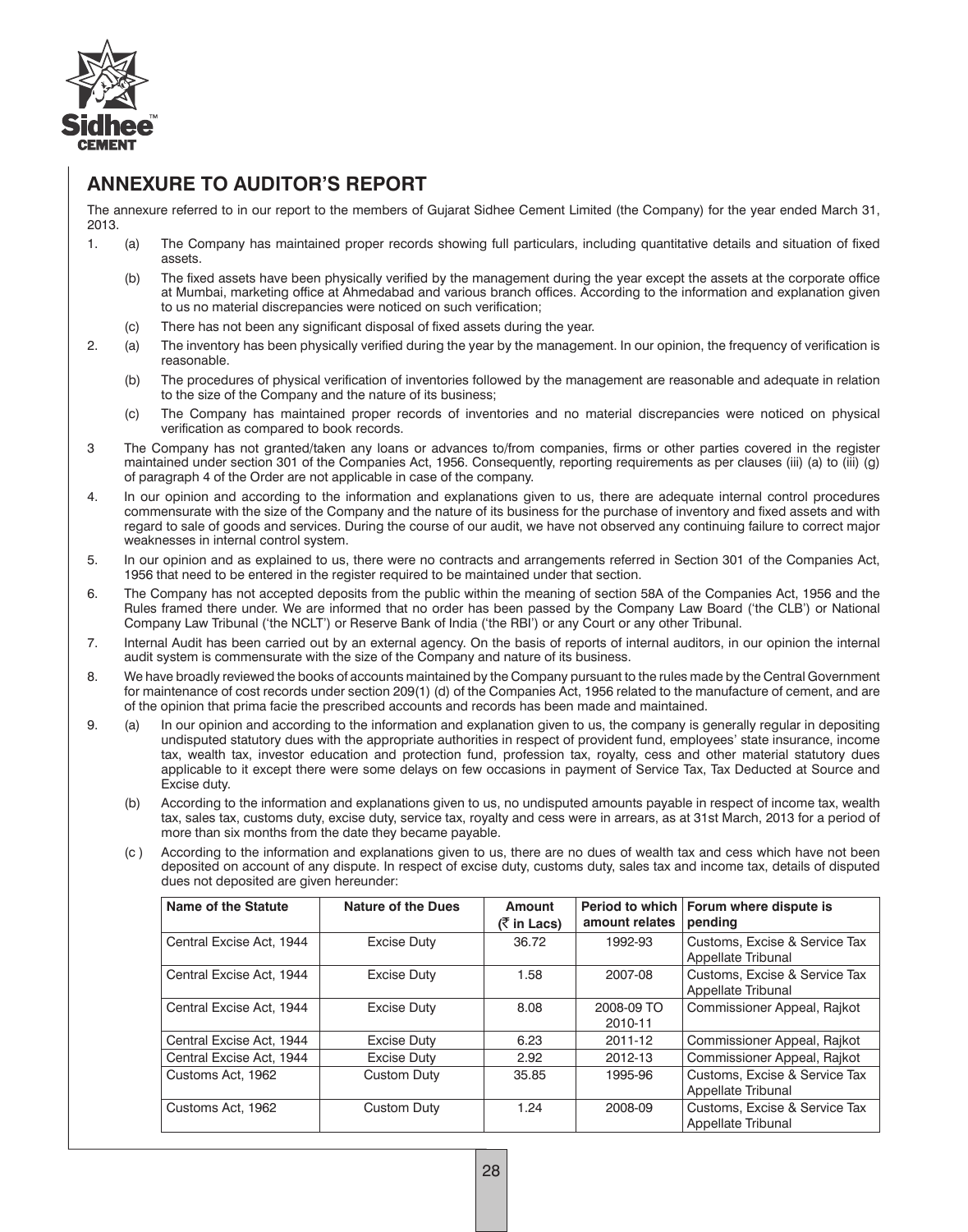# **39th Annual Report**

| <b>Name of the Statute</b>                    | <b>Nature of the Dues</b>        | <b>Amount</b>                       | Period to which       | Forum where dispute is                             |  |
|-----------------------------------------------|----------------------------------|-------------------------------------|-----------------------|----------------------------------------------------|--|
|                                               |                                  | $(\bar{\bar{\mathcal{K}}}$ in Lacs) | amount relates        | pending                                            |  |
| Central Excise / CENVAT<br>Credit Rules, 2004 | Service Tax                      | 68.12                               | 2005-06               | Custom, Excise & Service Tax<br>Appellate Tribunal |  |
| Central Excise / CENVAT<br>Credit Rules, 2004 | Service Tax                      | 6.89                                | 2007-08               | Commissioner, Central Excise                       |  |
| Central Excise / CENVAT<br>Credit Rules, 2004 | Service Tax                      | 302.61                              | 2009-10               | Commissioner, Central Excise                       |  |
| Central Excise / CENVAT<br>Credit Rules, 2004 | Service Tax                      | 162.70                              | 2010-11               | Commissioner, Central Excise                       |  |
| Income Tax Act, 1961                          | Income Tax Deducted at<br>Source | 1.61                                | 2009-10               | Commissioner.<br>Income Tax                        |  |
| Income Tax Act, 1961                          | Assessment U/S 143 (3)           | 1219.05                             | 2009-10               | Commissioner.<br>Income Tax                        |  |
| Income Tax Act, 1961                          | Income Tax Deducted at<br>Source | 26.40                               | 2010-11               | Commissioner,<br>Income Tax                        |  |
| Rajasthan Sales Tax Act,<br>1994              | Sales Tax                        | 24.73                               | 1997-98               | Rajasthan High Court                               |  |
| Gujarat Sales Tax<br>Act, 1961                | Sales Tax                        | 1221.21                             | 2002-03 to<br>2004-05 | Joint Commissioner, Rajkot                         |  |
| Gujarat Value Added Tax<br>Act, 2003          | Value Added Tax                  | 257.61                              | 2006-07 &<br>2007-08  | Tribunal, Gujarat Value Added<br>Tax               |  |

10. The accumulated losses of the Company as at the end of the year are not more than fifty percent of its net worth. The Company has not incurred cash loss during the year as well as in the immediately preceding financial year**.**

- 11. (a) The company has paid dues to Banks and Financial Institutions under One Time Settlement Scheme except dues of New India Assurance Company Limited (NIAC). In respect of NIAC, according to the company, in terms of Scheme, the dues are repayable over a period of seven years beginning from 1.4.2004, the balance of which is under reconciliation. The company has so far not made any repayment of dues of NIAC. The amount of  $\bar{\tau}$  42.53 Lacs towards principal and interest was outstanding as on 31st March, 2013.
	- (b) In respect of term loans obtained from banks for purchase of vehicles, the company has not defaulted in repayment of dues to them.
- 12. The Company has not granted loans and advances on the basis of security by way of pledge of shares, debentures and other securities.
- 13. In our opinion, the Company is not a chit fund or a nidhi / mutual benefit fund / society as per the Chit Fund Act, 1982 and other state legislations. Hence, reporting requirement as per clause 4(xiii) is not applicable.
- 14 The company is not dealing or trading in shares, securities, debentures and other investments. However in respect of investment in shares and other securities proper records have been maintained. The shares and securities are held by the company in its own name.
- 15 According to the information and explanation given to us, the company has not provided guarantees for loans taken by others from banks and financial institutions. Hence, reporting requirement as per clause 4(xiv) is not applicable.
- 16 In our opinion, the term loans have been applied for the purpose for which they were raised.
- 17 According to records examined by us and the information and explanations given to us, on an overall basis, funds raised on short term basis have not, prima facie, been used for long term investment.
- 18. During the year, the Company has not made any preferential allotment of shares to parties and companies covered in the Register maintained under section 301 of the Companies Act, 1956.
- 19. There are no debentures issued and outstanding during the year.
- 20 During the year, the Company has not raised money by public issue(s).
- 21. To the best of our knowledge and belief, and according to the information and explanation given to us, no fraud on or by the Company was noticed or reported during the year.

**For MANUBHAI & CO.** CHARTERED ACCOUNTANTS Registration No.: 106041W

 **(K.C. PATEL)** Place : Mumbai PARTNER Dated : May 30, 2013 MEMBERSHIP NO. 30083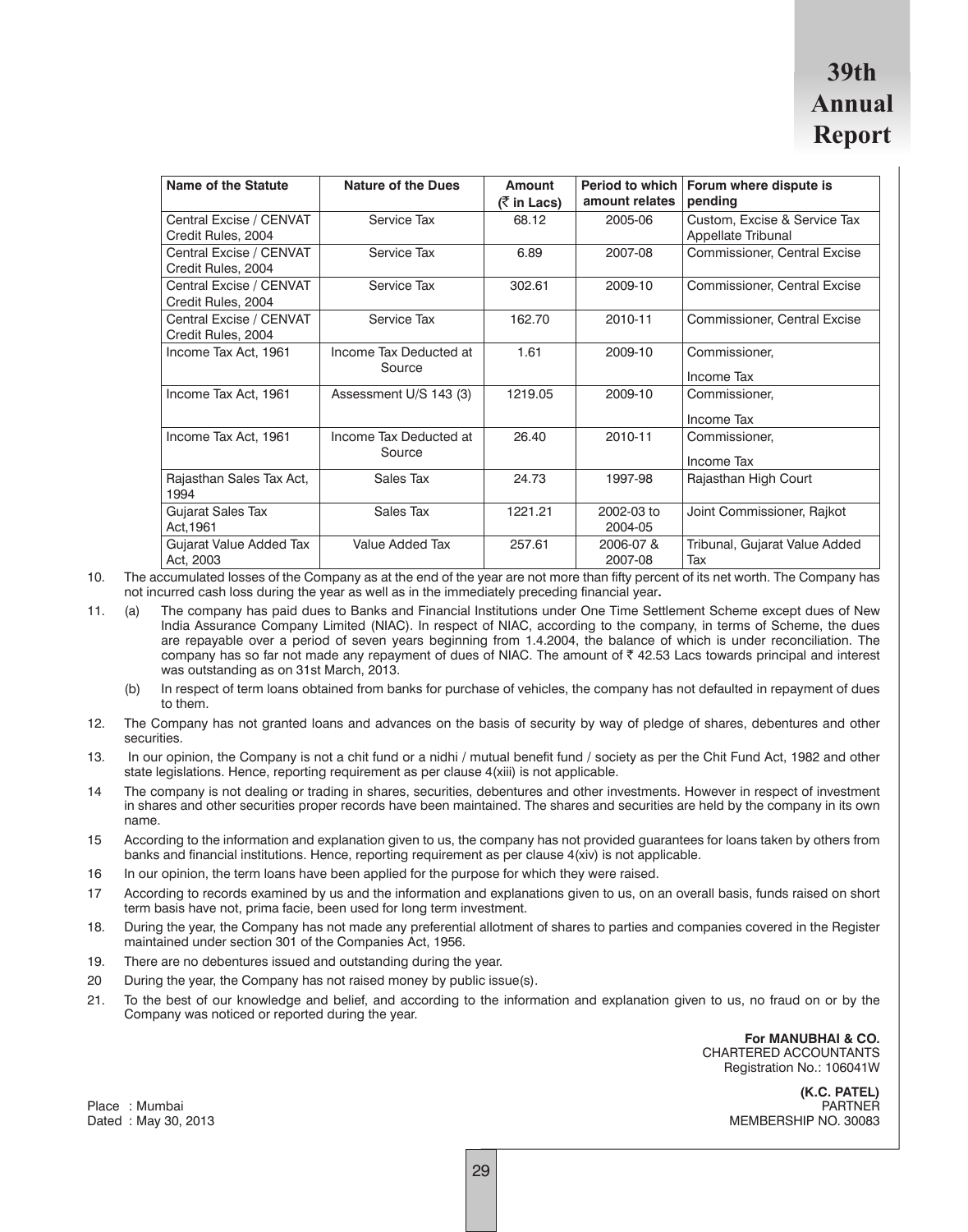

# **BALANCE SHEET AS AT MARCH 31, 2013**

|    |               |               |                                                              |                   |                                             | (₹ In lacs)              |
|----|---------------|---------------|--------------------------------------------------------------|-------------------|---------------------------------------------|--------------------------|
|    |               |               | <b>PARTICULARS</b>                                           | <b>Note</b>       | As at                                       | As at                    |
|    |               |               |                                                              | No.               | March 31, 2013 March 31, 2012               |                          |
| ı. |               |               | <b>EQUITY AND LIABILITIES</b>                                |                   |                                             |                          |
|    | (1)           | (a)           | <b>Shareholder's funds</b><br><b>Share Capital</b>           | $\sqrt{2}$        | 3,620.69                                    | 14,466.84                |
|    |               | (b)           | Reserves and surplus                                         | 3                 | 10,556.81                                   | (3,897.53)               |
|    |               |               |                                                              |                   | 14,177.50                                   | 10,569.31                |
|    | (2)           |               | <b>Non- current liabilities</b>                              |                   |                                             |                          |
|    |               | (a)           | Long-term borrowings                                         | $\overline{4}$    | 128.40                                      | 266.01                   |
|    |               | (b)           | Deferred tax liabilities (Net)                               | $\mathbf 5$       | 385.78                                      |                          |
|    |               | (c)           | Other long-term liabilities                                  | 6                 | 499.15                                      | 485.07                   |
|    |               | (d)           | Long- term provisions                                        | $\overline{7}$    | 1,347.79                                    | 1,597.87                 |
|    |               |               |                                                              |                   | 2,361.12                                    | 2,348.95                 |
|    | (3)           |               | <b>Current liabilities</b>                                   |                   | 25.00                                       | 389.91                   |
|    |               | (a)<br>(b)    | Short-term borrowings<br>Trade payables                      | 8<br>9            | 7,847.42                                    | 7,395.29                 |
|    |               | (c)           | Other current liabilities                                    | 10                | 2,621.99                                    | 2,762.22                 |
|    |               | (d)           | Short-term provisions                                        | 11                | 900.57                                      | 142.05                   |
|    |               |               |                                                              |                   | 11,394.98                                   | 10,689.47                |
|    |               |               | <b>TOTAL</b>                                                 |                   | 27,933.60                                   | 23,607.73                |
| Ш. |               | <b>ASSETS</b> |                                                              |                   |                                             |                          |
|    | (1)           |               | <b>Non Current Assets</b>                                    |                   |                                             |                          |
|    |               | (a)           | <b>Fixed Assets</b>                                          |                   |                                             |                          |
|    |               |               | Tangible assets<br>(i)                                       | 12                | 7,866.54                                    | 7,845.15                 |
|    |               |               | Intangible assets<br>(ii)                                    | 12                | 34.34                                       |                          |
|    |               |               | Capital work-in-progress<br>(iii)<br>Non-current investments | 12<br>13          | 1,053.61<br>0.10                            | 77.03<br>0.14            |
|    |               | (b)<br>(c)    | Deferred tax assets (Net)                                    | 5                 |                                             | 1,303.37                 |
|    |               | (d)           | Long-term loans and advances                                 | 14                | 1,458.47                                    | 1,068.04                 |
|    |               | (e)           | Other non-current assets                                     | 15                | 309.65                                      | 569.00                   |
|    |               |               |                                                              |                   | 10,722.71                                   | 10,862.73                |
|    | (2)           |               | <b>Current Assets</b>                                        |                   |                                             |                          |
|    |               | (a)           | <b>Current Investments</b>                                   | 16                | 0.06                                        |                          |
|    |               | (b)           | Inventories                                                  | 17                | 6,650.80                                    | 5,556.79                 |
|    |               | (c)           | Trade receivables                                            | 18                | 1,611.17                                    | 1,604.78                 |
|    |               | (d)           | Cash and cash equivalents                                    | 19                | 5,876.85                                    | 3,131.07                 |
|    |               | (e)           | Short-term loans and advances                                | 20                | 2,800.53                                    | 2,374.65                 |
|    |               | (f)           | Other current assets                                         | 21                | 271.48<br>17,210.89                         | 77.71<br>12,745.00       |
|    |               |               | <b>TOTAL</b>                                                 |                   | 27,933.60                                   | 23,607.73                |
|    |               |               | <b>Significant Accounting Policies and Notes to Accounts</b> | 1 to 36           |                                             |                          |
|    |               |               | See accompanying Notes to Financial Statements               |                   |                                             |                          |
|    |               |               | As per our Report of even date attached                      |                   | For and on behalf of the Board of Directors |                          |
|    |               |               | For MANUBHAI & CO.                                           | M. N. Mehta       | Chairman                                    |                          |
|    |               |               | <b>Chartered Accountants</b>                                 | P. K. Behl        | Director                                    |                          |
|    |               |               | Firm Registration No. 106041W                                | M. S. Gilotra     |                                             | <b>Managing Director</b> |
|    |               |               |                                                              | V. R. Mohnot      | <b>CFO</b>                                  |                          |
|    | (K.C. PATEL)  |               |                                                              |                   |                                             |                          |
|    | Partner       |               |                                                              | A. M. Fadia       |                                             | Director (Legal) and     |
|    |               |               | Membership No. 30083                                         |                   |                                             | <b>Company Secretary</b> |
|    | Place: Mumbai |               |                                                              | Place: Mumbai     |                                             |                          |
|    |               |               | Date: May 30, 2013                                           | Date: May 30,2013 |                                             |                          |

# 30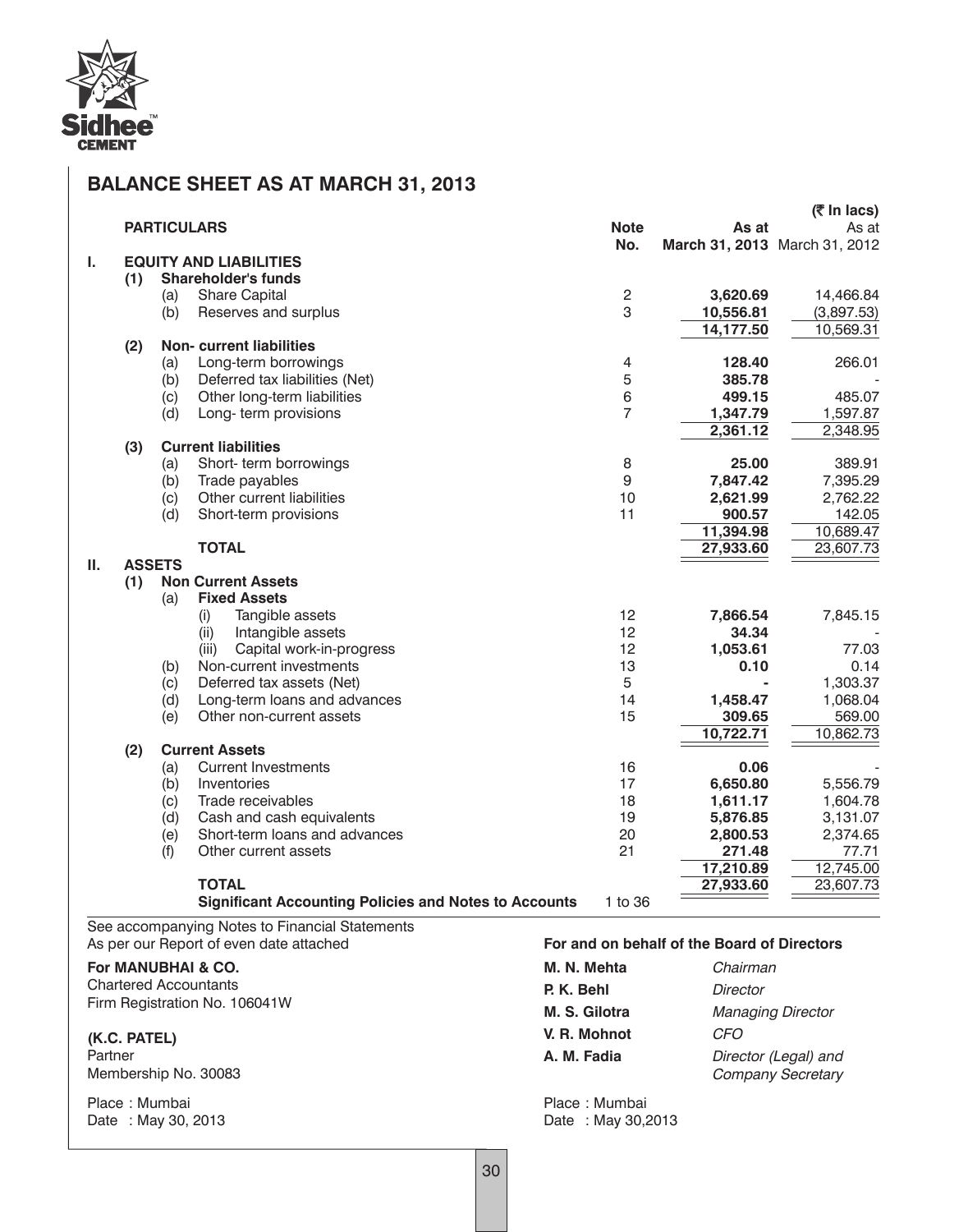# **39th Annual Report**

# **STATEMENT OF PROFIT AND LOSS FOR THE YEAR ENDED MARCH 31, 2013**

|                |                                                                                           |                    |                                                         | (₹ In lacs)                                      |
|----------------|-------------------------------------------------------------------------------------------|--------------------|---------------------------------------------------------|--------------------------------------------------|
|                | <b>PARTICULARS</b>                                                                        | <b>Note</b><br>No. | For the year ended For the year ended<br>March 31, 2013 | March 31, 2012                                   |
| 1              | Revenue from operations                                                                   | 22                 | 50,033.26                                               | 48,777.72                                        |
|                | Less: Excise Duty                                                                         |                    | 5,462.14                                                | 4,882.01                                         |
|                |                                                                                           |                    | 44,571.12                                               | 43,895.71                                        |
| $\overline{c}$ | Other income                                                                              | 23                 | 757.23                                                  | 496.26                                           |
| 3              | Total Revenue $(1+2)$                                                                     |                    | 45,328.35                                               | 44,391.97                                        |
| 4              | <b>Expenses:</b>                                                                          |                    |                                                         |                                                  |
|                | a. Cost of material consumed                                                              | 24                 | 5,327.24                                                | 5,529.37                                         |
|                | b. Changes in inventories of finished goods, work-in-progress<br>and stock-in-trade       | 25                 | (190.29)                                                | (31.72)                                          |
|                | Employee benefits expenses<br>C.                                                          | 26                 | 2,291.99                                                | 2,080.71                                         |
|                | d. Finance cost                                                                           | 27                 | 171.64                                                  | 286.11                                           |
|                | Depreciation and amortisation expenses<br>е.                                              | 12                 | 652.76                                                  | 613.85                                           |
|                | f.<br>Other expenses                                                                      | 28                 | 32,147.56                                               | 34,744.29                                        |
|                | <b>Total Expenses</b>                                                                     |                    | 40,400.90                                               | 43,222.61                                        |
| 5              | Profit before exceptional and extraordinary items and tax (3-4)                           |                    | 4,927.45                                                | 1,169.36                                         |
| 6              | <b>Exceptional items</b>                                                                  | 29                 | 857.33                                                  |                                                  |
| 7              | Profit before tax $(5+6)$                                                                 |                    | 5,784.78                                                | 1,169.36                                         |
| 8              | Tax expense:                                                                              |                    |                                                         |                                                  |
|                | a. Current tax                                                                            |                    | 1,157.41                                                |                                                  |
|                | b. Mat Credit Entitlement                                                                 |                    | (1,092.94)                                              |                                                  |
|                | c. Deferred Tax                                                                           |                    | 1,689.15                                                | 617.77                                           |
|                |                                                                                           |                    | 1,753.62                                                | 617.77                                           |
| 9              | Profit for the year (7-8)                                                                 |                    | 4,031.16                                                | 551.59                                           |
| 10             | Earnings per equity share:                                                                |                    |                                                         |                                                  |
|                | Basic and Diluted - ₹ per share                                                           | 30                 | 11.15                                                   | 1.53                                             |
|                | <b>Significant Accounting Policies and Notes to Accounts</b>                              | 1 to 36            |                                                         |                                                  |
|                | See accompanying Notes to Financial Statements<br>As per our Report of even date attached |                    | For and on behalf of the Board of Directors             |                                                  |
|                | For MANUBHAI & CO.                                                                        | M. N. Mehta        | Chairman                                                |                                                  |
|                | <b>Chartered Accountants</b>                                                              | P. K. Behl         | Director                                                |                                                  |
|                | Firm Registration No. 106041W                                                             | M. S. Gilotra      |                                                         | <b>Managing Director</b>                         |
|                | (K.C. PATEL)                                                                              | V. R. Mohnot       | <b>CFO</b>                                              |                                                  |
| Partner        | Membership No. 30083                                                                      | A. M. Fadia        |                                                         | Director (Legal) and<br><b>Company Secretary</b> |
|                | Place: Mumbai<br>Date: May 30, 2013                                                       | Place: Mumbai      | Date: May 30,2013                                       |                                                  |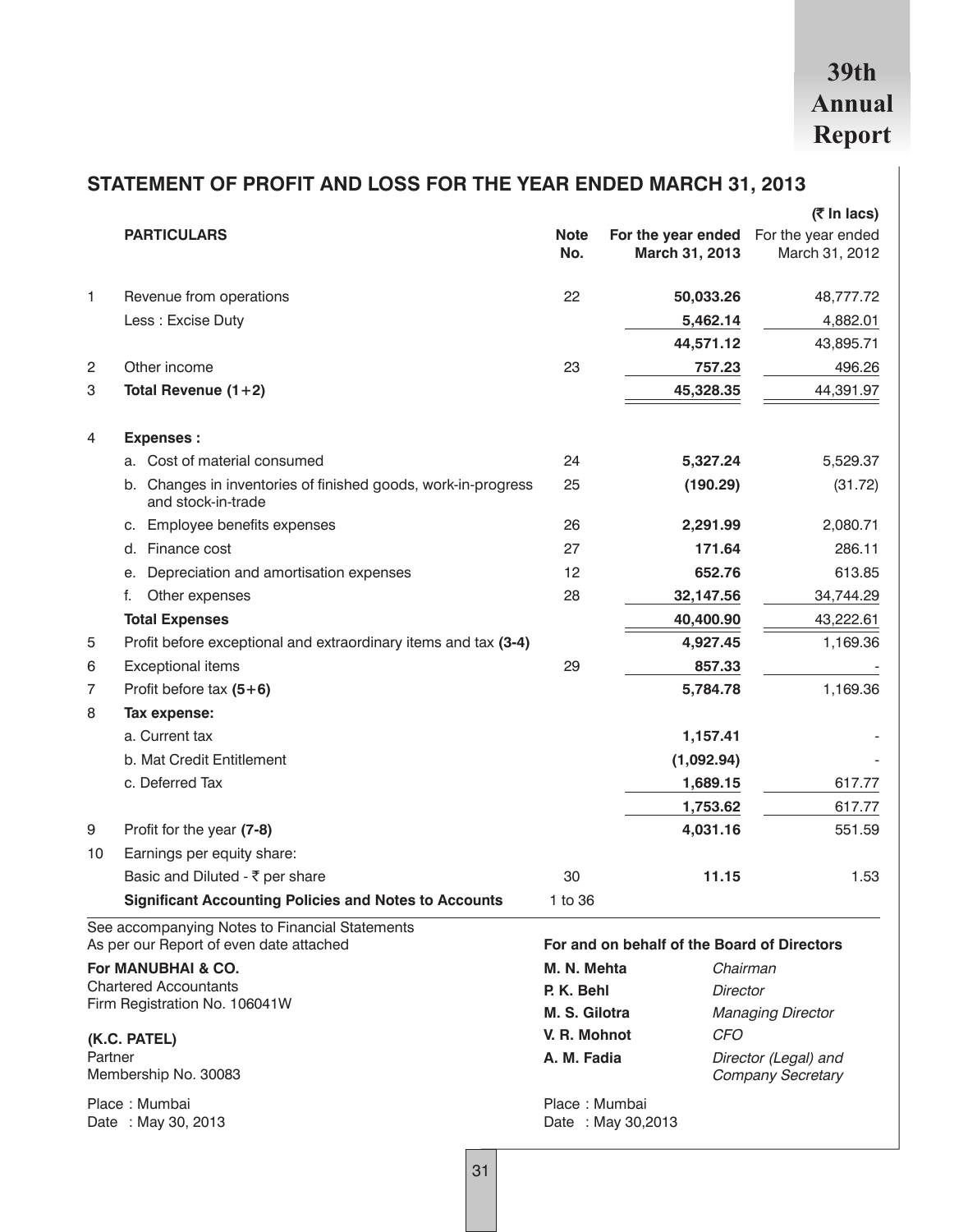

## **CASH FLOW STATEMENT FOR THE YEAR ENDED MARCH 31, 2013**

|    |                                                                                                                                        | For the Year ended<br>March 31, 2013<br>$\bar{z}$ in lacs | For the Year ended<br>March 31, 2012<br>$\bar{z}$ in lacs |
|----|----------------------------------------------------------------------------------------------------------------------------------------|-----------------------------------------------------------|-----------------------------------------------------------|
| А. | <b>CASH FLOW FROM OPERATING ACTIVITIES</b>                                                                                             |                                                           |                                                           |
|    | NET PROFIT BEFORE TAX AND EXTRAORDINARY ITEMS                                                                                          | 5,784.78                                                  | 1,169.36                                                  |
|    | <b>Adjustments for</b>                                                                                                                 |                                                           |                                                           |
|    | Depreciation                                                                                                                           | 652.76                                                    | 613.85                                                    |
|    | <b>Finance Cost</b>                                                                                                                    | 171.64                                                    | 286.11                                                    |
|    | Interest Income                                                                                                                        | (513.94)                                                  | (144.20)                                                  |
|    | Loss of sale / discard of fixed assets                                                                                                 | 17.41                                                     | 20.76                                                     |
|    | Profit on sale of fixed assets                                                                                                         | (0.77)                                                    | (3.52)                                                    |
|    | Provision for doubtful debtors and advances (Net)                                                                                      | (7.63)                                                    | (109.04)                                                  |
|    | <b>OPERATING PROFIT BEFORE WORKING CAPITAL CHANGES</b>                                                                                 | 6,104.25                                                  | 1,833.32                                                  |
|    | <b>Adjustments for</b>                                                                                                                 |                                                           |                                                           |
|    | Trade and other receivables                                                                                                            | 312.60                                                    | 1,387.13                                                  |
|    | Inventories                                                                                                                            | (1,094.01)                                                | (815.13)                                                  |
|    | Trade payable                                                                                                                          | 397.36                                                    | 1,048.76                                                  |
|    | <b>CASH GENERATED FROM OPERATIONS</b>                                                                                                  | 5,720.20                                                  | 3,454.08                                                  |
|    | Income-tax paid                                                                                                                        | 801.71                                                    |                                                           |
|    | <b>NET CASH FLOW FROM OPERATING ACTIVITIES</b>                                                                                         | 4,918.49                                                  | 3,454.08                                                  |
| В. | <b>CASH FLOW FROM INVESTING ACTIVITIES</b>                                                                                             |                                                           |                                                           |
|    | Purchase of fixed assets                                                                                                               | (1,726.44)                                                | (621.37)                                                  |
|    | Interest Income                                                                                                                        | 513.94                                                    | 144.20                                                    |
|    | Advance to parties for capital expenditure                                                                                             | (390.43)                                                  | (316.95)                                                  |
|    | Sale of fixed / discarded assets                                                                                                       | 24.71                                                     | 40.98                                                     |
|    | <b>NET CASH FLOW FROM INVESTING ACTIVITIES</b>                                                                                         | (1,578.22)                                                | (753.14)                                                  |
| C. | <b>CASH FLOW FROM FINANCING ACTIVITIES</b>                                                                                             |                                                           |                                                           |
|    | Long / Short Term Borrowings (Net)                                                                                                     | (488.44)                                                  | 95.42                                                     |
|    | <b>Finance Cost</b>                                                                                                                    | (171.64)                                                  | (286.11)                                                  |
|    | Fixed deposits and interest accrued                                                                                                    | 65.59                                                     | (582.11)                                                  |
|    | <b>NET CASH FLOW USED IN FINANCING ACTIVITIES</b>                                                                                      | (594.49)                                                  | (772.80)                                                  |
|    | <b>NET INCREASE IN CASH AND CASH EQUIVALENTS</b>                                                                                       | 2,745.78                                                  | 1,928.14                                                  |
|    | <b>CASH AND CASH EQUIVALENTS AS ON 01.04.2012</b>                                                                                      | 3,131.07                                                  | 1,202.93                                                  |
|    | CASH AND CASH EQUIVALENTS AS ON 31.03.2013                                                                                             | 5,876.85                                                  | 3,131.07                                                  |
|    | (Cash Equivalents includes ₹ 5875.72 lacs; Previous period ₹ 3129.69 lacs being Bank Balances and Fixed<br><b>Deposits with Banks)</b> |                                                           |                                                           |
|    | See accompanying Notes to Financial Statements                                                                                         |                                                           |                                                           |

As per our Report of even date attached **For and on behalf of the Board of Directors** 

#### **For MANUBHAI & CO.** Chartered Accountants Firm Registration No. 106041W

**(K.C. PATEL) Partner** Membership No. 30083

Place : Mumbai **Place** : Mumbai

| M. N. Mehta   | Chairman                                         |
|---------------|--------------------------------------------------|
| P. K. Behl    | Director                                         |
| M. S. Gilotra | Managing Director                                |
| V. R. Mohnot  | CFO                                              |
| A. M. Fadia   | Director (Legal) and<br><b>Company Secretary</b> |

Date : May 30, 2013 **Date : May 30, 2013**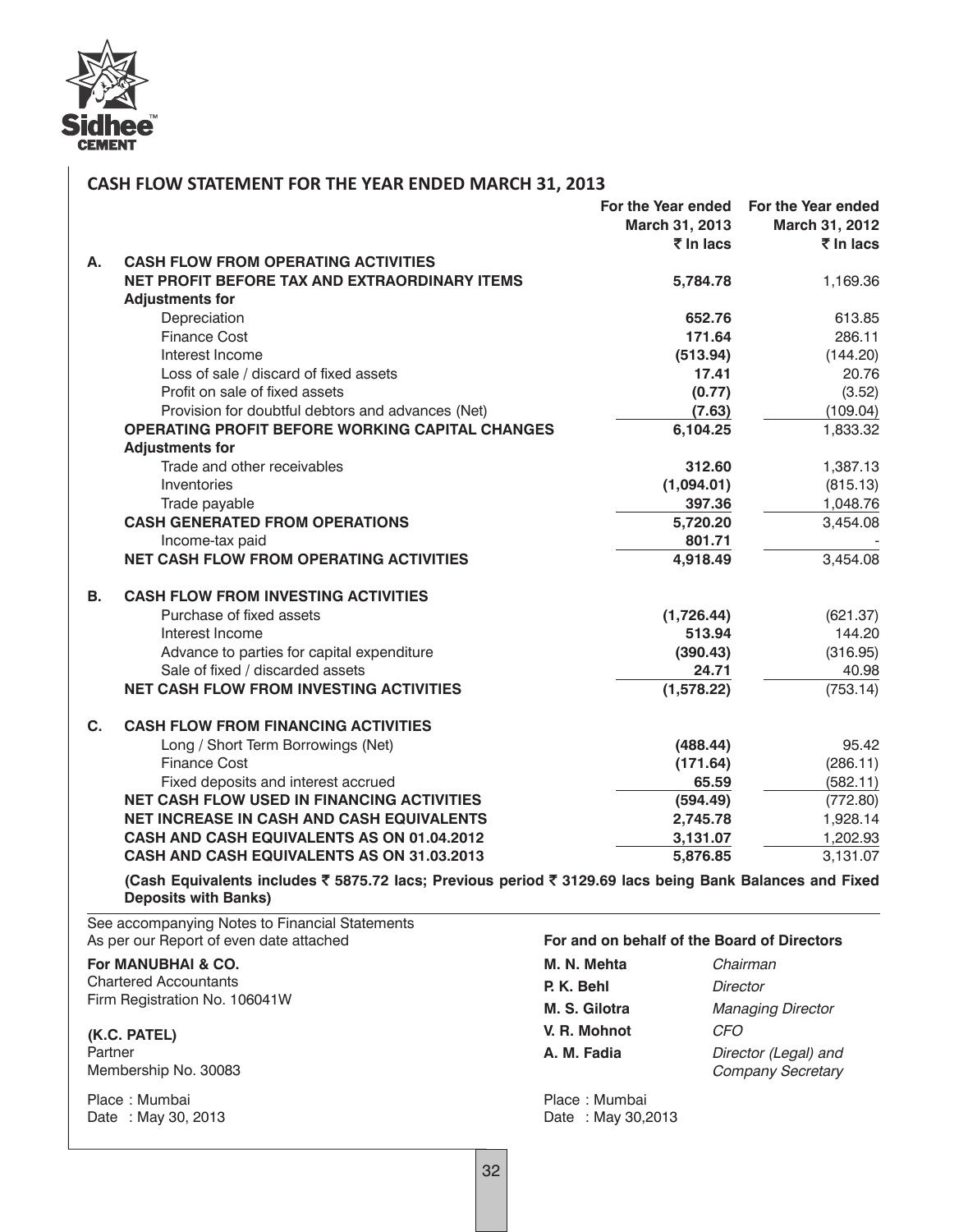# **Note No. 1 STATEMENT OF SIGNIFICANT ACCOUNTING POLICIES :**

#### **1.1 Basis of Accounting :**

The financial statements are prepared as under :

- (a) on the historical cost convention,
- (b) on a going concern basis,
- (c) in accordance with the generally accepted accounting principles,
- (d) on an accrual system of accounting,
- (e) in accordance with the Accounting Standards referred to in Section 211 (3C) of the Companies Act, 1956 which have been prescribed by the Companies (Accounting Standards) Rules, 2006,

#### **1.2 Use of Estimates:**

The preparation of the financial statements in conformity with the generally accepted accounting principles requires management to make estimates and assumptions that affect the reported amounts of revenues and expenses during the reporting year, the reported amounts of assets and liabilities and the disclosures of contingent liabilities as on the date of the financial statements. Examples of such estimates include useful life of Fixed Assets, provision for doubtful debts/ advances, deferred tax, etc. Actual results could differ from those estimates. Such difference is recognised in the year in which the results are known / materialised.

#### **1.3 Revenue Recognition :**

The Company generally follows accrual system of accounting as required under Section 209(3) (b) of the Companies Act, 1956. However, considering uncertainties and / or difficulties involved in estimation of liabilities and / or final determination of refund claims filed by the Company, the following items are considered to be accrued and accounted only when settled or agreed to with the party and / or receipts of amount.

- (a) Claim against Railways for shortages / damages for cement in transit
- (b) Insurance Claims
- (c) Scrap Sales
- (d) Octroi Refund Claims

#### **1.4 Fixed Asset and Depreciation :**

- (a) Fixed assets include all expenditure of capital nature and are stated at cost (net of Cenvat, wherever applicable) less accumulated depreciation.
- (b) Depreciation on fixed assets is provided on straight-line method at the rates prescribed in Schedule XIV to the Companies Act, 1956.
- (c) In respect of addition and sales of assets during the year, depreciation is provided on prorata monthly basis.
- (d) Intangible assets are stated at cost of acquisition less accumulated amortisation and accumulated impairment loss, if any. Amortisation is provided over their respective individual estimated useful lives on the straight line basis commencing from the year of assets available for use to the company.

#### **1.5 Impairment of Fixed Assets :**

- (a) Consideration is given at each balance sheet date to determine whether there is any indication of impairment of the carrying amount of the Company's fixed assets. If any indication exists, an asset's recoverable amount is estimated. An impairment loss is recognized whenever the carrying amount of an asset exceeds its recoverable amount.
- (b) Reversal of impairment losses recognized in prior years is recorded when there is an indication that the impairment losses recognized for the asset no longer exists or have decreased.

#### **1.6 Inventories :**

- (a) Inventories are stated at cost or net realizable value, whichever is lower. For this purpose cost has been arrived at on the basis of moving weighted average. Cost of finished goods include all direct cost, other related factory overheads and excise duty.
- (b) Provision for obsolescence is made wherever considered necessary.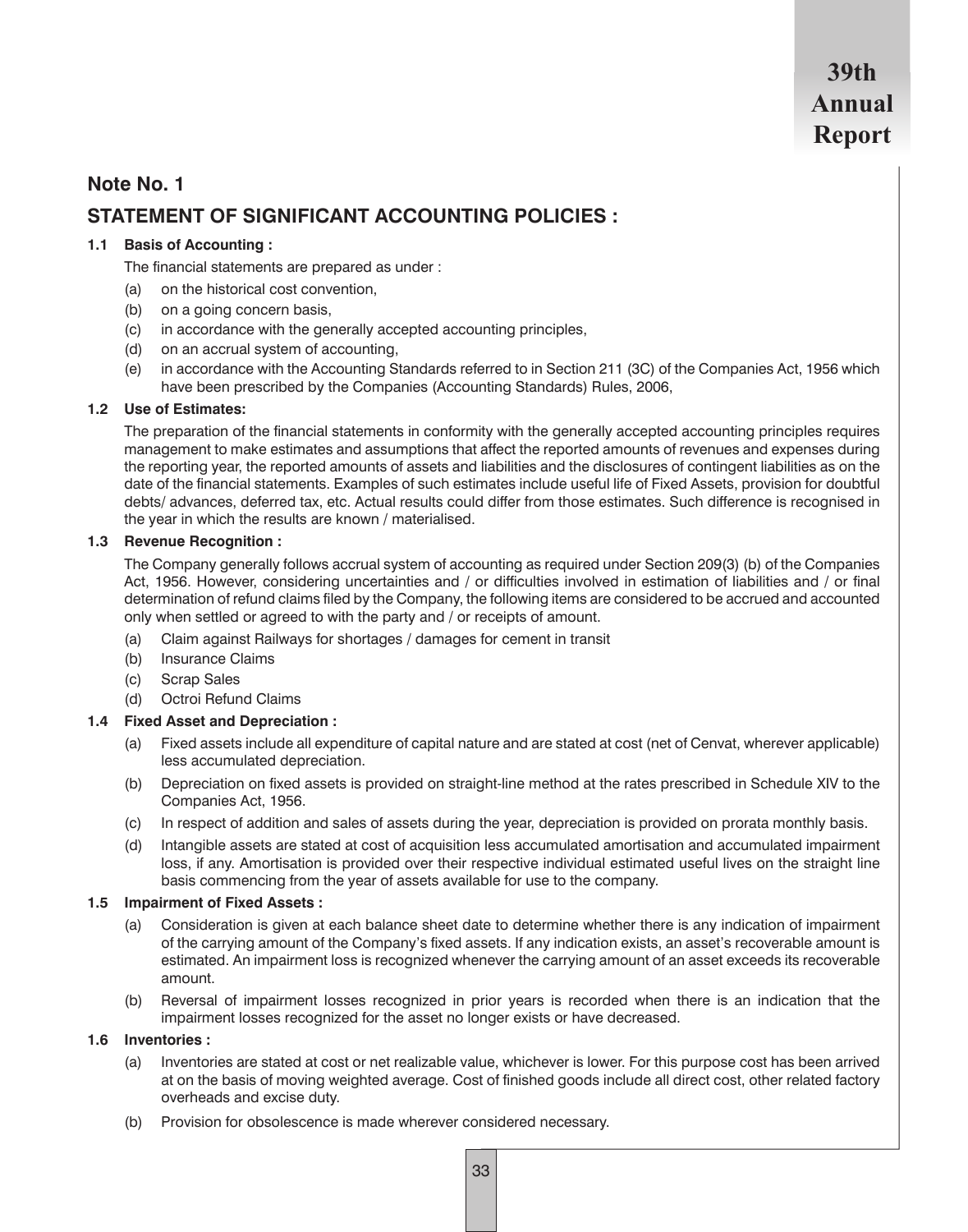

#### **1.7 Sales :**

- (a) Sales figures are inclusive of excise duty, but are net of sales tax, sales returns and rate difference adjustment.
- (b) Export sales are accounted on the basis of the rate of foreign exchange prevailling on dates of bills of lading / mate receipts.
- (c) Export benefits on account of entitlement to import duty free materials are recognized in the year of export.

#### **1.8 Foreign Currency Transactions :**

Transactions of foreign currency are recorded at the exchange rate as applicable at the date of transaction. Monetary Assets / liabilities outstanding at the close of the financial year are stated at the contracted and / or appropriate exchange rate at the close of the year and the gain / loss is credited / charged to Statement of Profit & Loss.

#### **1.9 Employee Benefits :**

- (a) Short term employee benefits are charged off in the year in which the related service is rendered.
- (b) Post employment employee benefits under defined contribution plans are charged off in the year in which the employee has rendered services. In respect of Defined Benefit Plans, the amount charged off is recognised at the present value of the amounts payable determined using actuarial valuation techniques. Actuarial gains and losses in respect of post employment and other long term benefits are charged to Statement of Profit & Loss.

#### **1.10 Provisions, Contingent Liabilities and Contingent Assets :**

- (a) Provisions involving substantial degree of estimation in measurement are recognized when there is a present obligation as a result of past event and it is probable that there will be an outflow of resources. Contingent Liabilities are not recognized but are disclosed in the notes. Contingent Assets are neither recognized nor disclosed in the Financial Statements.
- (b) Provisions, Contingent Liabilities and Contingent Assets are reviewed at each Balance Sheet date in accordance with the Accounting Standard AS-29 on "Provisions, Contingent Liabilities And Contingent Assets" notified under the Companies (Accounting Standards) Rules, 2006.

#### **1.11 Borrowing Cost :**

Borrowing costs, attributable to the acquisition / construction of qualifying assets, are capitalized. Other borrowing costs are charged to Statement of Profit and Loss.

#### **1.12 Taxation :**

- (a) Income tax charge or credit comprises current tax and deferred tax charge or credit.
- (b) Current Income tax is measured at the amount expected to be paid to Tax authorities in accordance with the Income Tax Act, 1961.
- (c) Deferred tax asset or liability on timing difference are recognised using current rates and tax laws that have been enacted or substantively enacted by the Balance Sheet date. Deferred tax assets are recognised to the extent there exists a virtual certainty that these assets can be realised in future. Deferred tax assets and liabilities are reviewed at each Balance Sheet date.
- (d) Minimum Alternate Tax (MAT) Credit is recognized as an asset only when and to the extent there is convincing evidence that the company will pay normal income tax during the specified period. In the year in which the MAT Credit becomes eligible to be recognized as an asset in accordance with the recommendations contained in Guidance Note issued by the Institute of Chartered Accountants of India, the said asset is created by way of credit to the Statement of Profit and Loss and shown as MAT credit entitlement. The Company reviews the same at each Balance Sheet date and writes down the carrying amount of MAT Credit Entitlement to the extent there is no longer convincing evidence to the effect that Company will pay normal Income Tax during the specified period.

#### **1.13 General :**

Accounting policies not specifically referred to are consistent with generally accepted accounting practice.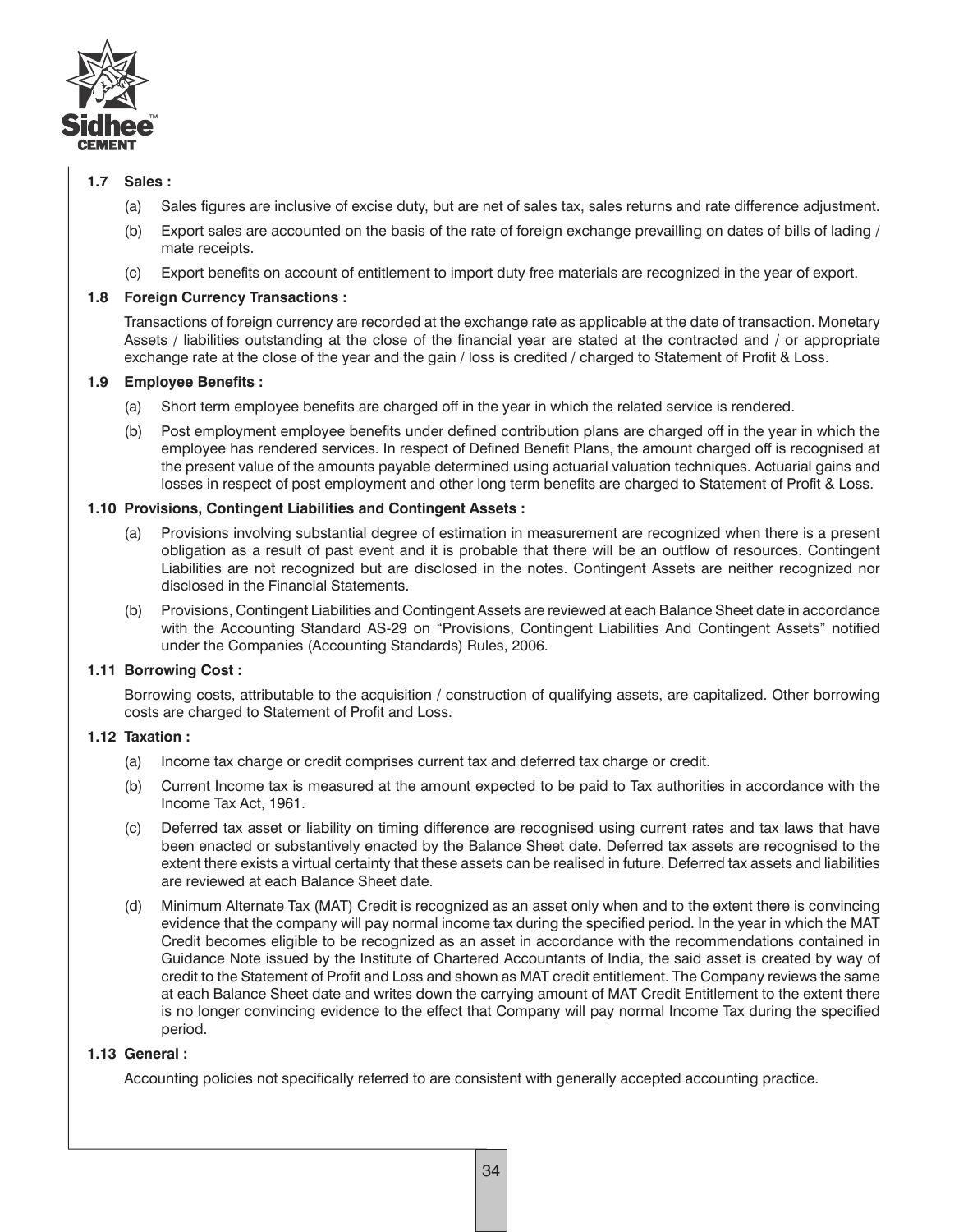## **NOTES FORMING PART OF FINANCIAL STATEMENTS**

|                |     | <b>Note Particulars</b>                | As at                | As at                |
|----------------|-----|----------------------------------------|----------------------|----------------------|
| No.            |     |                                        | March 31, 2013       | March 31, 2012       |
| $\overline{2}$ |     | <b>Share Capital</b>                   | $\bar{\tau}$ In lacs | $\bar{\tau}$ In lacs |
|                | (a) | Authorized:                            |                      |                      |
|                |     | 50,00,00,000 Equity Shares of ₹10 each | 50,000.00            | 50,000.00            |
|                | (b) | lssued :                               |                      |                      |
|                |     | 14,48,16,075 Equity Shares of ₹10 each | 14.481.61            | 14,481.61            |
|                | (c) | Subscribed:                            |                      |                      |
|                |     | 3,62,03,932 Equity Shares of ₹10 each  | 3,620.39             | 14,481.57            |
|                |     | (Previous Year 14,48,15,725 Shares)*   |                      |                      |
|                | (d) | Paid up:                               |                      |                      |
|                |     | 3,61,53,852 Equity Shares of ₹10 each  | 3,615.39             | 14.461.54            |
|                |     | (Previous Year 14,46,15,408 Shares)*   |                      |                      |
|                |     | Add: Forfeited Shares                  | 5.30                 | 5.30                 |
|                |     | <b>Total Share Capital</b>             | 3,620.69             | 14.466.84            |
|                |     |                                        |                      |                      |

(e) Rights, preferences and restrictions :

(i) The Company has only one class of equity shares referred to as Equity shares having a par value of ₹ 10. Each holder of equity share is entitled to one vote per share.

(ii) Dividends, if any, is declared and paid in Indian Rupees. The dividend, if any, proposed by the Board of Directors is subject to the approval of the shareholders in the ensuing Annual General Meeting.

- (iii) In the event of liquidation of the company, the holders of equity shares will be entitled to receive any of the remaining assests of the company, after distribution of all preferential amounts. However, no such preferential amounts exist currently. The distribution will be in proportion to the number of equity shares held by the shareholders.
- (f) Details of shares in the company held by each shareholder holding more than 5 per cent shares :

|   |     | lS.  | <b>Name of the Shareholder</b>                             | No. of    | $%$ of       | No. of            | $%$ of               |
|---|-----|------|------------------------------------------------------------|-----------|--------------|-------------------|----------------------|
|   |     | No.  |                                                            | shares    | shareholding | shares            | shareholding         |
|   |     |      | Gujarat Industrial Investment Corporation Ltd.             | 2,063,174 | 5.71         | 8,252,698         | 5.71                 |
|   |     |      |                                                            |           |              |                   |                      |
|   | (g) |      | Reconciliation of Paid up Share Capital :                  |           |              | $\bar{z}$ in lacs | ₹ In lacs            |
|   |     |      | <b>Opening Balance</b>                                     |           |              | 14,461.54         | 14,461.54            |
|   |     |      | Less: Reduction in Share Capital in terms of BIFR's order* |           |              | 10,846.15         |                      |
|   |     |      | <b>Closing Balance</b>                                     |           |              | 3,615.39          | 14,461.54            |
|   |     |      | * See Note No. 33 (a).                                     |           |              |                   |                      |
| 3 |     |      | <b>Reserves and Surplus</b>                                |           |              | ₹ In lacs         | $\bar{\tau}$ In lacs |
|   | (a) |      | <b>Capital Reserves</b>                                    |           |              |                   |                      |
|   |     | (i)  | Capital Reserve Govt. Subsidy                              |           |              | 26.95             | 26.95                |
|   |     | (ii) | Capital Reserve - Capital Reduction Account*               |           |              | 6,921.68          |                      |
|   |     |      |                                                            |           |              | 6,948.63          | 26.95                |
|   | (b) |      | Surplus / (Deficit) in the Statement of Profit and Loss    |           |              |                   |                      |
|   |     |      | <b>Opening Balance</b>                                     |           |              | (3,924.48)        | (4, 476.07)          |
|   |     |      | Add: Adjustment against Share Capital*                     |           |              | 3,924.48          |                      |
|   |     |      | Add: Surplus for the year                                  |           |              | 4,031.16          | 551.59               |
|   |     |      | Less: Proposed Dividend                                    |           |              | (361.54)          |                      |
|   |     |      | Less: Tax on Proposed Dividend                             |           |              | (61.44)           |                      |
|   |     |      | Closing balance                                            |           |              | 3,608.18          | (3,924.48)           |
|   |     |      | * See Note No. 33 (a).                                     |           |              | 10,556.81         | (3,897.53)           |
|   |     |      |                                                            |           |              |                   |                      |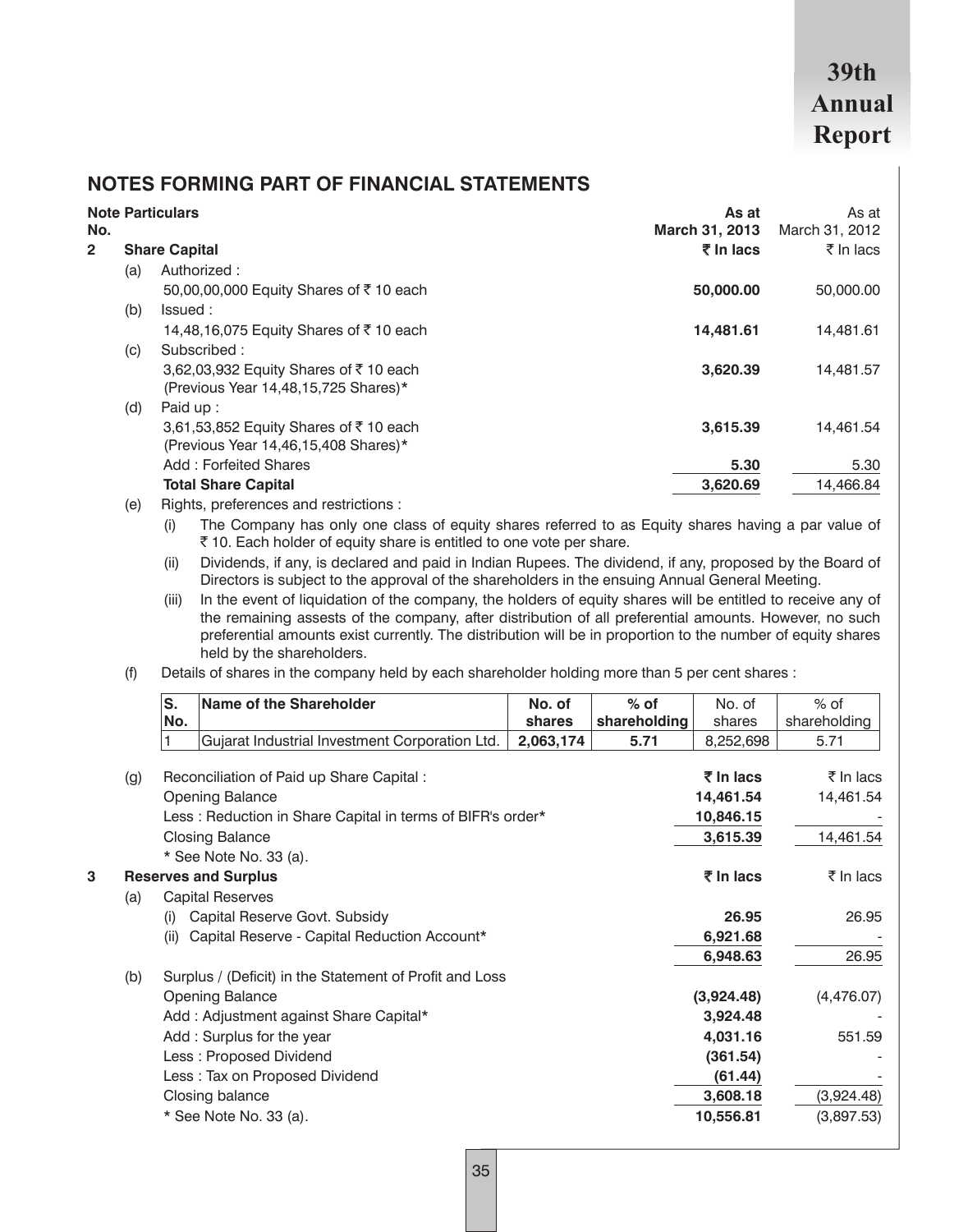

|   |                                 | As at                | As at          |
|---|---------------------------------|----------------------|----------------|
|   |                                 | March 31, 2013       | March 31, 2012 |
| 4 | <b>Long-term Borrowings</b>     | $\bar{\tau}$ in lacs | ₹ In lacs      |
|   | Term Ioans, Secured<br>(a)      |                      |                |
|   | from banks<br>$\bullet$         | 26.16                | 99.82          |
|   | from other parties<br>$\bullet$ | 102.24               | 166.19         |
|   |                                 | 128.40               | 266.01         |
|   |                                 |                      |                |

Term loans from HDFC Bank Ltd., Yes Bank and NBFCs in respect of finance availed for purchase of vehicles are secured by hypothecation of vehicles financed by them. The Loans are repayable in monthly equated installments over 3 to 5 years.

#### **5 Deferred Tax Liabilities / Assets**

In accordance with Accounting Standard 22 "Accounting for Taxes on Income" notified under the Companies (Accounting Standards) Rules, 2006, the company has reviewed its Deferred Tax Liabilities (DTL) and Deferred Tax Assets (DTA) upto March 31, 2013.

Accordingly the Company has computed Deferred Tax Assets of ₹ 618.62 Lacs and Deferred Tax Liabilities of ` **1004.40** Lacs as on March 31, 2013 on the following items of timing differences :

|   |     |                                                                        | As at             | As at             |
|---|-----|------------------------------------------------------------------------|-------------------|-------------------|
|   |     |                                                                        | March 31, 2013    | March 31, 2012    |
|   | a.  | <b>Deferred Tax Assets:</b>                                            | ₹ In lacs         | $\bar{z}$ In lacs |
|   |     | Accrued Expenses deductible on cash basis                              | 459.14            | 410.81            |
|   |     | Provision for Doubtful debts & advances                                | 159.48            | 155.82            |
|   |     | Unabsorbed Depreciation                                                |                   | 1,343.95          |
|   |     | <b>Accumulated Business Losses</b>                                     |                   | 326.94            |
|   |     | <b>Total</b>                                                           | 618.62            | 2,237.52          |
|   | b.  | <b>Deferred Tax Liabilities:</b>                                       |                   |                   |
|   |     | Difference between WDV of fixed assets as per the Income-tax Act, 1961 |                   |                   |
|   |     | and the Companies Act, 1956                                            | 1,004.40          | 934.15            |
|   |     | <b>Total</b>                                                           | 1,004.40          | 934.15            |
|   | c.  | Net Deferred Tax (Liability)/ Assets $(a - b)$                         | (385.78)          | 1,303.37          |
| 6 |     | <b>Other Long-term Liabilities</b>                                     | $\bar{z}$ in lacs | $\bar{z}$ In lacs |
|   |     | <b>Deposits</b>                                                        | 499.15            | 485.07            |
|   |     |                                                                        | 499.15            | 485.07            |
| 7 |     | <b>Long-term provisions</b>                                            | ₹ In lacs         | ₹ In lacs         |
|   | (a) | Provision for employee benefits.                                       |                   |                   |
|   |     | (i)<br>Privilege Leave                                                 | 165.44            | 148.08            |
|   |     | (ii)<br>Gratuity                                                       | 515.37            | 443.05            |
|   | (b) | <b>Others</b>                                                          | 666.98            | 1,006.74          |
|   |     |                                                                        | 1,347.79          | 1,597.87          |
|   |     |                                                                        |                   |                   |

The Company's gratuity plan and leave encashment are not funded. The following table sets out the status of the gratuity plan and Leave Encashment as required under Accounting Standard 15 "Employee Benefits" and the reconciliation of opening balances of the present value of the defined benefit obligation.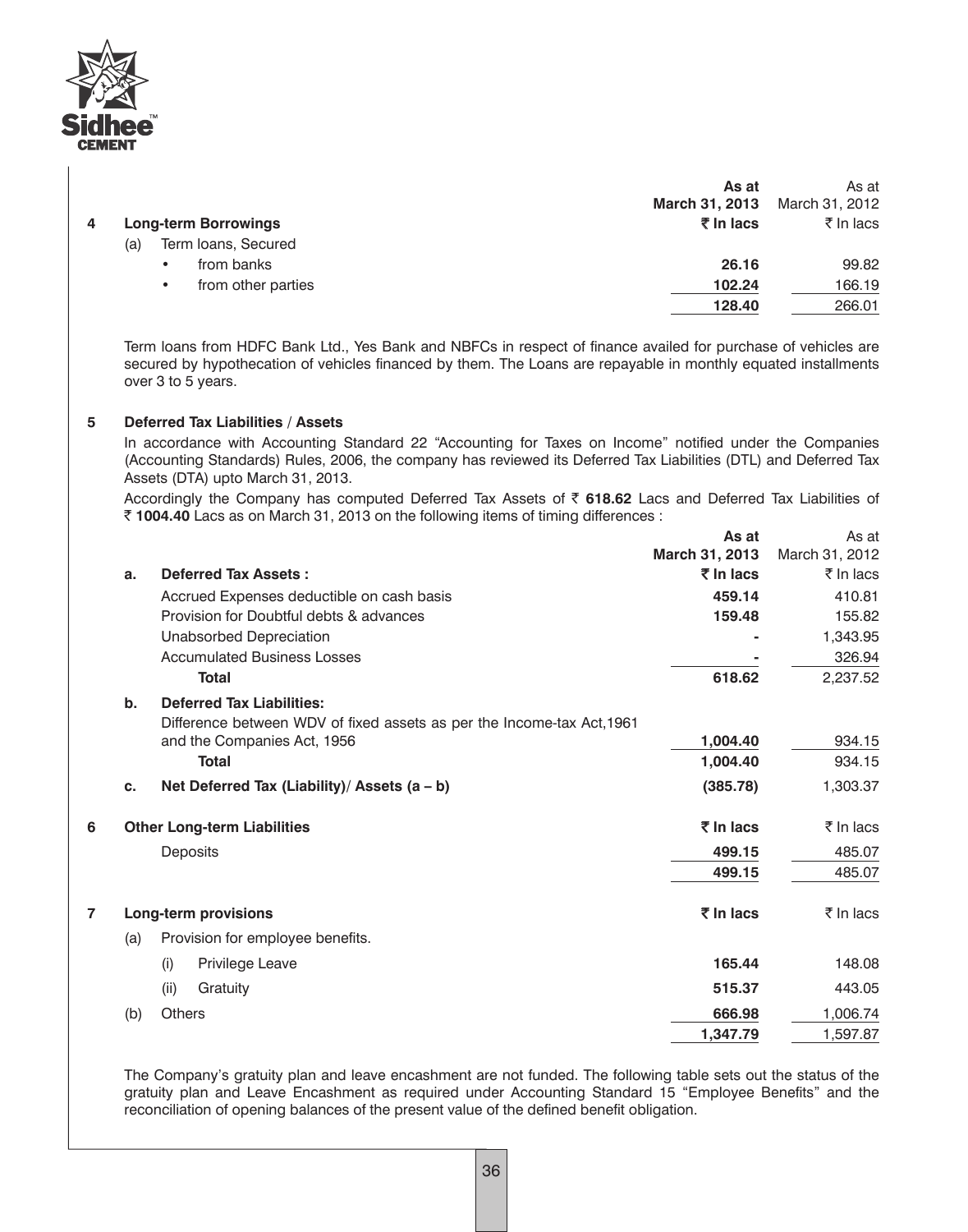# **39th Annual Report**

#### **I Changes in Present Value of Obligations:**

| <b>Particulars</b>                                                |                   | For the year ended<br>March 31, 2013 |                   | For the year ended<br>March 31, 2012 |
|-------------------------------------------------------------------|-------------------|--------------------------------------|-------------------|--------------------------------------|
|                                                                   |                   | <b>Gratuity PL Encashment</b>        |                   | Gratuity PL Encashment               |
|                                                                   | $\bar{z}$ in lacs | $\bar{z}$ in lacs                    | $\bar{z}$ In lacs | $\bar{z}$ In lacs                    |
| Present Value of Obligation as at the<br>beginning of the year    | 493.17            | 231.65                               | 410.29            | 166.19                               |
| <b>Current Service Cost</b>                                       | 24.67             | 16.12                                | 105.19            | 58.05                                |
| <b>Interest Cost</b>                                              | 41.92             | 19.69                                | 36.12             | 14.98                                |
| Actuarial (gain) / Loss on obligations                            | 42.58             | (17.12)                              | (31.25)           | 19.21                                |
| Benefits paid                                                     | (27.98)           | (30.49)                              | (27.18)           | (26.78)                              |
| Present value of Obligation as at the end<br>of the year          | 574.36            | 219.84                               | 493.17            | 231.65                               |
| II.<br>The amount recognised in Balance<br>Sheet:                 |                   |                                      |                   |                                      |
| Present value of Obligation as at the end<br>of the year          | 574.36            | 219.84                               | 493.17            | 231.65                               |
| Fair Value of Plan Assets at the end of the<br>year               |                   |                                      |                   |                                      |
| Net Liability recognized in Balance sheet                         | 574.36            | 219.84                               | 493.17            | 231.65                               |
| Ш<br>Amount recognised in Statement of<br><b>Profit and Loss:</b> |                   |                                      |                   |                                      |
| <b>Current Service Cost</b>                                       | 24.67             | 16.12                                | 105.19            | 58.05                                |
| <b>Interest Cost</b>                                              | 41.92             | 19.69                                | 36.12             | 14.98                                |
| Net Actuarial (gain) / Loss recognised in<br>the year             | 42.58             | (17.12)                              | (31.25)           | 19.21                                |
| Expenses Recognized in the statement of<br>Profit & Loss          | 109.17            | 18.69                                | 110.06            | 92.24                                |
| IV<br><b>Assumptions:</b>                                         |                   |                                      |                   |                                      |
| <b>Mortality Table</b>                                            | 2006-08           | 2006-08                              | 1994-96           | 1994-96                              |
| <b>Discount Rate</b>                                              | 8.50%             | 8.50%                                | 8.50%             | 8.50%                                |
| Rate of increase in compensation levels                           | 5.50%             | 5.50%                                | 5.50%             | 5.50%                                |

The estimates of rate of escalation in salary considered in actuarial valuation, take into account inflation, seniority, promotion and other relevant factors including supply and demand in the employment market. The above information is certified by the actuary.

|   |     |                                     | As at             | As at          |
|---|-----|-------------------------------------|-------------------|----------------|
|   |     |                                     | March 31, 2013    | March 31, 2012 |
| 8 |     | <b>Short-term borrowings</b>        | $\bar{z}$ in lacs | ₹ In lacs      |
|   | (a) | Loans repayable on demand - Secured |                   |                |
|   |     | • from banks                        | 25.00             | 389.91         |
|   |     |                                     | 25.00             | 389.91         |

The overdraft from bank is secured against pledge of FDRs of  $\bar{z}$  3227.71 lacs (previous year  $\bar{z}$  1074.52 lacs) and repayable on demand.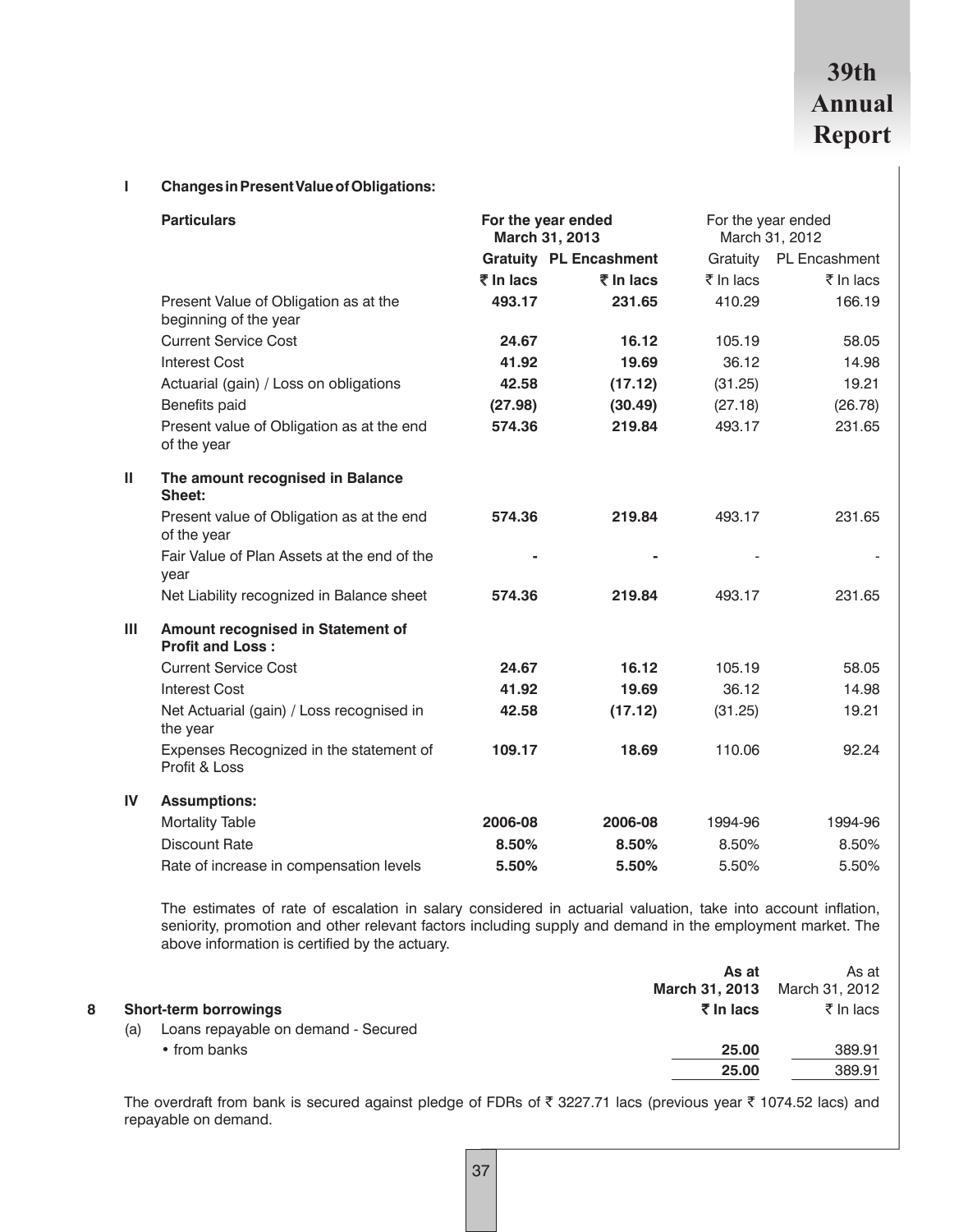

|   |                       | As at                         | As at     |
|---|-----------------------|-------------------------------|-----------|
|   |                       | March 31, 2013 March 31, 2012 |           |
|   |                       | $\bar{\tau}$ in lacs          | ₹ In lacs |
| 9 | <b>Trade Payables</b> |                               |           |
|   | Trade Payable<br>(a)  | 7,847.42                      | 7,395.29  |
|   |                       | 7,847.42                      | 7,395.29  |
|   |                       |                               |           |

(i) Trade payables include  $\bar{\tau}$  250.12 lacs (Previous year  $\bar{\tau}$  NIL) due to creditors registered with the Micro, Small and Medium Enterprises Development Act, 2006 (MSME).

(ii) No interest is paid / payable during the year to Micro, Small and Medium Enterprises.

(iii) The above information has been determined to the extent such parties could be identified on the basis of information available with the Company regarding the status of suppliers under the MSME.

| 10 |     |       | <b>Other current liabilities</b>                                    | As at<br>March 31, 2013<br>₹ In lacs | As at<br>March 31, 2012<br>₹ In lacs |
|----|-----|-------|---------------------------------------------------------------------|--------------------------------------|--------------------------------------|
|    | (a) |       | Current maturities of long-term debt                                |                                      |                                      |
|    |     | (i)   | <b>Financial Institutions</b>                                       | 11.59                                | 11.59                                |
|    |     | (ii)  | Banks - Book Overdraft                                              | 73.67                                | 115.72                               |
|    |     | (iii) | <b>Others</b>                                                       | 63.95                                | 64.67                                |
|    | (b) |       | Interest accrued and due on borrowings from a Financial Institution | 30.94                                | 26.72                                |
|    | (c) |       | Advance from customers                                              | 1,251.69                             | 1,660.28                             |
|    | (d) |       | <b>Statutory dues</b>                                               | 767.06                               | 683.50                               |
|    | (e) |       | Due to Banks in Current Account                                     | 247.08                               | 3.30                                 |
|    | (f) |       | Other liabilities                                                   | 176.01                               | 196.44                               |
|    |     |       |                                                                     | 2,621.99                             | 2,762.22                             |

Term loan of ₹11.59 lacs from a Financial Institution shown under Current maturities of long-term debts is secured by first mortgage on all movable and immovable assets of the Company, both present and future. The amount has since been paid.

|    |     |                                                               | As at             | As at          |
|----|-----|---------------------------------------------------------------|-------------------|----------------|
|    |     |                                                               | March 31, 2013    | March 31, 2012 |
|    |     |                                                               | $\bar{z}$ in lacs | ₹ In lacs      |
| 11 |     | <b>Short-term provisions</b>                                  |                   |                |
|    | (a) | <b>Provision for Gratuity- Current</b>                        | 58.99             | 50.12          |
|    | (b) | Provision for Leave encashment - Current                      | 54.40             | 83.57          |
|    | (c) | Provision for Taxation (Net of Advance Tax paid ₹801.71 lacs) | 364.20            | 8.36           |
|    | (d) | <b>Proposed Dividend</b>                                      | 361.54            | ۰              |
|    | (e) | Tax on Proposed Dividend                                      | 61.44             |                |
|    |     |                                                               | 900.57            | 142.05         |
|    |     |                                                               |                   |                |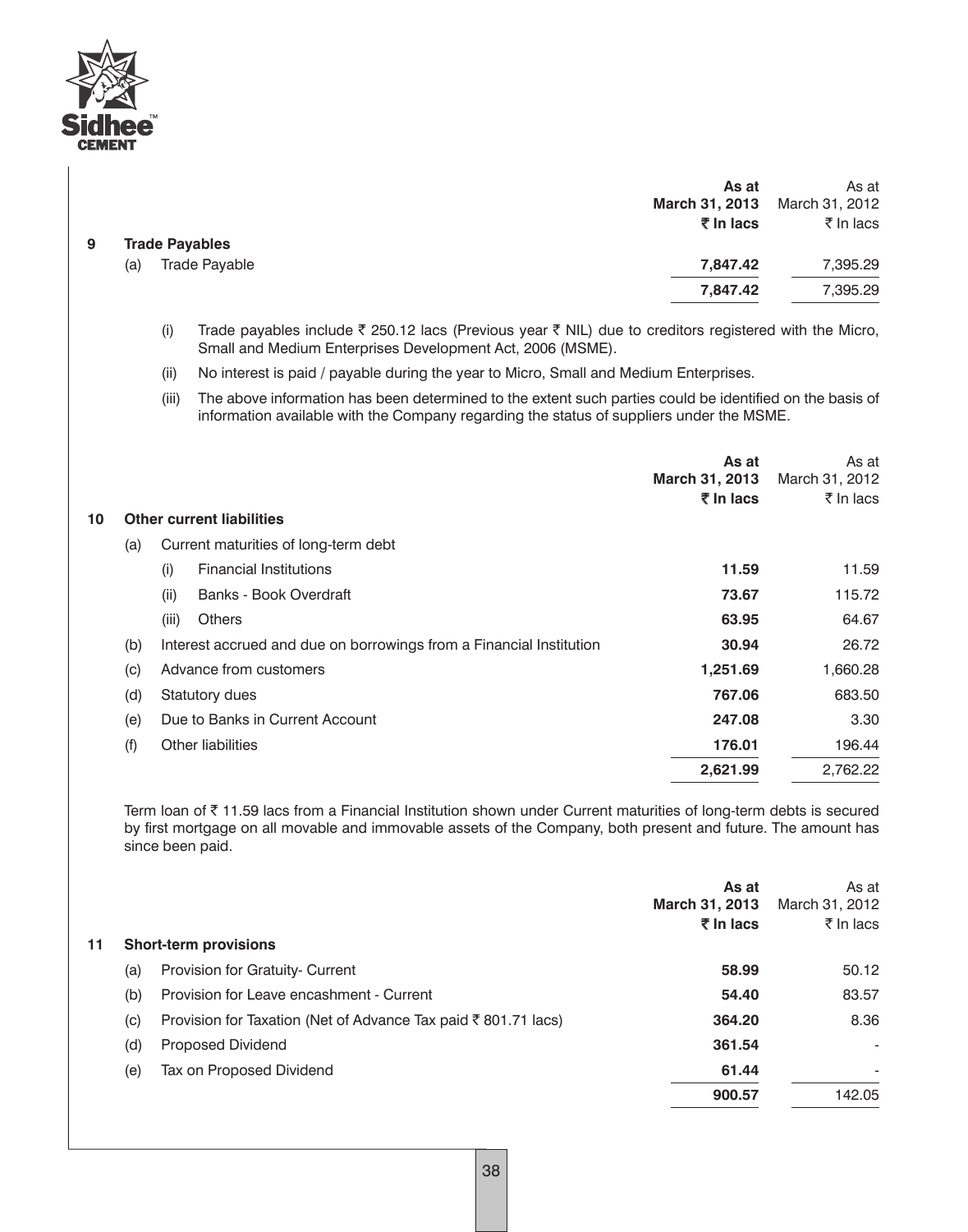# (i) Tangible Assets Note No. 12 **Note No. 12**

|                                |                |           | Gross Block at Cost |                              |                   |                      | <b>Depreciation</b> |                | Net Blcok      |                |
|--------------------------------|----------------|-----------|---------------------|------------------------------|-------------------|----------------------|---------------------|----------------|----------------|----------------|
|                                | As at          | Additions | <b>Deductions</b>   | As at                        | As at             | Additions Deductions |                     | As at          | As at          | ੋਂ<br>Äs       |
|                                | April 1, 2012  |           |                     | March 31, 2013               | ,2012<br>April 1. |                      |                     | March 31, 2013 | March 31, 2013 | March 31, 2012 |
| * Freehold<br>(a) Land         | 222.59         | 0.00      |                     | 222.59                       |                   |                      |                     |                | 222.59         | 222.59         |
| * Leasehold                    | 5.45           | 0.00      |                     | 5.45                         |                   | ٠                    |                     |                | 5.45           | 5.45           |
| (b) Buildings                  | 3,657.40       | 43.99     |                     | 3,701.39                     | 1,961.27          | 101.05               |                     | 2,062.32       | 1,639.07       | 1,696.13       |
| Plant and<br>$\odot$           |                |           |                     |                              |                   |                      |                     |                |                |                |
| Equipment                      | 18,835.44      | 217.31    |                     | 19,052.75                    | 14,754.39         | 323.63               |                     | 15,078.02      | 3,974.73       | 4,081.05       |
| (d) Furniture and<br>Fixtures  | 921.82         | 75.48     | 1.60                | 995.70                       | 401.30            | 45.63                | 0.35                | 446.58         | 549.12         | 520.52         |
| (e) Vehicles                   | 1,191.50       | 229.91    | 73.18               | 1,348.23                     | 227.45            | 114.89               | 33.83               | 308.51         | 1,039.72       | 964.05         |
| (f) Computers                  | 379.70         | 40.98     | 0.30                | 420.38                       | 299.06            | 26.89                | 0.38                | 325.57         | 94.81          | 80.64          |
| (g) Office equipment           | 496.73         | 90.70     | 0.85                | 586.58                       | 222.02            | 23.51                |                     | 245.53         | 341.05         | 274.71         |
| (h) Railway Sidings            | 70.61          | ı         | 70.61               | ٠                            | 70.61             | ı                    | 70.61               |                | ٠              |                |
| Total                          | 25,781.24      | 698.36    | 146.54              | 26,333.07                    | 17,936.10         | 635.60               | 105.17              | 18,466.53      | 7,866.54       | 7,845.15       |
| Previous Year                  | 23,539.84      | 1,866.82  | 270.01              | 25,781.24                    | 16,956.15         | 550.82               | 105.37              | 17,936.10      | 7,845.15       |                |
| (ii) Intangible Assets         |                |           |                     |                              |                   |                      |                     |                |                |                |
|                                |                |           | Gross Block at Cost |                              |                   |                      | Amortisation        |                | Net Blcok      |                |
|                                | As at          | Additions | <b>Deductions</b>   | As at                        | As at             | Additions Deductions |                     | As at          | As at          | As at          |
|                                | April 1, 2012  |           |                     | March 31, 2013               | April 1, 2012     |                      |                     | March 31, 2013 | March 31, 2013 | March 31, 2012 |
| Computer Software              |                |           |                     |                              |                   |                      |                     |                |                |                |
| including Licence<br>Fees      | ı              | 51.50     | ٠                   | 51.50                        | ٠                 | 17.16                | ٠                   | 17.16          | 34.34          |                |
| Previous Year                  | $\blacksquare$ |           | ٠                   |                              |                   |                      | $\blacksquare$      |                |                |                |
| (iii) Capital Work in Progress |                |           |                     |                              |                   |                      |                     |                |                |                |
|                                |                |           | Gross Block at Cost |                              |                   |                      | Impairment          |                | Net Blcok      |                |
|                                | As at          | Additions | <b>Deductions</b>   | As at                        | As at             | Additions Deductions |                     | As at          | As at          | As at          |
|                                | April 1, 2012  |           |                     | March 31, 2013 April 1, 2012 |                   |                      |                     | March 31, 2013 | March 31, 2013 | March 31, 2012 |

₹ In Lacs **(i) Tangible Assets** ` **In Lacs**

**39th Annual Report**

77.03

 $\frac{1,053.61}{77.03}$ 

247.23

 $\blacksquare$ 

 $\mathbf{r}$ 

Capital Work in

Capital Work in<br>progress<br>Previous Year

progress 324.26 **976.58 - 1,300.84** 247.23 **- - 247.23 1,053.61** 77.03

247.23

Previous Year 484.66 123.29 283.69 324.26 247.23 - - 247.23 77.03

283.69  $\bar{ }$ 

976.58<br>123.29

324.26<br>484.66

 $\frac{1,300.84}{324.26}$ 

39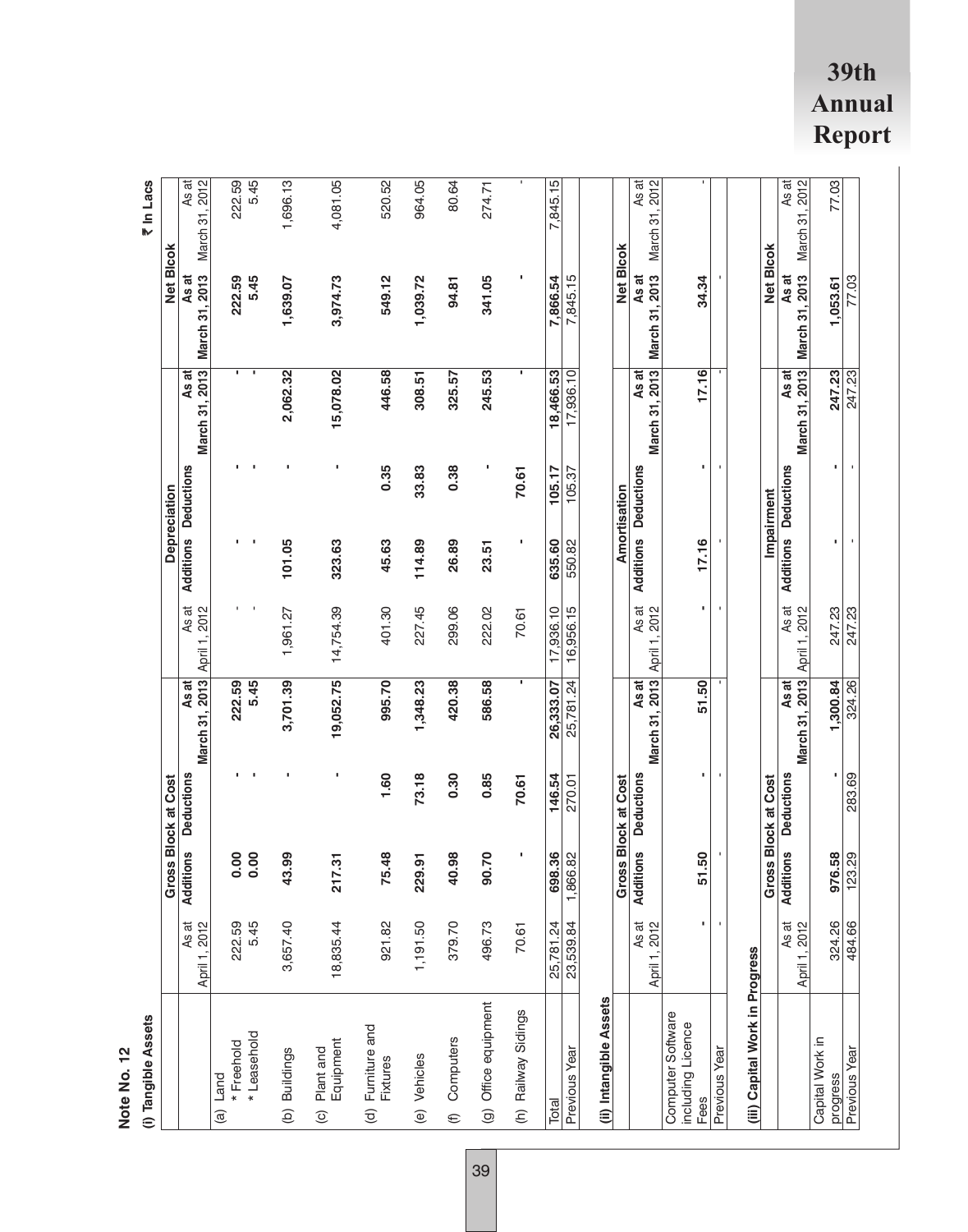

|    |                                                                          | As at          | As at             |
|----|--------------------------------------------------------------------------|----------------|-------------------|
|    |                                                                          | March 31, 2013 | March 31, 2012    |
| 13 | <b>Non-current investments</b>                                           | ₹ In lacs      | ₹ In lacs         |
|    | Long Term (At Cost)                                                      |                |                   |
|    | Investment in Equity Instrument (Quoted) :<br>(a)                        | 0.02           |                   |
|    | 100 Shares in Saurashtra Cement Ltd. of ₹10/- each                       |                |                   |
|    | Other Investment<br>(b)                                                  |                |                   |
|    | 6 Years National Savings Certificates                                    | 0.08           | 0.14              |
|    | (Kept as security deposit with Government authorities)                   |                |                   |
|    |                                                                          | 0.10           | 0.14              |
|    | Aggregate Market Value of Quoted Investments                             | 0.02           |                   |
|    |                                                                          |                |                   |
| 14 | Long-term loans and advances                                             | ₹ In lacs      | $\bar{z}$ In lacs |
|    | Capital Advances, considered good<br>(a)                                 | 143.37         | 110.76            |
|    | Security Deposits, considered good<br>(b)                                | 1,289.25       | 893.81            |
|    | Other loans and advances<br>(c)                                          |                |                   |
|    | <b>Considered Good</b><br>(i)                                            | 25.85          | 63.46             |
|    | <b>Considered Doubtful</b><br>(ii)                                       | 323.92         | 323.92            |
|    | Less: Provision for Doubtful Advance                                     | (323.92)       | (323.92)          |
|    |                                                                          |                |                   |
|    |                                                                          | 1,458.47       | 1,068.04          |
| 15 | Other non-current assets                                                 | ₹ In lacs      | ₹ In lacs         |
|    | Fixed deposits with bank maturing after 12 months<br>(a)                 | 309.65         | 569,00            |
|    | Of the above fixed deposits of ₹109.65 lacs (Previous year ₹468.65 lacs) |                |                   |
|    | kept as margin money against guarantees issued by the banks.             |                |                   |
|    |                                                                          | 309.65         | 569.00            |
|    |                                                                          |                |                   |
| 16 | <b>Current Investments</b>                                               | ₹ In lacs      | ₹ In lacs         |
|    | Investments in Government securities                                     |                |                   |
|    | 6 Years National Savings Certificates                                    | 0.06           |                   |
|    | (Kept as security deposit with Government authorities)                   |                |                   |
|    |                                                                          | 0.06           |                   |
|    |                                                                          |                |                   |
| 17 | <b>Inventories</b>                                                       | ₹ In lacs      | ₹ In lacs         |
|    | Raw materials<br>(a)                                                     | 374.13         | 266.71            |
|    | Work-in-progress<br>(b)                                                  | 1,422.95       | 1,165.74          |
|    | Finished goods<br>(c)                                                    | 677.11         | 744.03            |
|    | Stores and spares<br>(d)                                                 | 4,176.61       | 3,380.31          |
|    |                                                                          | 6,650.80       | 5,556.79          |
|    |                                                                          |                |                   |
| 18 | <b>Trade Receivables (unsecured)</b>                                     | ₹ In lacs      | ₹ In lacs         |
|    | Outstanding for a period exceeding six months - considered good<br>(a)   | 470.92         | 379.11            |
|    | Others - considered good<br>(b)                                          | 1,140.25       | 1,225.67          |
|    | Doubtful<br>(c)                                                          | 143.69         | 148.78            |
|    |                                                                          | 1,754.86       | 1,753.56          |
|    | Less: Provision for Doubtful Debts                                       | (143.69)       | (148.78)          |
|    |                                                                          | 1,611.17       | 1,604.78          |
|    |                                                                          |                |                   |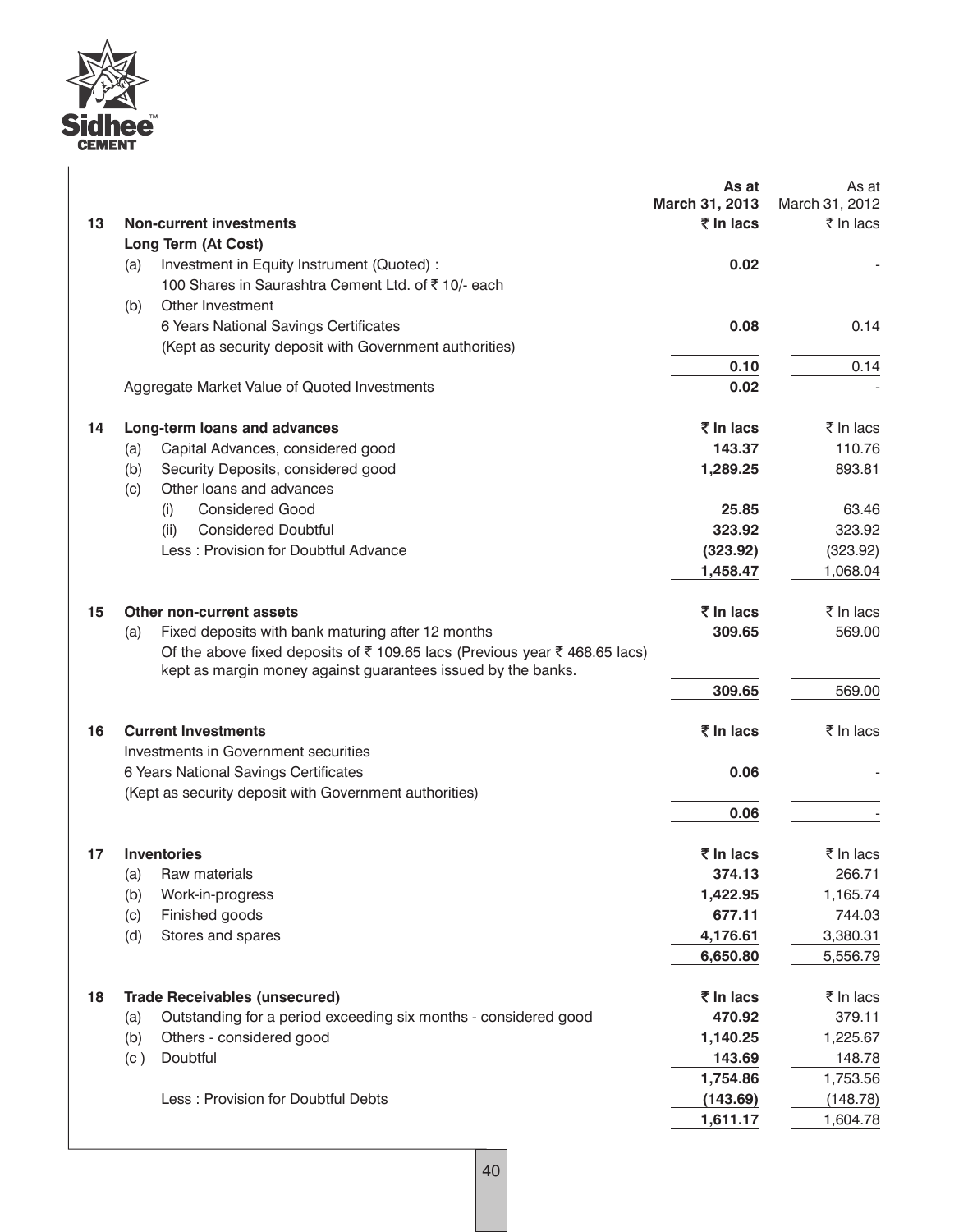# **39th Annual Report**

|    |                                                                     | As at              | As at                |
|----|---------------------------------------------------------------------|--------------------|----------------------|
|    |                                                                     | March 31, 2013     | March 31, 2012       |
| 19 | <b>Cash and Bank Balances</b>                                       | ₹ In lacs          | $\bar{\tau}$ In lacs |
|    | Cash and cash equivalent<br>(a)                                     |                    |                      |
|    | (i)<br>Balances with banks in current and fixed deposits            | 5,358.19           | 3,029.45             |
|    | Cash on hand<br>(ii)                                                | 1.13               | 1.38                 |
|    |                                                                     | 5,359.32           | 3,030.83             |
|    | <b>Other Bank Balances</b><br>(b)                                   |                    |                      |
|    | Fixed Deposits with Banks held as margin money against guarantees   | 517.53             | 100.24               |
|    |                                                                     | 5,876.85           | 3,131.07             |
|    |                                                                     |                    |                      |
| 20 | Short-term loans and advances                                       | ₹ In lacs          | ₹ In lacs            |
|    | (a) Unsecured, Considered Good                                      |                    |                      |
|    | Taxes paid in advance<br>(i)                                        |                    | 97.66                |
|    | Advance against purchase of Stores and Spare<br>(ii)                | 109.66             | 132.70               |
|    | Security Deposit with Gujarat State Financial Services Ltd<br>(iii) |                    | 1,000.00             |
|    | Inter-corporate Deposit<br>(iv)                                     |                    | 30.00                |
|    | <b>Advance Excise Duty</b><br>(v)                                   |                    | 0.21                 |
|    | <b>MAT Credit Entitlement</b><br>(vi)                               | 1,092.94           |                      |
|    | Cenvat and Service Tax Receivable<br>(vii)                          | 661.99             | 327.45               |
|    | (viii) Others                                                       | 935.94             | 786.63               |
|    | (b) Unsecured, Considered Doubtful                                  |                    |                      |
|    | Advance against purchase of Stores and Spare                        | 1.60               | 4.14                 |
|    | (i)                                                                 | 2,802.13           | 2,378.79             |
|    |                                                                     |                    |                      |
|    | Less: Provision for Doubtful Advance                                | (1.60)             | (4.14)               |
|    |                                                                     | 2,800.53           | 2,374.65             |
|    |                                                                     | ₹ In lacs          | ₹ In lacs            |
| 21 | <b>Other current assets</b>                                         |                    |                      |
|    | Interest accrued but not due on Fixed Deposits                      | 271.48             | 77.71                |
|    |                                                                     | 271.48             | 77.71                |
|    |                                                                     | For the year ended | For the year ended   |
|    |                                                                     | March 31, 2013     | March 31, 2012       |
| 22 | <b>Revenue from Operations:</b>                                     | ₹ In lacs          | $\bar{\tau}$ In lacs |
|    | Sale of products;<br>(a)                                            |                    |                      |
|    | (i)<br>Cement                                                       | 49,514.20          | 47,268.86            |
|    | Clinker<br>(ii)                                                     | 333.00             | 1,271.93             |
|    | Other operating revenues<br>(b)                                     |                    |                      |
|    | Sale of other products / scrap<br>(i)                               | 160.69             | 226.01               |
|    | (ii)<br>Railway Claim for Cement Shortage                           | 16.89              |                      |
|    | <b>Export Entitlement</b><br>(iii)                                  | 8.48               | 10.92                |
|    |                                                                     | 50,033.26          | 48,777.72            |
|    | Less:                                                               |                    |                      |
|    | Excise duty<br>(c)                                                  | 5,462.14           | 4,882.01             |
|    |                                                                     | 44,571.12          | 43,895.71            |
|    |                                                                     |                    |                      |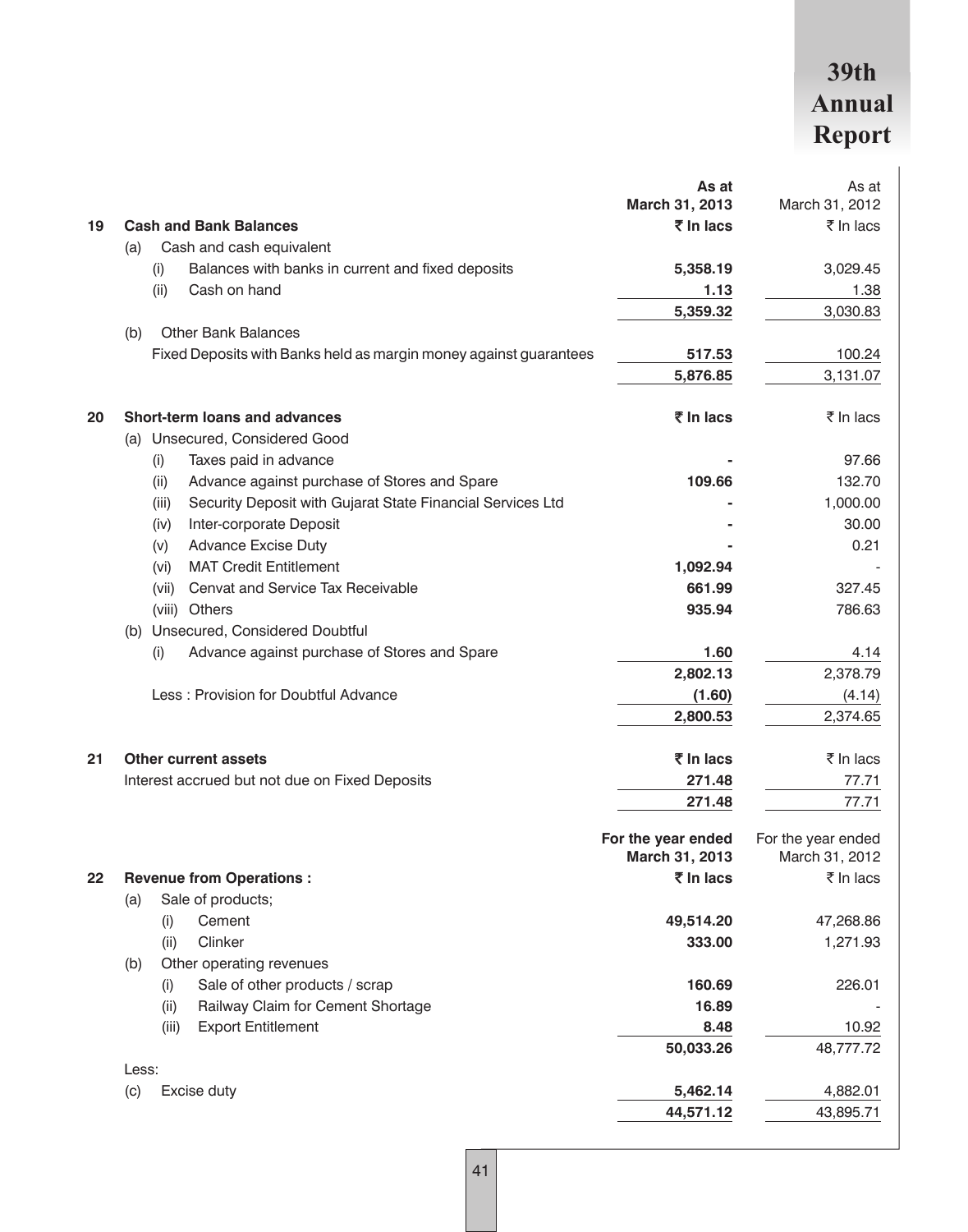

|    |                                                                                 | For the year ended   | For the year ended |
|----|---------------------------------------------------------------------------------|----------------------|--------------------|
|    |                                                                                 | March 31, 2013       | March 31, 2012     |
| 23 | <b>Other Income</b>                                                             | $\bar{\tau}$ in lacs | ₹ In lacs          |
|    | Interest Income<br>(a)                                                          | 513.94               | 144.20             |
|    | (b)<br>Insurance claim                                                          | 19.99                | 16.39              |
|    | Profit on sale of fixed assets<br>(c)                                           | 0.77                 | 3.52               |
|    | Excess provision written back<br>(d)                                            | 150.09               | 161.09             |
|    | Sundry creditors written back<br>(e)                                            | 36.67                | 24.25              |
|    | Provision for doubtful debts written back<br>(f)                                | 11.51                | 105.61             |
|    | Miscelloneous Income<br>(g)                                                     | 24.26                | 41.20              |
|    |                                                                                 | 757.23               | 496.26             |
| 24 | Cost of material consumed                                                       | ₹ In lacs            | ₹ In lacs          |
|    | (a) Raw materials consumed                                                      |                      |                    |
|    | Limestone and Marl excavated by the Company<br>(i)                              |                      |                    |
|    | (ii)<br>Gypsum                                                                  | 902.96               | 861.46             |
|    | Flyash<br>(iii)                                                                 | 530.66               | 484.95             |
|    | Purchase of Clinker<br>(iv)                                                     | 170.78               |                    |
|    | (v)<br><b>Others</b>                                                            | 399.47               | 392.52             |
|    |                                                                                 | 2,003.87             | 1,738.93           |
|    | (b) Royalty, Cess and Limestone raising cost                                    |                      |                    |
|    | Limestone raising and Transportation<br>(i)                                     | 906.55               | 1,013.95           |
|    | (ii)<br>Royalty                                                                 | 805.65               | 919.76             |
|    | Welfare cess<br>(iii)                                                           | 16.08                | 18.35              |
|    |                                                                                 | 1,728.28             | 1,952.06           |
|    | (c) Packing material consumed                                                   | 1,595.09             | 1,838.38           |
|    | Total material consumed                                                         | 5,327.24             | 5,529.37           |
| 25 | Change in inventories of finished goods, work-in-progress and<br>stock in trade | ₹ In lacs            | ₹ In lacs          |
|    | Opening stock of inventories<br>(a)                                             | 1,909.77             | 1,878.05           |
|    | Closing Stock of inventories<br>(b)                                             | 2,100.06             | 1,909.77           |
|    | (Increase) in inventories                                                       | (190.29)             | (31.72)            |
| 26 | <b>Employee Benefits Expense</b>                                                | ₹ In lacs            | ₹ In lacs          |
|    | Salaries and wages<br>(a)                                                       | 2,003.16             | 1,849.93           |
|    | Contribution to provident and other funds<br>(b)                                | 161.58               | 144.90             |
|    | Staff welfare expenese<br>(c)                                                   | 127.25               | 85.88              |
|    |                                                                                 | 2,291.99             | 2,080.71           |
| 27 | <b>Finance Cost</b>                                                             | ₹ In lacs            | ₹ In lacs          |
|    | Interest on Borrowings<br>(a)                                                   | 21.96                | 23.63              |
|    | Interest on Others<br>(b)                                                       | 149.68               | 262.48             |
|    |                                                                                 | 171.64               | 286.11             |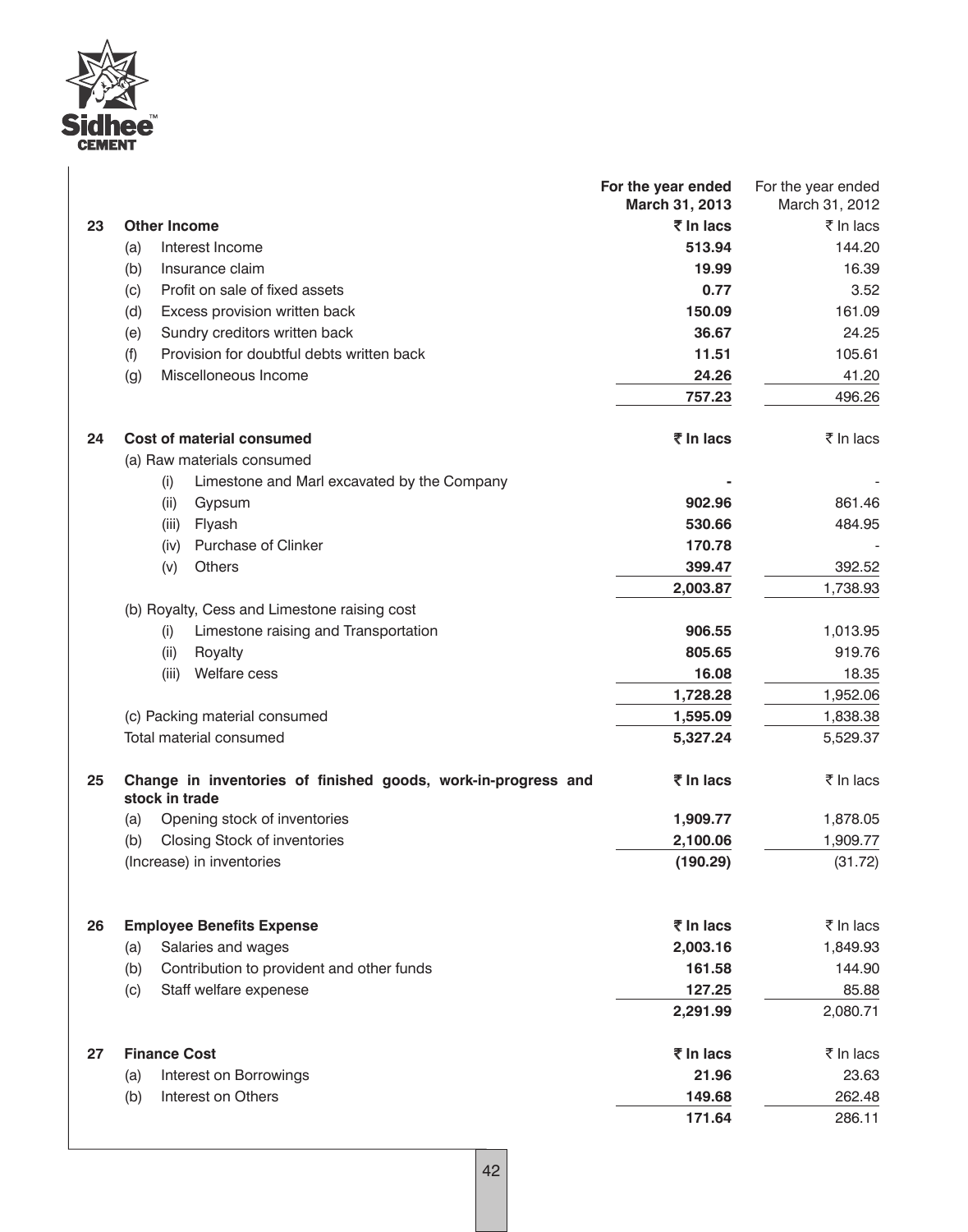# **39th Annual Report**

|    |     |                                                                                                                           | For the year ended<br>March 31, 2013 | For the year ended<br>March 31, 2012 |
|----|-----|---------------------------------------------------------------------------------------------------------------------------|--------------------------------------|--------------------------------------|
| 28 |     | <b>Other expenses</b>                                                                                                     | ₹ In lacs                            | $\bar{\tau}$ In lacs                 |
|    | (a) | Power and fuel                                                                                                            | 18,654.42                            | 21,374.48                            |
|    | (b) | Stores and spares consumed                                                                                                | 2,780.38                             | 1,960.61                             |
|    | (c) | Repair and maintenance*                                                                                                   | 1,063.12                             | 733.09                               |
|    | (d) | Insurance                                                                                                                 | 102.32                               | 106.61                               |
|    | (e) | Rent                                                                                                                      | 129.39                               | 156.09                               |
|    | (f) | Rates and taxes                                                                                                           | 30,86                                | 26.41                                |
|    | (g) | Payment to auditors**                                                                                                     | 9.20                                 | 5.15                                 |
|    | (h) | Directors' sitting fees                                                                                                   | 8.80                                 | 7.40                                 |
|    | (i) | Loss on sale/discard of assets                                                                                            | 17.41                                | 20.76                                |
|    | (j) | Bad Debts written off                                                                                                     | 5.39                                 | 98.01                                |
|    | (k) | Wealth Tax                                                                                                                | 8.50                                 | 7.50                                 |
|    | (1) | Travelling and conveyance expenses                                                                                        | 493.85                               | 334.22                               |
|    | (m) | Exchange rate fluctuation                                                                                                 | 119.38                               | 189.38                               |
|    | (n) | Legal and professional expenses                                                                                           | 162.73                               | 219.14                               |
|    | (0) | Freight                                                                                                                   | 5,519.35                             | 7,398.91                             |
|    | (p) | Commission and discounts                                                                                                  | 825.85                               | 736.06                               |
|    | (q) | Selling expenses                                                                                                          | 1,457.07                             | 870.36                               |
|    | (r) | Miscellaneous Expenses                                                                                                    | 759.54                               | 500.11                               |
|    |     |                                                                                                                           | 32,147.56                            | 34,744.29                            |
|    |     | *Repairs and maintenance                                                                                                  |                                      |                                      |
|    |     | Repairs to buildings.<br>(a)                                                                                              | 64.67                                | 17.19                                |
|    |     | Repairs to machinery.<br>(b)                                                                                              | 635.92                               | 464.84                               |
|    |     | Others<br>(c)                                                                                                             | 362.53                               | 251.06                               |
|    |     |                                                                                                                           | 1,063.12                             | 733.09                               |
|    |     | ** Payments to the auditors                                                                                               |                                      |                                      |
|    |     | For Statutory Audit<br>(a)                                                                                                | 5.50                                 | 4.25                                 |
|    |     | For Tax Audit<br>(b)                                                                                                      | 2.00                                 |                                      |
|    |     | For Other services<br>(c)                                                                                                 | 1.70                                 | 0.90                                 |
|    |     |                                                                                                                           | 9.20                                 | 5.15                                 |
|    |     |                                                                                                                           |                                      |                                      |
| 29 |     | <b>Exceptional Items</b>                                                                                                  | ₹ In lacs                            | ₹ In lacs                            |
|    |     | Interest on Deposit with GSFS Ltd.                                                                                        | 857.33                               |                                      |
|    |     |                                                                                                                           | 857.33                               |                                      |
| 30 |     | <b>Earning Per Share:</b>                                                                                                 |                                      |                                      |
|    | (a) | Net Profit after Tax (₹ in lacs)                                                                                          | 4,031.16                             | 551.59                               |
|    | (b) | Total Weighted Average Number of Shares for Basic and Diluted<br>Earning after Capital Reduction - see note 33 (a) below. | 36, 153, 852                         | 36,153,852                           |
|    | (c) | Basic and Diluted Earning per share in rupees                                                                             | 11.15                                | 1.53                                 |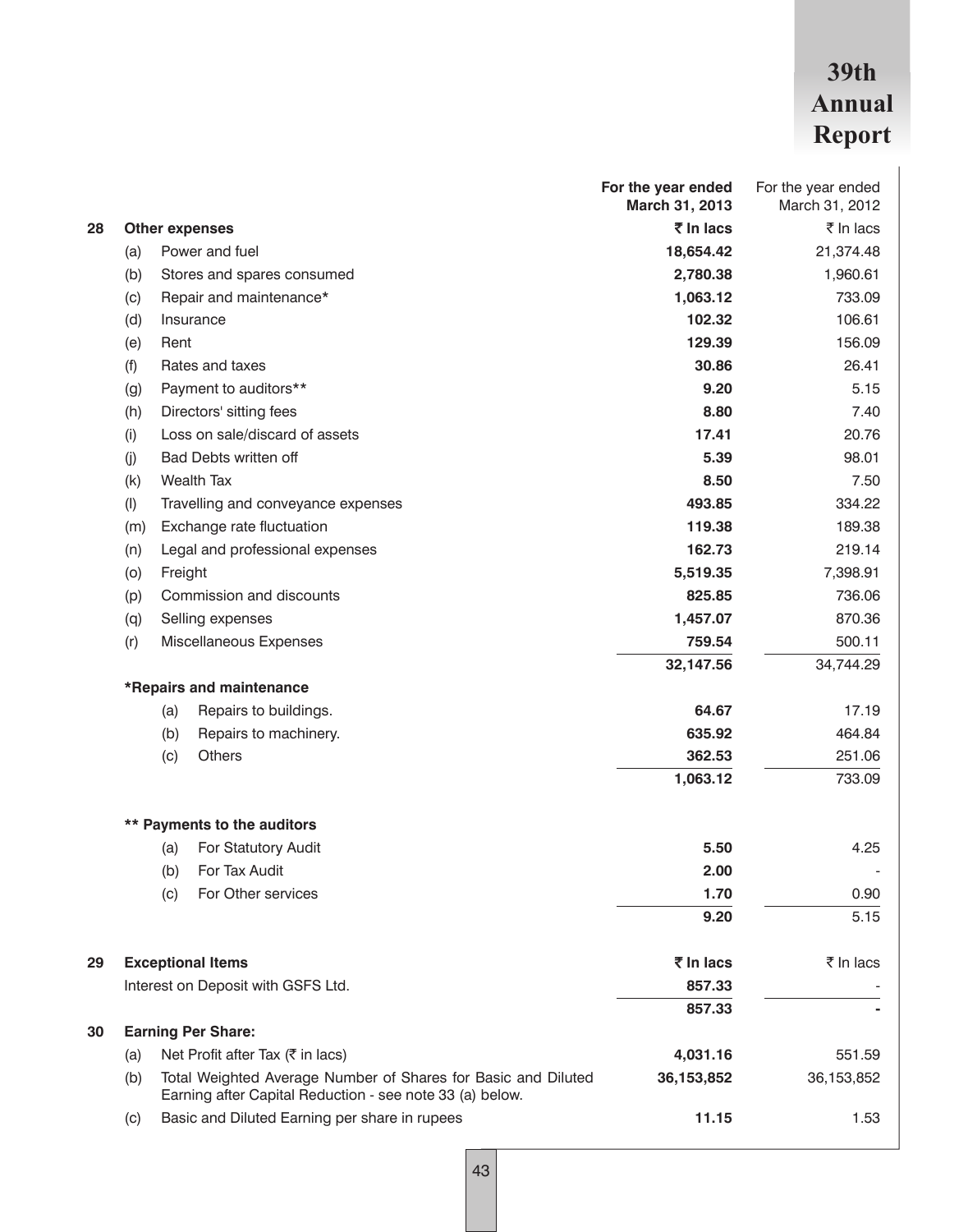

|    |     |      |                                                                                                                                                                                                                                                                        |           | For the year ended<br>March 31, 2013 |           | For the year ended<br>March 31, 2012 |
|----|-----|------|------------------------------------------------------------------------------------------------------------------------------------------------------------------------------------------------------------------------------------------------------------------------|-----------|--------------------------------------|-----------|--------------------------------------|
| 31 | a)  |      | Value of imports calculated on C.I.F. basis by the company<br>during the financial year in respect of                                                                                                                                                                  |           |                                      | ₹ In lacs | ₹ In lacs                            |
|    |     | (i)  | Components and spare parts                                                                                                                                                                                                                                             |           |                                      | 411.89    | 319.22                               |
|    |     | (ii) | Capital goods                                                                                                                                                                                                                                                          |           |                                      | 131.51    | 57.69                                |
|    | b)  |      | Expenditure in foreign currency during the financial year on<br>account of                                                                                                                                                                                             |           |                                      |           |                                      |
|    |     | (i)  | Professional and Consultation fees                                                                                                                                                                                                                                     |           |                                      | 4.42      | 20.67                                |
|    |     | (ii) | <b>Others</b>                                                                                                                                                                                                                                                          |           |                                      | 260.27    | 82.34                                |
|    | c)  |      | Total value of all imported raw materials, spare parts and components consumed during the financial<br>year and the total value of all indigenous raw materials, spare parts and components similarly consumed<br>and the percentage of each to the total consumption. |           |                                      |           |                                      |
|    |     |      |                                                                                                                                                                                                                                                                        | ₹ In lacs | Percentage                           | ₹ In lacs | Percentage                           |
|    |     | (i)  | Imported                                                                                                                                                                                                                                                               | 381.58    | 13.72                                | 289.09    | 14.74                                |
|    |     | (ii) | Indigenous                                                                                                                                                                                                                                                             | 2,398.80  | 86.28                                | 1,671.52  | 85.26                                |
|    |     |      |                                                                                                                                                                                                                                                                        | 2,780.38  | 100.00                               | 1,960.61  | 100.00                               |
|    |     |      |                                                                                                                                                                                                                                                                        |           | For the year ended<br>March 31, 2013 |           | For the year ended<br>March 31, 2012 |
|    | d)  |      | Earnings in foreign exchange                                                                                                                                                                                                                                           |           | ₹ In lacs                            |           | ₹ In lacs                            |
|    |     |      | Export of goods calculated on F.O.B. basis                                                                                                                                                                                                                             |           | 146.53                               |           | 291.09                               |
| 32 |     |      | <b>Contingent liabilities and commitments</b>                                                                                                                                                                                                                          |           | ₹ In lacs                            |           | ₹ In lacs                            |
|    |     |      | (to the extent not provided for)                                                                                                                                                                                                                                       |           |                                      |           |                                      |
|    | (a) |      | <b>Contingent liabilities</b>                                                                                                                                                                                                                                          |           |                                      |           |                                      |
|    |     | (i)  | Claims against the company not acknowledged as debt                                                                                                                                                                                                                    |           | 896.27                               |           | 974.97                               |
|    |     | (ii) | Other money for which the company is contingently<br>liable - Matter under dispute                                                                                                                                                                                     |           |                                      |           |                                      |
|    |     |      | Excise duty                                                                                                                                                                                                                                                            |           | 55.53                                |           | 38,00                                |
|    |     |      | Customs                                                                                                                                                                                                                                                                |           | 37.09                                |           | 37.09                                |
|    |     |      | Service Tax                                                                                                                                                                                                                                                            |           | 540.32                               |           | 75.08                                |
|    |     |      | Rajasthan Sales Tax                                                                                                                                                                                                                                                    |           | 24.73                                |           | 24.73                                |
|    |     |      | <b>Gujarat Sales Tax</b>                                                                                                                                                                                                                                               |           | 112.94                               |           | 138.55                               |
|    |     |      | Gujarat VAT                                                                                                                                                                                                                                                            |           | 311.84                               |           | 311.84                               |
|    |     |      | Income-tax                                                                                                                                                                                                                                                             |           | 1,247.06                             |           | 29.31                                |
|    |     |      | Octroi                                                                                                                                                                                                                                                                 |           | 53.49                                |           | 53.49                                |
|    | (b) |      | <b>Commitments</b>                                                                                                                                                                                                                                                     |           |                                      |           |                                      |
|    |     | (i)  | Estimated amount of contracts remaining to be executed<br>on capital account and not provided for (net of advances<br>of ₹84.54 lacs; previous year ₹18.99 lacs)                                                                                                       |           | 1,816.04                             |           | 166.72                               |
|    |     | (ii) | Other commitments                                                                                                                                                                                                                                                      |           | <b>Nil</b>                           |           | Nil                                  |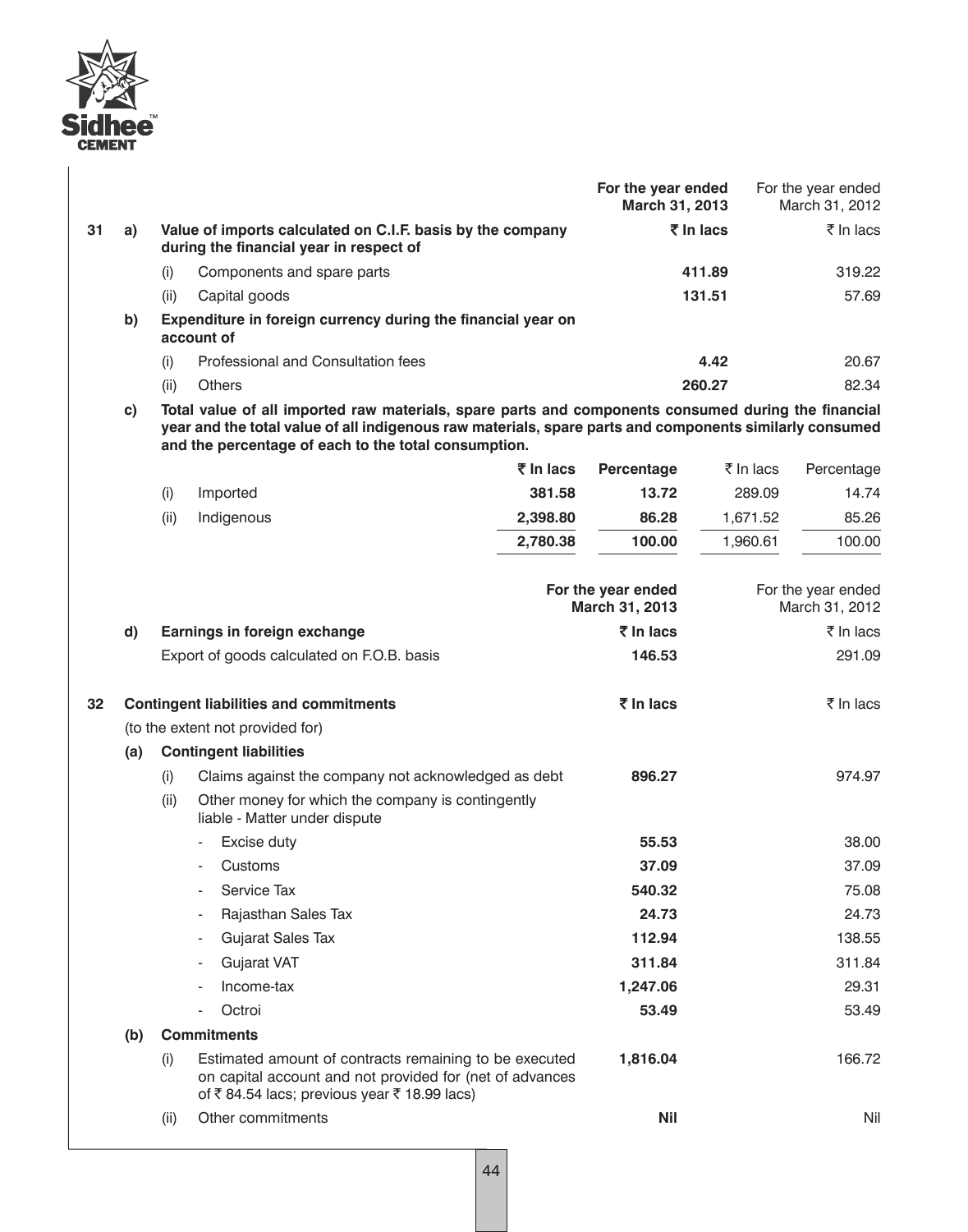**33 (a)** Hon'ble Appellate Authority for Industrial and Financial Reconstruction (AAIFR) vide its order dated 23.10.2012 inter-alia held that the company's net worth has turned positive as on 31.3.2010 and consequent thereto, the company has been discharged from Board of Industrial and Financial Reconstruction (BIFR). However, in the same order, Hon'ble AAIFR has reiterated its decision in M/s.Kunal Virenchee Sagar case holding that the BIFR's jurisdiction continues un-interrupted and the BIFR is competent to exercise its jurisdiction under Section 18(5) of Sick Industrial Companies Act (SICA) and remanded the matter to BIFR.

Hon'ble BIFR vide its order dated 6.12.2012 issued on 16.1.2013 sanctioned the Modified Draft Rehabilitation Scheme of the company inter-alia consisting of following main points :

- (i) Reduction of paid up capital by 75%.
- (ii) Fresh infusion of equity capital of  $\bar{\tau}$  50 crores consisting of 5 crore equity shares of  $\bar{\tau}$  10/- each at par to the Promoters, associates etc.
- (iii) To complete the jetty at revised cost of  $\bar{z}$  59.72 crores.

In compliance with the aforesaid order, the Company's paid up Share Capital was reduced by 75% (Seventy five percent) from  $\bar{\tau}$  144,61,54,080/- consisting of 14,46,15,408 fully paid up Equity Shares of ₹ 10/- each to ₹ 36,15,38,520/- consisting of 3,61,53,852 fully paid up Equity Shares of ₹ 10/- each as at 25.2.2013, being the Record Date. The amount of reduction in capital of  $\bar{z}$  10846.16 lacs has been adjusted towards accumulated losses of ₹ 3924.48 lacs as on 31.3.2012 and balance amount of ₹ 6921.68 lacs is credited to Capital Reserve account.

**(b)** The Government of Gujarat filed the Letters Patent Appeal (LPA) before the Hon'ble High Court of Gujarat and have claimed an amount of  $\bar{\tau}$  346.02 crores in respect of interest and penal interest on dues to them. The decision is still pending and no interim relief has been granted by the Hon'ble High Court. In view of this, no provision has been made in respect thereof. Subsequently, the Industries & Mines Department, Government of Gujarat, vide Government Resolution dated 25th June 2012 conveyed that HPC meeting held on 3.1.2012 has decided to withdraw the LPA filed before the High Court of Gujarat against the company. However, the same has not been formally withdrawn.

#### **34 Related Parties Disclosure:**

- (a) Promoter companies together with its subsidiaries and associate companies holding more than 20% of the Equity Capital :
	- 1) Ria Holding Ltd.\*
	- 2) Pranay Holding Ltd.\*
	- 3) Reeti Investment Ltd.\*
	- 4) Prachit Holding Ltd.\*
	- 5) Sumaraj Holding Pvt. Ltd.\*
	- 6) Villa Trading Company Pvt. Ltd.
	- 7) Sunnidhi Trading Pvt. Ltd.
	- 8) Shree Anandeya Investment Pvt. Ltd.
	- 9) Sameta Export Pvt. Ltd.
	- 10) Pallor Trading Company Pvt. Ltd.
	- 11) The Mehta International Ltd.
	- 12) The Arj Investments Limited
	- 13) Hopgood Investments Ltd.
	- 14) Treasurer's Trading Limited
	- 15) Gujarat Industrial Investment Corp. Ltd.
	- 16) Industrial Construction Limited (holding company of Sr. No. 9)
	- 17) Sampson Limited (holding company of Sr. No. 6)
	- 18) Clarence Investments Limited ( subsidiary of Sr. No. 11)
	- 19) Glenn Investments Limited (subsidiary of Sr. No. 11)
	- 20) Aber Investment Limited (subsidiary of Sr. No. 11)
	- 21) Monza Limited (subsidiary of Sr. No. 11)
	- 22) Samja Maurtius Limited (holding company of Sr. No. 12) \*10,35,912 shares held as security by a bank in bank's name for financial assistance granted.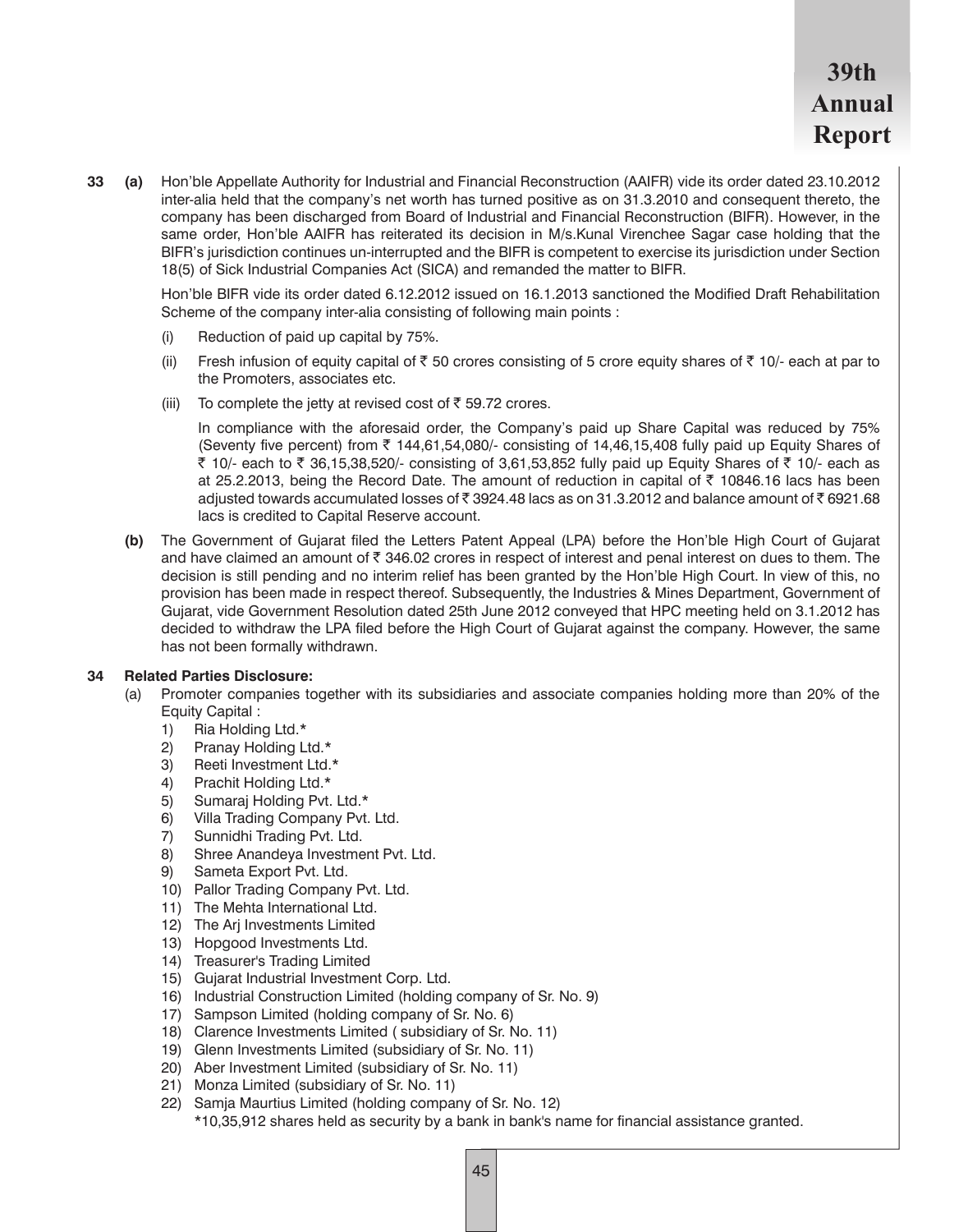

| (b) |  | Name of Key Management Personnel: |  |  |
|-----|--|-----------------------------------|--|--|
|-----|--|-----------------------------------|--|--|

| Mr. Jay Mehta     | Executive Vice Chairman  |
|-------------------|--------------------------|
| Mr. M. S. Gilotra | <b>Managing Director</b> |

(c) Name of a company in which policies are controlled by common key management personnel: Saurashtra Cement Limited

|   |                                                                                                                            | For the year ended         | For the year ended   |
|---|----------------------------------------------------------------------------------------------------------------------------|----------------------------|----------------------|
|   |                                                                                                                            | March 31, 2013             | March 31,2012        |
|   |                                                                                                                            | $\bar{\mathbf{z}}$ in lacs | ₹ In lacs            |
| 1 | Remuneration to Mr. Jay Mehta                                                                                              | 24.38                      | 24.38                |
| 2 | Remuneration to Mr. M S Gilotra                                                                                            | 119.48                     | 54.51                |
| 3 | Particulars of transactions with Saurashtra Cement Ltd. The transactions are disclosed in aggregate value<br>for the year: |                            |                      |
|   | <b>Particulars</b>                                                                                                         | For the year ended         | For the year ended   |
|   |                                                                                                                            | March 31, 2013             | March 31,2012        |
|   |                                                                                                                            | ₹ In lacs                  | $\bar{\tau}$ In lacs |
|   | Purchase of Goods & materials                                                                                              | 203.49                     | 83.90                |
|   | Sale of Goods & materials                                                                                                  | 2,948.45                   | 1,912.20             |
|   | Services received / (rendered) [Net]                                                                                       | 32.39                      | (2.05)               |
|   | Outstanding Receivable/(Payable)                                                                                           | 29.92                      | 28.05                |

**35** The Company has only one business segment 'Cement / Clinker' as primary segment.

**36** The previous year's figures have been regrouped / rearranged so as to conform to the current year's figures.

| See accompanying Notes to Financial Statements |                     |                                             |
|------------------------------------------------|---------------------|---------------------------------------------|
| As per our Report of even date attached        |                     | For and on behalf of the Board of Directors |
| For MANUBHAI & CO.                             | M. N. Mehta         | Chairman                                    |
| <b>Chartered Accountants</b>                   | P. K. Behl          | <b>Director</b>                             |
| Firm Registration No. 106041W                  | M. S. Gilotra       | <b>Managing Director</b>                    |
| (K.C. PATEL)                                   | V. R. Mohnot        | <b>CFO</b>                                  |
| Partner<br>Membership No. 30083                | A. M. Fadia         | Director (Legal) and<br>Company Secretary   |
| Place: Mumbai                                  | Place: Mumbai       |                                             |
| Date: May 30, 2013                             | Date: $Mav$ 30,2013 |                                             |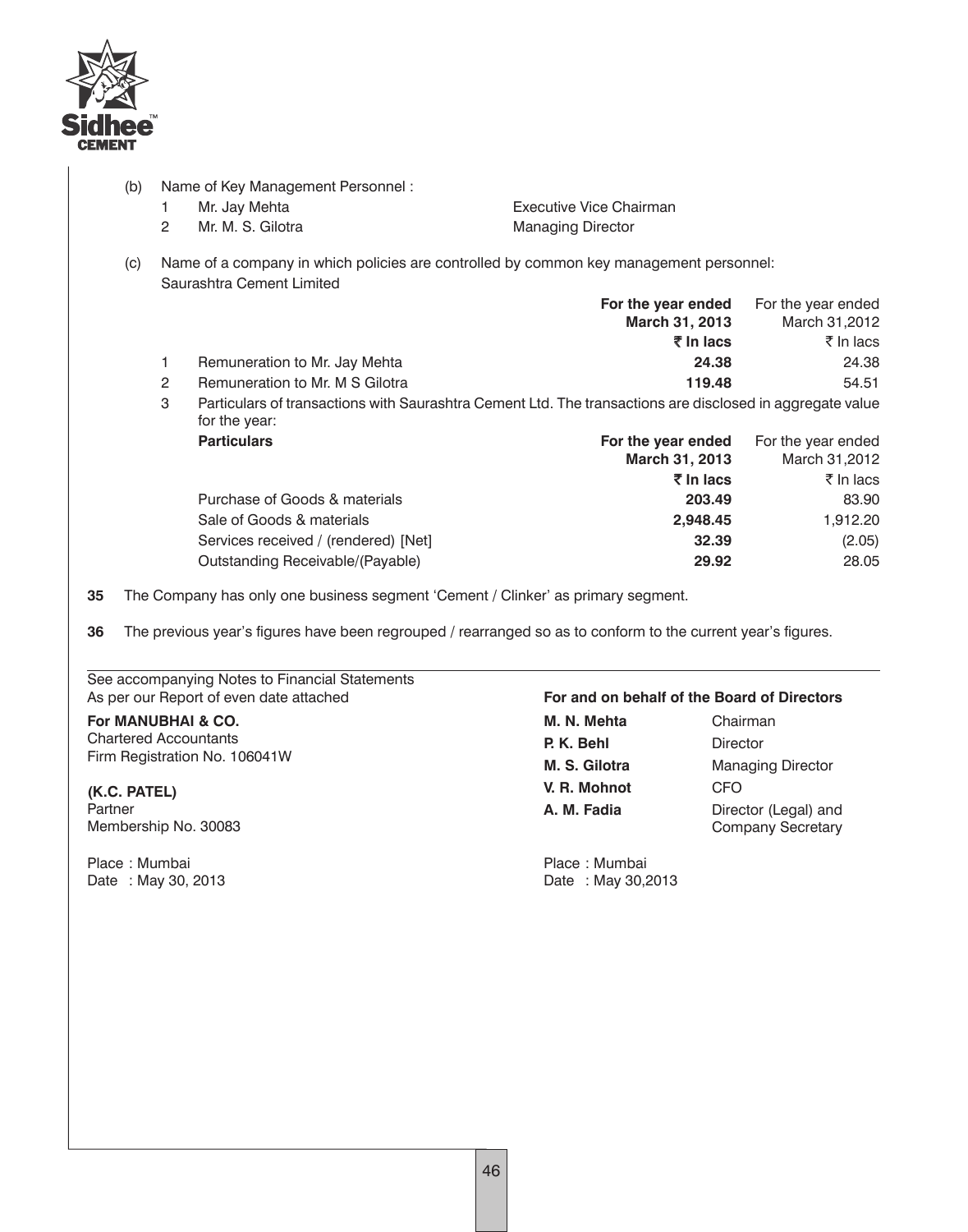## **FORM OF PROXY**



# **GUJARAT SIDHEE CEMENT LIMITED**

Registered Office: "Sidheegram", Off Veraval-Kodinar Highway – 362276 Dist. Junagadh (Gujarat) Share Department : N.K. Mehta International House, 178, Backbay Reclamation, Mumbai – 400 020

| D. P. Id*  |  |
|------------|--|
| Client Id* |  |

| L.F. No.      |  |
|---------------|--|
| No. of Shares |  |

## **ATTENDANCE SLIP**

I/We hereby record my/our presence at the 39<sup>th</sup> Annual General Meeting of the Company held at the Registered Office of the Company, "Sidheegram", Off Veraval-Kodinar Highway – 362276 Dist. Junagadh (Gujarat) at **10.00 a.m.** on **Tuesday,**  the **30th July, 2013** and at any adjournment thereof.

| NAME OF THE SHAREHOLDER<br>(IN BLOCK LETTERS) |  |
|-----------------------------------------------|--|
| SIGNATURE OF THE SHAREHOLDER                  |  |
| NAME OF THE PROXY<br>(IN BLOCK LETTERS)       |  |
| SIGNATURE OF THE PROXY                        |  |

\* Applicable for investors holding shares in Electronic form.

NOTES:

Tear Here

Tear Here

- 1. You are requested to sign and hand over this slip at the entrance to the Meeting Venue.
- 2. If you intend to appoint a proxy to attend the Meeting instead of yourself, the proxy must be deposited at the Registered Office of the Company not less than 48 hours before the time for holding the Meeting.



# **GUJARAT SIDHEE CEMENT LIMITED**

Registered Office: "Sidheegram", Off Veraval-Kodinar Highway – 362276 Dist. Junagadh (Gujarat) Share Department : N.K. Mehta International House, 178, Backbay Reclamation, Mumbai – 400 020

------------------ Tear Here ----------

| D. P. $\mathsf{Id}^*$ |  |
|-----------------------|--|
| Client Id*            |  |

| L.F. No.      |  |
|---------------|--|
| No. of Shares |  |

| as my/our proxy to attend and vote for me/us and on my/our behalf at the 39 <sup>th</sup> Annual General Meeting of the Company<br>to be held at 10.00 a.m. on Tuesday, the 30th July, 2013 and at any adjournment thereof. |  |                               |  |  |  |
|-----------------------------------------------------------------------------------------------------------------------------------------------------------------------------------------------------------------------------|--|-------------------------------|--|--|--|
| Signed this  day of , 2013                                                                                                                                                                                                  |  | One Rupee<br>Revenue<br>Stamp |  |  |  |

Signature ……………................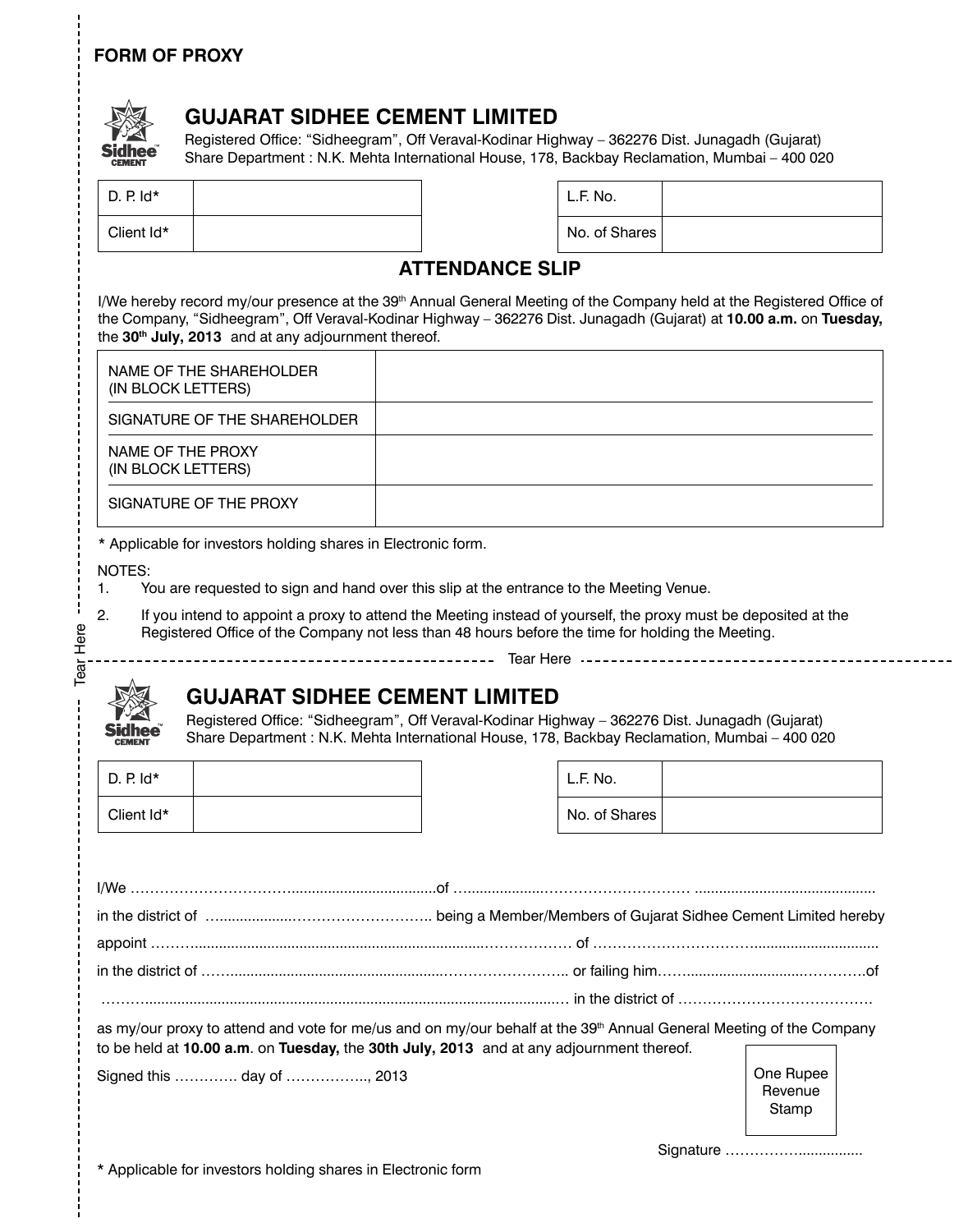# **BOOK-POST**

If undelivered please return to:

Gujarat Sidhee Cement Limited, Off Veraval-Kodinar Highway, Sidheegram 362 276, Tal: Sutrapada, District: Junagadh, Gujarat.